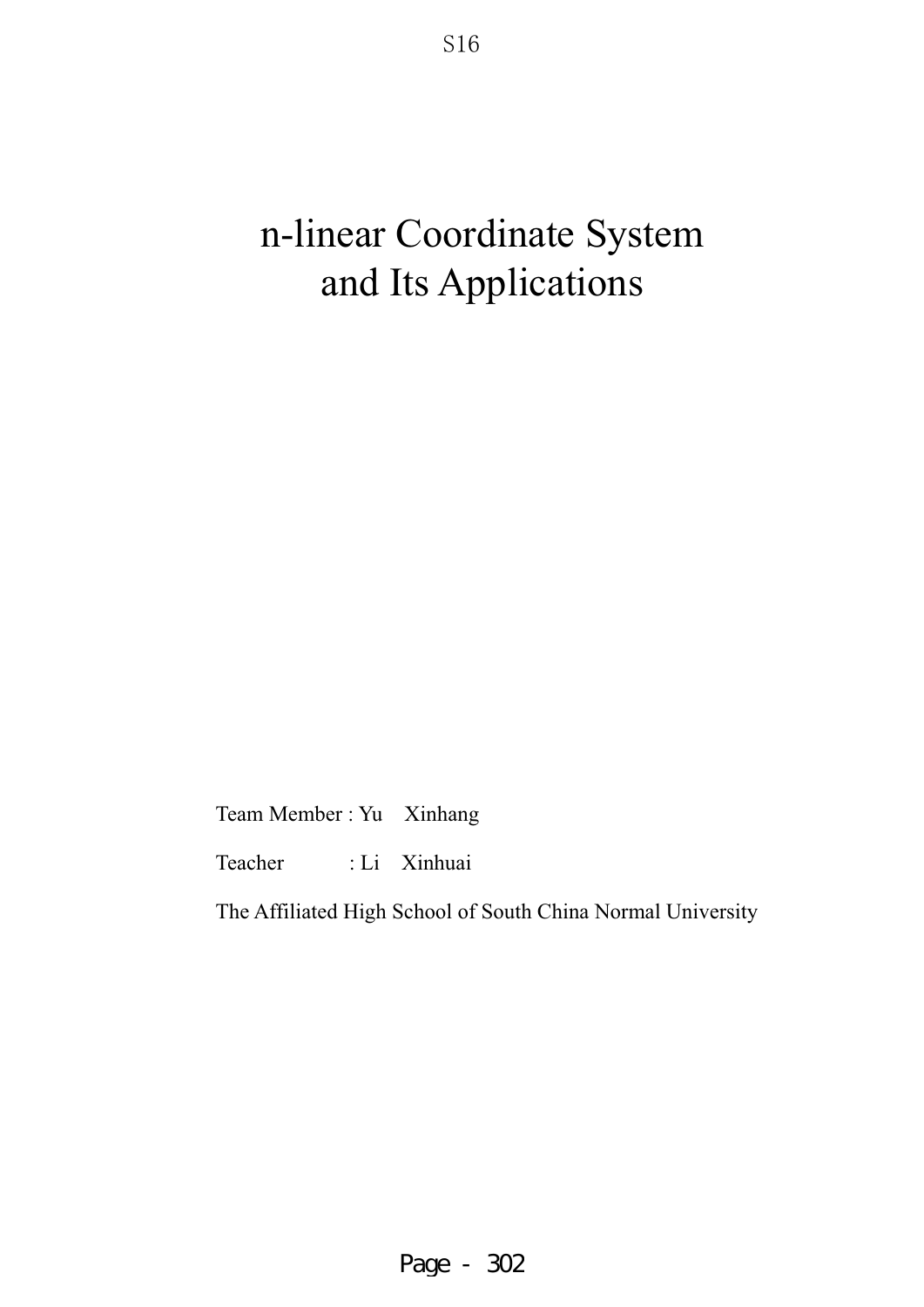Abstract:

In this paper, the trilinear coordinate in plane is studied, and is generalized into the n-dimensional Euclidean space. n-linear coordinate system is established. The coplanar theorem of n-points and the concurrent theorem of n-hyperplanes are established in n-linear coordinate space. The author proposed the concepts of accompanying space, horizontal line in trilinear plane and horizontal plane in its accompanying space. The author established the parallel theorem and oriented line theorem in trilinear plane, etc.

Keywords: trilinear coordinate; n-linear coordinate; accompanying space; oriented line; hyperplane.

S<sub>16</sub>

1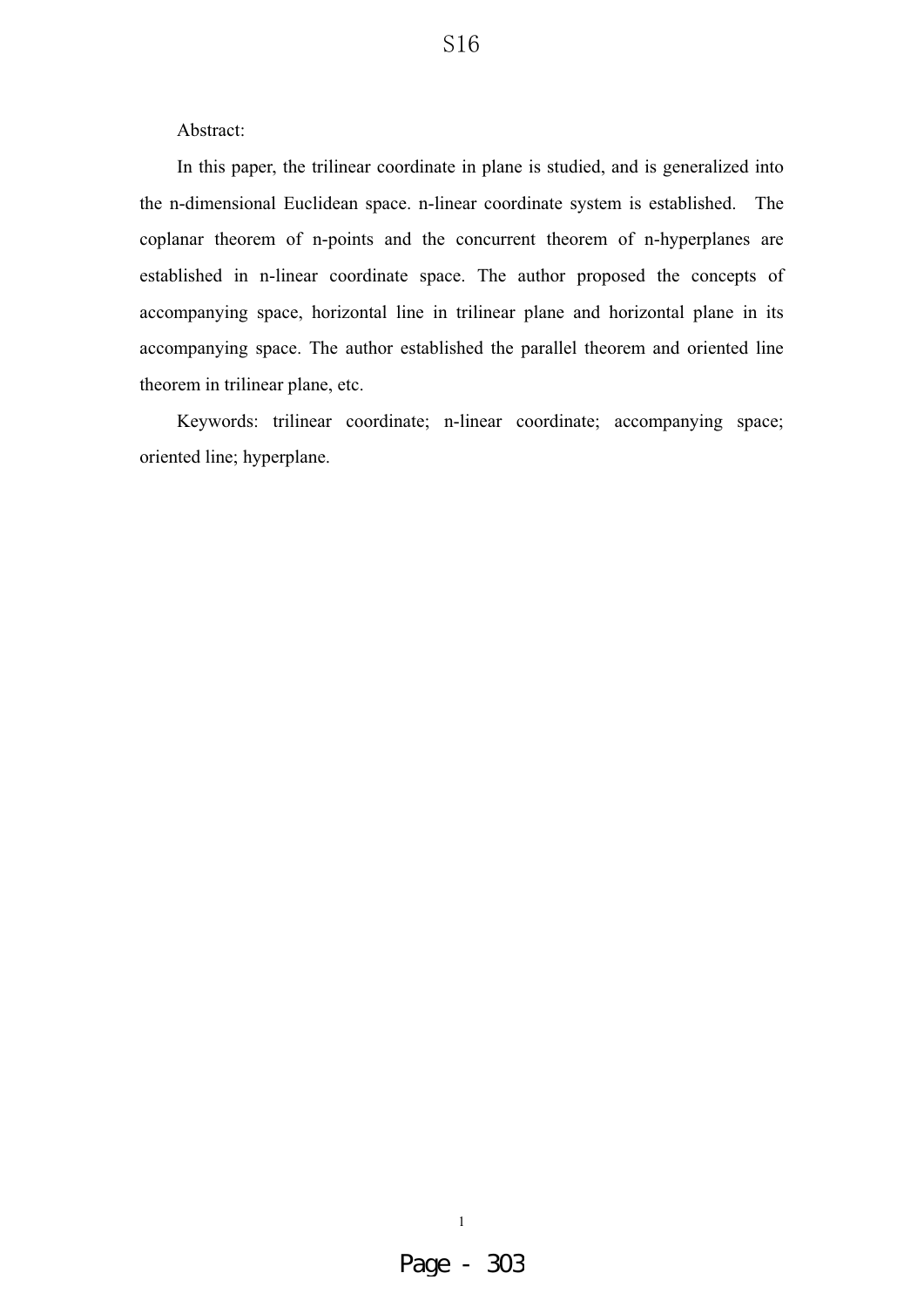# 1 Introduction

In plane geometry, we often meet the problem on a line passing through three points. For example, the problem of Euler line: in  $\triangle ABC$ , *H* (orthocenter), *G* (centroid), *O*(circumcenter), are all collinear. I discovered that the value of third-order determinant is equal to zero consisting of distances  $d_{HAB}$ ,  $d_{HBC}$ ,  $d_{HCA}$ ,  $d_{GAB}$ ,  $d_{GBC}$ ,  $d_{GCA}$ ,  $d_{OAB}$ ,  $d_{OBC}$  and  $d_{OCA}$ , from *H*,*G*,*O* to three sidelines *AB*,*BC*,*CA* respectively. Let *A*, *B* and *C* be three angles of  $\triangle ABC$ , and let *R* be radius of circumcircle of  $\triangle ABC$ . Then

$$
\begin{vmatrix} d_{HAB} & d_{HBC} & d_{HCA} \\ d_{GAB} & d_{GBC} & d_{GCA} \\ d_{OAB} & d_{OBC} & d_{OCA} \end{vmatrix} = \begin{vmatrix} 2R\cos A\cos B & 2R\cos B\cos C & 2R\cos C\cos A \\ \frac{2}{3}R\sin A\sin B & \frac{2}{3}R\sin B\sin C & \frac{2}{3}R\sin C\sin A \\ R\cos C & R\cos A & R\cos B \end{vmatrix} = 0.
$$

I forward put question to: Any three points in plane are collinear if and only if

that the value of third-order determinant is equal to zero consisting of distances from the three points to three sidelines of an any triangle in plane?

Theorem 1.1 (Collinear theorem on three points): Three points *D,E,F* in plane is collinear if and only if that the value of third-order determinant is equal to zero consisting of distances from the three points to three sidelines of an any triangle

$$
\triangle ABC. \quad \text{Namely,} \quad \begin{vmatrix} d_{DBC} & d_{DCA} & d_{DAB} \\ d_{EBC} & d_{ECA} & d_{EAB} \\ d_{FBC} & d_{FCA} & d_{FAB} \end{vmatrix} = 0.
$$

2

Έ 'N *B(O)* Fig 1

Proof: As shown in Figure 1, Let *XOY* be the Descartes coordinate system in plane with *B* as the origin, with *BC* as the *X*-axis. Let  $(x_D, y_D), (x_E, y_E), (x_F, y_F)$  be the Descartes coordinates of *D,E,F.* Let S be the area of  $\triangle ABC$ .  $S = 2R^2 \sin A \sin B \sin C$ .  $\angle$ DBC= $\alpha$ ,  $\angle$ EBC= $\beta$ ,  $\angle$ FBC= $\gamma$ .

If any one of  $\alpha$ ,  $\beta$ ,  $\gamma$  is not equal to zero, then  $x_D = d_{DBC} \cot \alpha$ ,  $y_D = d_{DBC}$ . But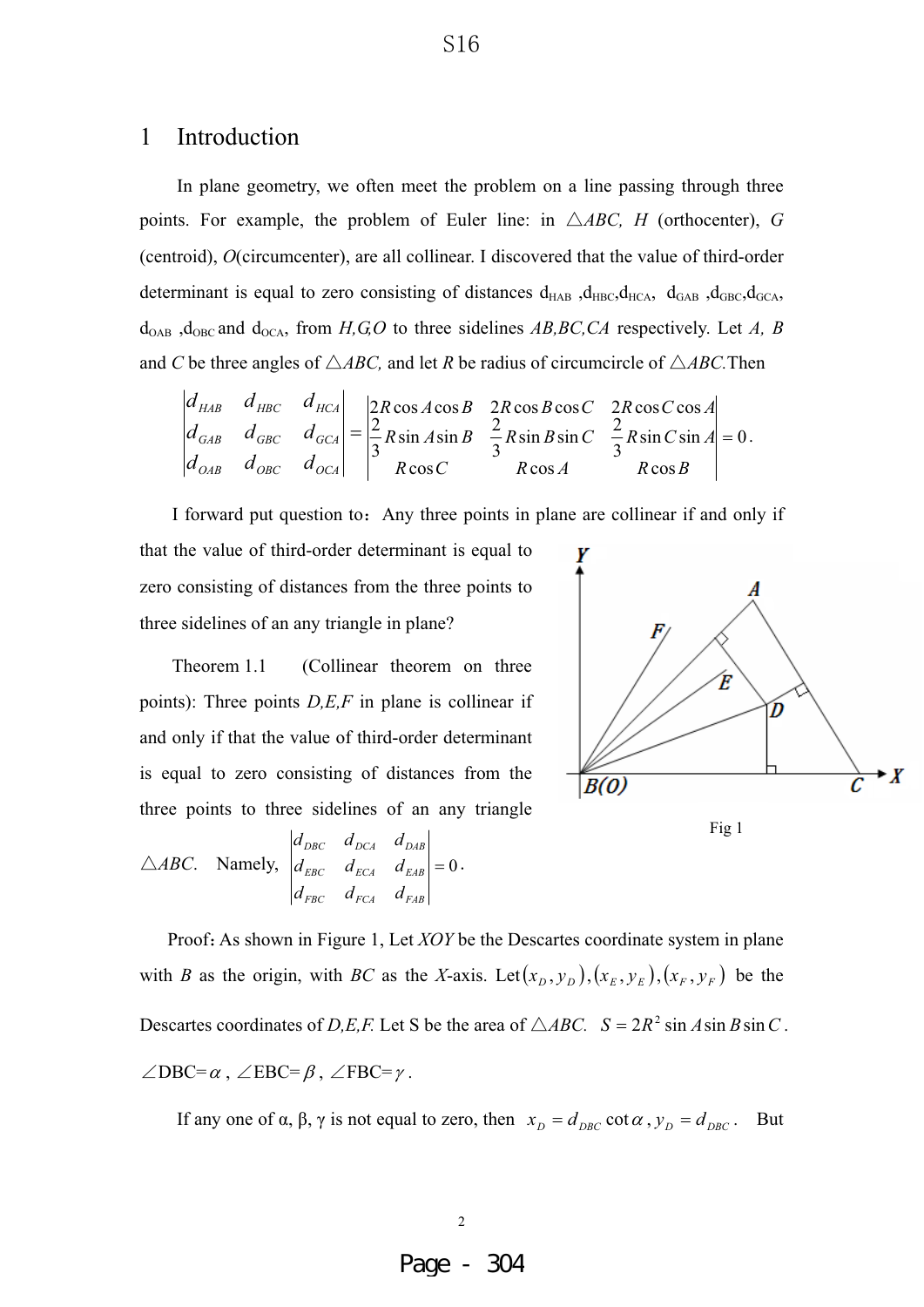$$
\frac{d_{\text{DBC}}}{\sin \alpha} = \frac{d_{\text{DAB}}}{\sin(B - \alpha)}, \text{ so } \cot \alpha = \frac{d_{\text{DAB}}}{d_{\text{DBC}} \sin B} + \cot B, \quad x_D = d_{\text{DBC}} \cot \alpha = \frac{d_{\text{DAB}}}{\sin B} + d_{\text{DBC}} \cot B.
$$

Similarly 
$$
x_E = d_{EBC} \cot \beta = \frac{d_{EAB}}{\sin B} + d_{EBC} \cot B
$$
,  $y_E = d_{EBC}$ .  
\n $x_F = d_{FBC} \cot \gamma = \frac{d_{FAB}}{\sin B} + d_{FBC} \cot B$ ,  $y_F = d_{FBC}$ .  
\n $d_{DCA} = \frac{2S - ad_{DBC} - cd_{DAB}}{b}$ ,  $d_{ECA} = \frac{2S - ad_{EBC} - cd_{EAB}}{b}$ ,  $d_{FCA} = \frac{2S - ad_{FBC} - cd_{FAB}}{b}$ .

Three points *D, E, F* are collinear if and only if the area determined by the three points is equal to zero.

D, E, F is collinear 
$$
\Leftrightarrow \frac{1}{2} \begin{vmatrix} x_D & y_D & 1 \ x_E & y_E & 1 \ x_F & y_F & 1 \end{vmatrix} = 0
$$
  
\n $\Leftrightarrow \frac{1}{2} \begin{vmatrix} \frac{d_{DB}}{\sin B} + d_{DBC} \cos t & d_{DBC} \ \frac{d_{EB}}{\sin B} + d_{ABC} \cos t & d_{ABC} \ \frac{d_{EB}}{\sin B} + d_{FBC} \cos t & d_{ABC} \end{vmatrix} = 0$   
\n $\Leftrightarrow \frac{1}{2 \sin B} \begin{vmatrix} d_{DB} & d_{DBC} & 1 \ d_{EB} & d_{ABC} & 1 \ d_{EB} & d_{EB} & 1 \ d_{EB} & d_{EB} & 1 \end{vmatrix} = 0$   
\n $\Leftrightarrow \frac{1}{2 \sin B} \begin{vmatrix} d_{DB} & d_{DBC} & 1 \ d_{EB} & d_{EB} & 1 \ d_{EB} & d_{B} & 1 \ d_{EB} & d_{EB} & 1 \ d_{EB} & d_{EB} & 1 \end{vmatrix} = 0$   
\n $\Leftrightarrow \frac{b}{4S \sin B} \begin{vmatrix} d_{DB} & d_{ABC} & \frac{2S - ad_{DBC} - cd_{CAB}}{b} \\ d_{EB} & d_{FE} & \frac{2S - ad_{BC} - cd_{EAB}}{b} \\ d_{EB} & d_{FE} & \frac{2S - ad_{BC} - cd_{EAB}}{b} \end{vmatrix} = 0$   
\n $\Leftrightarrow \frac{1}{4R \sin A \sin B \sin C} \begin{vmatrix} d_{DBC} & d_{DC} & d_{DCA} & d_{CAB} \\ d_{EE} & d_{EC} & d_{EC} & d_{EB} \end{vmatrix} = 0$ .

If  $\alpha$ ,  $\beta$ ,  $\gamma$  are all equal to zero, then  $\alpha$ ,  $\beta$ ,  $\gamma$  are all equal to zero  $\Leftrightarrow$  *D, E, F* are all in sideline *BC.*

If any two of  $\alpha$ ,  $\beta$ ,  $\gamma$  is equal to zero, for example,  $\alpha = 0, \beta = 0$ , then, the value of third-order determinant is equal to zero  $\Leftrightarrow d_{FBC} = 0 \Leftrightarrow \gamma = 0 \Leftrightarrow D,E,F$  are all in sideline *BC*.

If any one of  $\alpha$ ,  $\beta$ ,  $\gamma$  is equal to zero, for example,  $\alpha = 0$ , then, the value of

3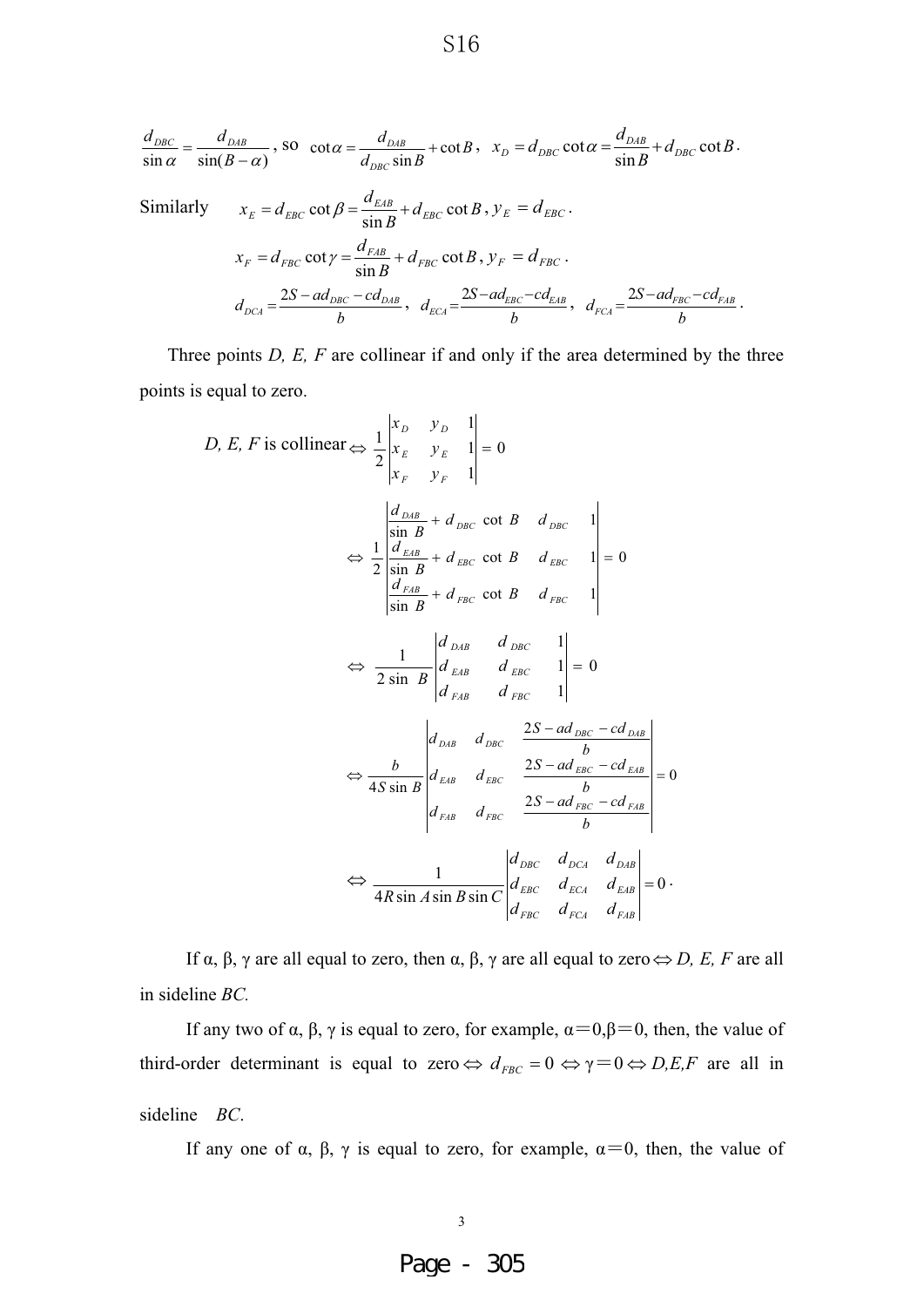third-order determinant is equal to zero  $\Leftrightarrow$   $\frac{y_D - y_E}{x_D - x_E} = \frac{y_D - y_F}{x_D - x_E}$  $D \sim F$ *D JF*  $D \sim E$ *ED*  $x<sub>D</sub> - x$  $y_p - y$  $x<sub>D</sub> - x$  $y_D - y_E = y_D - y_F \Leftrightarrow D,E,F$  are all

collinear, and  $y_D = 0$ , *D* is in *BC*, and *E*, *F* are not in sideline *BC*. Q.E.D.

I put question to further: In n-dimensional Euclidean space, any  $n+1$  points are all in same plane (hyperplane) if and only if that the value of  $(n+1)$ th-order determinant is equal to zero consisting of distances from each of the n+1 points to n+1 hyperplanes of an any n-dimensional simplex respectively?

This paper starts from the research to this question. In two-dimensional Euclidean space, I take three distances from one point to three sidelines of the triangle as the point's coordinate. I discovered this kind of coordinate by myself. However, I found later that in reference [1] it is called as trilinear coordinate. I studied deeply trilinear coordinate of two-dimensional Euclidean space, and generalized it into general Euclidean space. I established the system of n-linear coordinate in n-1-dimensional Euclidean space, and proposed n-linear coordinate of 0-dimensional, 1-dimensional,2-dimensional,…n-1-dimensional hyperplane, and so on.

0-dimensional hyperplane is a point. 1-dimensional hyperplane is a line. But for convenient description, they are all called as hyperplane or plane.

In this paper,  $E<sup>n</sup>$  denotes n-dimensional Euclidean space. The concepts on the linear structure, linear dependence, linear independence, distance, angle, scalar product, vector product, mixed product, determinant, rank, etc, can be found in ordinary textbooks of advanced algebra. I directly cite these concepts without explanation. In this paper, n is a positive integer (1-dimensional Euclidean space is not discussed in this paper).

#### 2 Establishment of n-linear Coordinate System

4

Definition 2.1 (The simplex in n-dimensional Euclidean space [2]): Let  $P_0$ ,  $P_1$ ,...,  $P_k$  ( $k \le n$ ) be points of linear independence in n-dimensional Euclidean space, namely, the vectors  $\overrightarrow{p}_i = P_i - P_0$ ,  $i = 1, 2, \dots, k$  are linear independent. The Cartesian coordinate of  $P_i$  is given as  $(p_{i,0}, p_{i,1},..., p_{i,n-1})$ . The set of points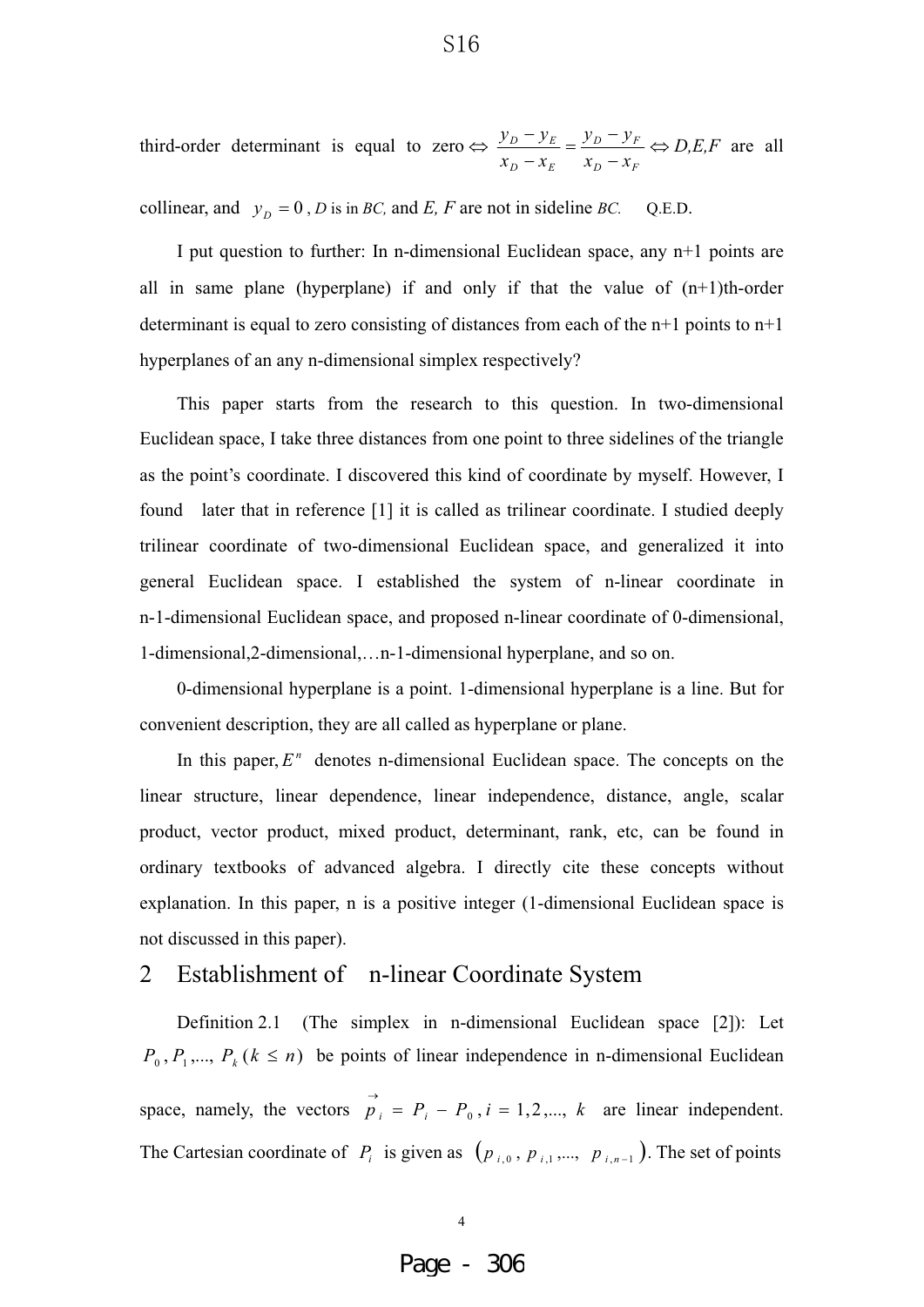$$
\Omega_k = \left\{ X \mid X = \sum_{i=0}^k \lambda_i P_i, \sum_{i=0}^k \lambda_i = 1, \lambda_i \ge 0 \right\}
$$
 is a K-dimensional simplex based on the

vertices  $P_0$ ,  $P_1$ ,...,,  $P_k$ . It is expressed as notation  $\sum p(k+1) = \{P_0, P_1, \dots, P_k\}$ . If  $\lambda_i = 0$ , then  $\Omega_k$  is a (K-1)-dimensional simplex, and is called the plane (or hyperplane) corresponding to the vertex  $P_i$ . The K-dimensional simplex has K+1 vertices, K+1 planes, and  $C_{k+1}^2$  edges.

Definition 2.2 (the n-linear coordinate system and the n-linear coordinate space): Based on any an n-1 dimensional simplex in  $E^{n-1}$ , and based on distances from the point to every hyperplane of the simplex, we can construct the coordinate system. We call the  $E^{n-1}$  as n-linear coordinate space, or n-space in short. We call the coordinate system as n-linear coordinate system, or n-coordinate in short.

Definition 2.3 (The absolute coordinate of a point in n-space): The absolute coordinates are constructed by distances from one point K to n hyperplanes of n-1-dimensional simplex in n-space.  $K = (d_{K,0}, d_{K,1}, ..., d_{K,n-1})$ 



denotes the absolute coordinates. If the point K and the corresponding vertex are in the same flank with the corresponding hyperplane, then  $d_{K,i}$  is positive, otherwise  $d_{K,i}$  is negative.

2-dimensional simplex in  $E^2$  is shown in Fig 2 and Fig 3 as a triangle in plane. In Fig 2,  $d_{KD} = 2$ ,  $d_{KE} = 3$ ,  $d_{KF} = 1$ ,  $K = (2,3,1)$ . In Fig 3,  $d_{KD} = -1$ ,  $d_{KE} = 3$ ,  $d_{KF} = 2$ , K  $=$  (-1,3,2). Such as  $d_{KD}$  in Fig 3, *K* and *A* are in the different flank of sideline *BC*, so  $d_{KD}$  is negative.

Definition 2.4 (The reduced coordinate in n-space): There is a point *K* in n-space. If  $d_{K,0} : d_{K,1} ... : d_{K,n-1} = x_0 : x_1 ... : x_{n-1}$ , then the reduced coordinate of *K* point is  $(x_0, x_1, ..., x_{n-1})$ .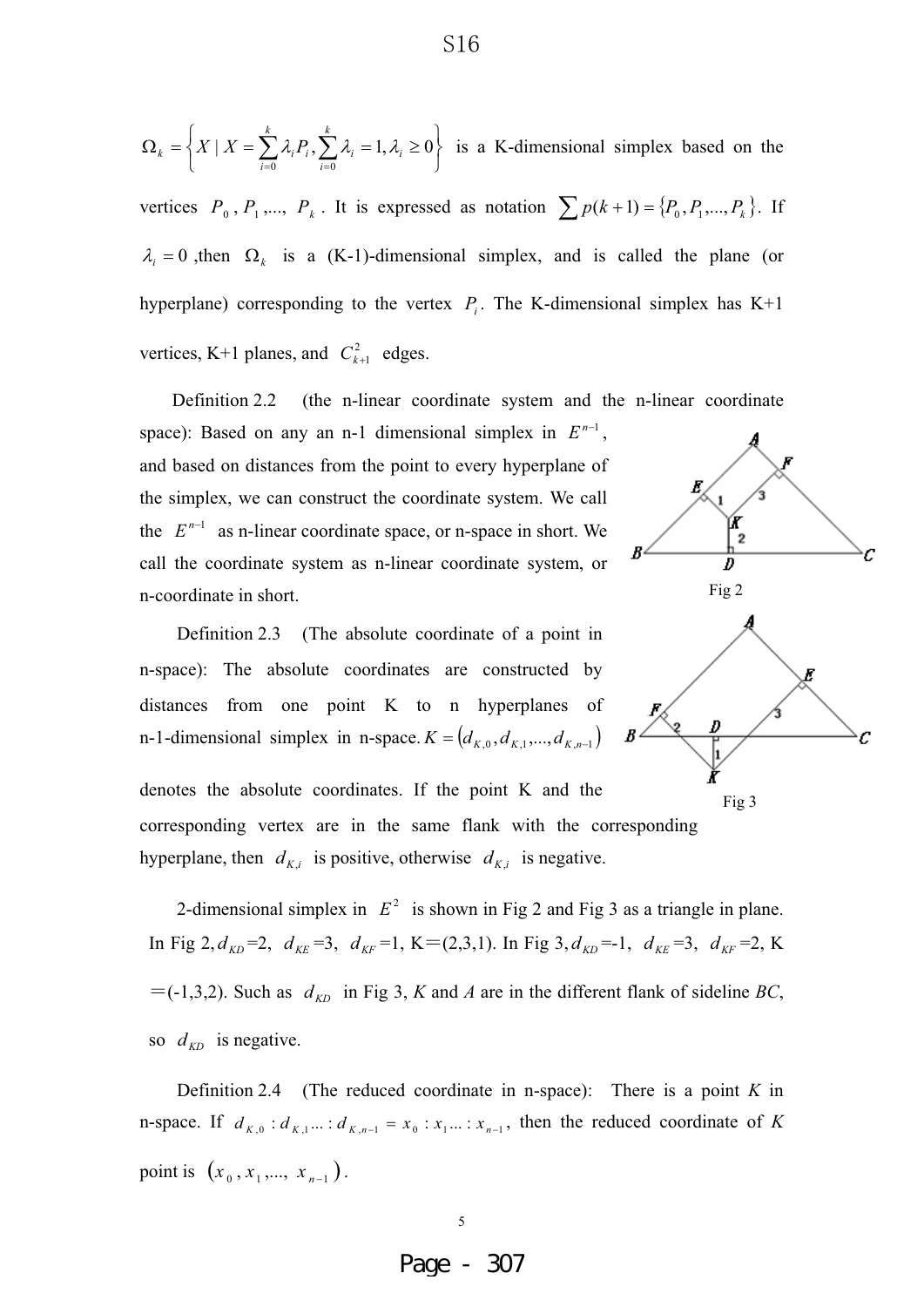If the ratio of  $d_{K,0}, d_{K,1},..., d_{K,n-1}$  is determinate, then the location of point *K* is determinate.

Let 2-dimensional simplex in  $E^2$  be an example shown in Fig 2, and Fig 3. Because  $d_{KD}:d_{KE}:d_{KF}=x:y:z$ , then  $d_{KD}=xk$ ,  $d_{KE}=yk$ ,  $d_{KF}=zk$ ,  $k \neq 0$ . Suppose the areas of  $\triangle ABC$ ,  $\triangle BKC$ ,  $\triangle CKA$ ,  $\triangle AKB$  are *S*,  $S_1$ ,  $S_2$ ,  $S_3$ respectively .Let *a, b, c* be the lengths of the three sidelines. The calculated area is oriented . If the height is negative, then area value is also negative.

$$
S_1 = \frac{1}{2} BC \cdot d_{KD} = \frac{1}{2} a x k , \quad S_2 = \frac{1}{2} CA \cdot d_{KE} = \frac{1}{2} b y k , \quad S_3 = \frac{1}{2} AB \cdot d_{KF} = \frac{1}{2} c z k .
$$
  
\n
$$
S = S_1 + S_2 + S_3, \quad S_1 = \frac{SS_1}{S_1 + S_2 + S_3} = \frac{\frac{1}{2} a x k S}{\frac{1}{2} a x k + \frac{1}{2} b y k + \frac{1}{2} c z k} = \frac{a x S}{a x + b y + c z} = \frac{1}{2} a d_{KD}.
$$
  
\nTherefore  $d_{KD} = \frac{2x S}{a x + b y + c z}, d_{KE} = \frac{2y S}{a x + b y + c z}, d_{KF} = \frac{2z S}{a x + b y + c z}.$ 

In the expression of  $d_{KD}$ ,  $d_{KE}$  and  $d_{KF}$ , the numerator, denominator are homogeneous of *x, y, z*. Therefore they are not affected by proportional increase or decrease of *x, y, z*. To draw the parallel line of *BC* the distance of which to *BC* is  $d_{KD}$  (the distance is oriented, so it is only), and to draw the parallel line of AB the distance of which to  $AB$  is  $d_{KF}$ , the intersecting point of two parallel lines is *K*. Therefore, the unique point *K* can be located by the reduced coordinate  $(x, y, z)$ . If  $ax + by + cz = 0$ , it is assumed that *K* represents the point infinitely far. The two-dimensional simplex in ordinary plane is the triangle. The three-dimensional simplex in ordinary space is the tetrahedron.

To n-dimensional simplex in  $E^n$  (n+1 vertices, n+1 hyperplanes):  $d_{K,0}: d_{K,1}:...: d_{K,n} = x_0: x_1:...: x_n, d_{K,i} = x_i k, (i = 0,1,...,n), k \neq 0.$ 

The volume of a simplex is equal to the sum of n+1 volumes consisting of *K* to n+1 hyperplanes.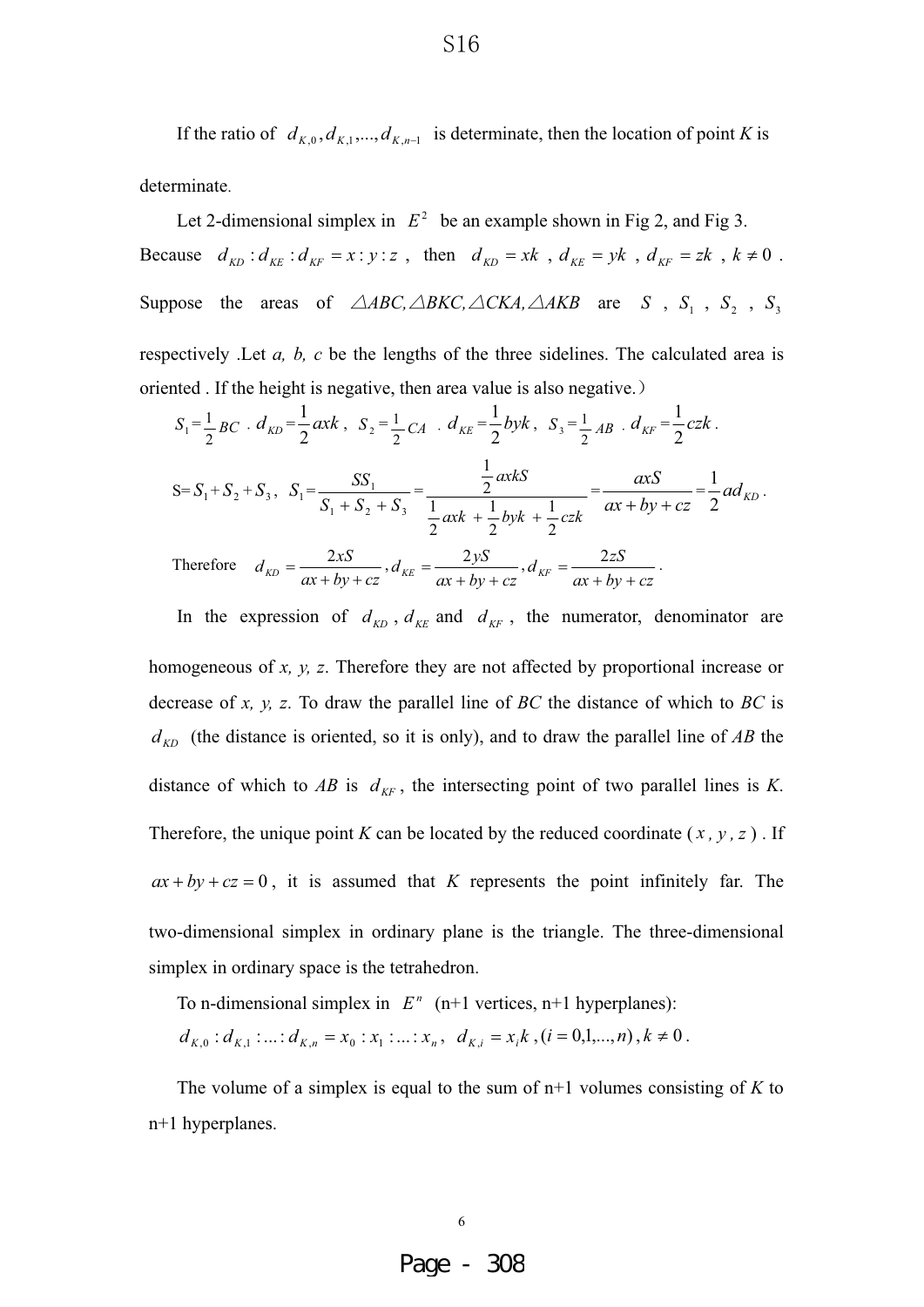$$
V = \sum_{i=0}^{n} V_i = \sum_{i=0}^{n} \left(\frac{1}{n} F_i x_i k\right).
$$
  

$$
V_i = \frac{V V_i}{\sum_{i=0}^{n} V_i} = \frac{\frac{1}{n} F_i x_i kV}{\sum_{i=0}^{n} \left(\frac{1}{n} F_i x_i k\right)} = \frac{1}{n} F_i d_{K,i}, \quad d_{K,i} = \frac{n x_i V}{\sum_{i=0}^{n} F_i x_i}, (i = 0,1,...,n).
$$

(This paragraph describes the computational method of  $V$ ,  $F_i$  ( $i = 0,1,...,n$ ). This paragraph is a summary of related content on the reference 2.we list the results only)

*V* is volume of the simplex.  $F_i$  is area of n-1-dimensional hyperplane corresponding to vertex  $P_i$ . To the determinate simplex,  $V$ ,  $F_i$  ( $i = 0,1,...,n$ ) are all constant.

By Bartős formula, 
$$
V = \frac{1}{n} \left( (n-1)! \left( \prod_{i=1}^{n} F_i \right) \sin \alpha_0 \right)^{\frac{1}{n-1}}
$$
.

 $\alpha_k$  is n-dimensional angle of n vectors  $P_k P_i (i = 0,1,...k-1, k+1,...n)$  with  $P_k$ 

as the origin.

$$
\sin \alpha_k = \begin{vmatrix}\n1 & \cos(0,1) & \dots & \cos(0,k-1) & \cos(0,k+1) & \dots & \cos(0,n) \\
\cos(1,0) & 1 & \dots & \cos(1,k-1) & \cos(1,k+1) & \dots & \cos(1,n) \\
\vdots & \vdots & \vdots & \vdots & \vdots & \vdots & \vdots & \vdots \\
\cos(k-1,0) & \cos(k-1,1) & \dots & 1 & \cos(k-1,k+1) & \dots & \cos(k-1,n) \\
\cos(k+1,0) & \cos(k+1,1) & \dots & \cos(k+1,k-1) & 1 & \dots & \cos(k+1,n) \\
\vdots & \vdots & \vdots & \vdots & \vdots & \vdots & \vdots & \vdots & \vdots \\
\cos(n,0) & \cos(n,1) & \dots & \cos(n,k-1) & \cos(n,k+1) & \dots & 1\n\end{vmatrix},
$$
  
\n
$$
\sin \alpha_0 = \begin{vmatrix}\n1 & \cos(1,2) & \dots & \cos(1,n) \\
\cos(2,1) & 1 & \dots & \cos(2,n) \\
\vdots & \vdots & \vdots & \vdots & \vdots \\
\cos(n,1) & \cos(n,2) & \dots & 1\n\end{vmatrix}.
$$

 $(i, j)$  represents the two-edges angle of  $P_k P_i, P_k P_j$  with  $P_k$  as the origin.

$$
\cos(i, j) = \frac{\overrightarrow{p_i \cdot p_j}}{\left| \overrightarrow{(p_i)} \right| \cdot \left| \overrightarrow{(p_j)} \right|} \cdot \overrightarrow{p_i} = P_i - P_k (i \neq k).
$$
 We can prove  $0 \leq \sin \alpha_k \leq 1$ .

There is a circumscribed hypersphere to every n-dimensional simplex .Its radius *R<sub>n</sub>* to n-dimensional simplex  $\sum_{p(n+1)} = \{P_0, P_1, \dots, P_n\}$  in *E*<sup>n</sup> satisfies

Page - 309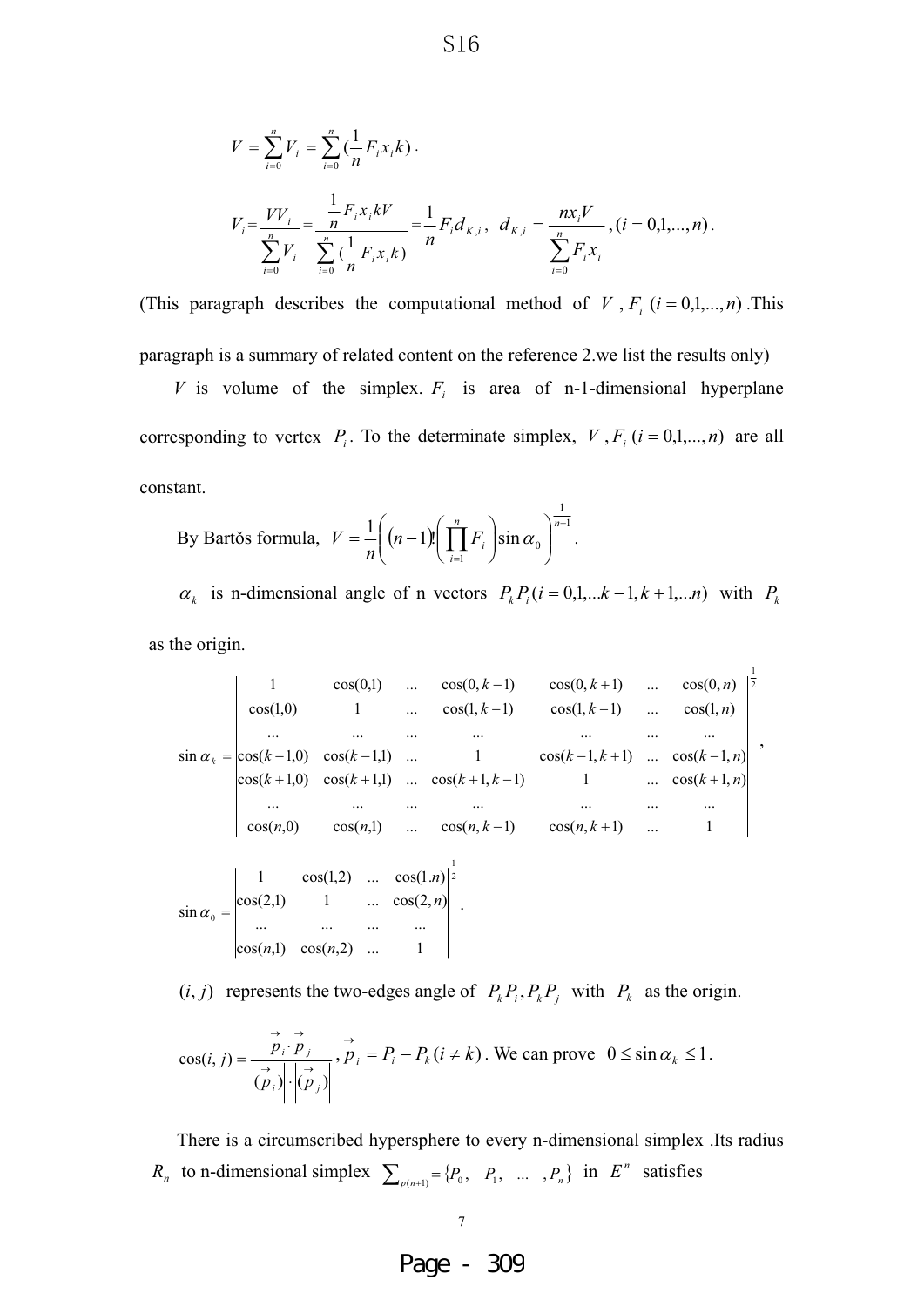$$
R_n^2 = \frac{-D_0(P_0, P_1, ..., P_n)}{2D(P_0, P_1, ..., P_n)} \cdot \rho_{ij}
$$
 represents the distance between vertices  $P_i, P_j$ .  
\n
$$
D(P_0, P_1, ..., P_n) = \begin{vmatrix} 0 & 1 & 1 & 1 & ... & 1 \\ 1 & 0 & \rho_{01}^2 & \rho_{02}^2 & ... & \rho_{0n}^2 \\ 1 & \rho_{10}^2 & 0 & \rho_{12}^2 & ... & \rho_{1n}^2 \\ 1 & \rho_{20}^2 & \rho_{21}^2 & 0 & ... & \rho_{2n}^2 \\ 1 & \rho_{20}^2 & \rho_{21}^2 & 0 & ... & \rho_{2n}^2 \end{vmatrix} \cdot D_0(P_0, P_1, ..., P_n) = \begin{vmatrix} 0 & \rho_{01}^2 & \rho_{02}^2 & ... & \rho_{0n}^2 \\ \rho_{10}^2 & 0 & \rho_{12}^2 & ... & \rho_{1n}^2 \\ \rho_{20}^2 & \rho_{21}^2 & 0 & ... & \rho_{2n}^2 \\ ... & ... & ... & ... & ... \\ \rho_{n0}^2 & \rho_{n1}^2 & \rho_{n2}^2 & ... & 0 \end{vmatrix}.
$$

The area of n-1-dimensional hyperplane corresponding to the vertex angle  $\alpha_k$ 

is  $F_k$  ( $0 \le k \le n$ ), then

$$
\frac{F_k}{\sin \alpha_k} = \frac{(2R_n)^{n-1}}{(n-1)!}, \quad F_k = \frac{(2R_n)^{n-1} \sin \alpha_k}{(n-1)!}. (0 \le k \le n) )
$$
. (The sine theorem in  $E^n$ )

In the expression of  $d_{K,i}$  ( $i = 0,1,...,n$ ), the numerator, denominator are homogeneous of  $x_i$  ( $i = 0,1,...,n$ ). Therefore  $(x_0, x_1,...,x_{n-1})$  can locate K point only.

If 
$$
\sum_{i=0}^{n} F_i x_i = 0
$$
, we assume that K represents the point infinitely far.

1  $\rho_{n0}^2$   $\rho_{n1}^2$   $\rho_{n2}^2$  ... 0

 $\rho _{_{n0}}^{2}-\rho _{_{n1}}^{2}-\rho _{_{n2}}^{2}$ 

In this paper, if there is no special explanation we adopt the reduced coordinate as the n-linear coordinate.

In trilinear coordinate of 
$$
E^2
$$
, for any k≠0:  
\n $(x,0,0) = (1,0,0), (0, y, 0) = (0,1,0), (0,0, z) = (0,0,1), (kx, ky, kz) = (x, y, z).$ 

The n-linear coordinate can be reduced by a common factor. For example, *K=(2,4,8)* can be reduced as *K=(1,2,4)*.

Based on  $\triangle ABC$ , the followings are the trilinear coordinates of some special points.

Vertices:  $A = (d_{ABC}, 0, 0) = (1, 0, 0), B = (0, 1, 0), C = (0, 0, 1).$ Centroid:  $G = \left[\frac{25}{11}, \frac{25}{11}, \frac{25}{11}\right] = \left[\frac{1}{11}, \frac{1}{11}, \frac{1}{11}\right] = \left[\frac{1}{11}, \frac{1}{11}, \frac{1}{11}\right]$  $\big)$  $\left(\frac{1}{\sqrt{1-\frac{1}{\sqrt{1-\frac{1}{\sqrt{1-\frac{1}{\sqrt{1-\frac{1}{\sqrt{1-\frac{1}{\sqrt{1-\frac{1}{\sqrt{1-\frac{1}{\sqrt{1-\frac{1}{\sqrt{1-\frac{1}{\sqrt{1-\frac{1}{\sqrt{1-\frac{1}{\sqrt{1-\frac{1}{\sqrt{1-\frac{1}{\sqrt{1-\frac{1}{\sqrt{1-\frac{1}{\sqrt{1-\frac{1}{\sqrt{1-\frac{1}{\sqrt{1-\frac{1}{\sqrt{1-\frac{1}{\sqrt{1-\frac{1}{\sqrt{1-\frac{1}{\sqrt{1-\frac{1}{\sqrt{1-\frac{1}{\sqrt{1-\frac$ l  $=$ J  $\left( \frac{1}{2}, \frac{1}{2}, \frac{1}{2} \right)$ l  $=$ J  $\left(\frac{2S}{S}, \frac{2S}{S}, \frac{2S}{S}\right)$ l  $=$  $($  $c$   $(a$ <sup>2</sup>  $b$ <sup>2</sup>  $c$   $(\sin A^2 \sin B^2 \sin C)$ *S b S a*  $G = \left(\frac{2S}{\sigma}\right)$  $\left(\frac{2S}{a}, \frac{2S}{b}, \frac{2S}{c}\right) = \left(\frac{1}{a}, \frac{1}{b}, \frac{1}{c}\right) = \left(\frac{1}{\sin A}, \frac{1}{\sin B}, \frac{1}{\sin C}\right).$ Orthocenter:  $H = (2R\cos B\cos C, 2R\cos A\cos C, 2R\cos A\cos B) = \left( \frac{1}{\cos A} \right)^2$  $\big)$  $\left(\frac{1}{\sqrt{1-\frac{1}{\sqrt{1-\frac{1}{\sqrt{1-\frac{1}{\sqrt{1-\frac{1}{\sqrt{1-\frac{1}{\sqrt{1-\frac{1}{\sqrt{1-\frac{1}{\sqrt{1-\frac{1}{\sqrt{1-\frac{1}{\sqrt{1-\frac{1}{\sqrt{1-\frac{1}{\sqrt{1-\frac{1}{\sqrt{1-\frac{1}{\sqrt{1-\frac{1}{\sqrt{1-\frac{1}{\sqrt{1-\frac{1}{\sqrt{1-\frac{1}{\sqrt{1-\frac{1}{\sqrt{1-\frac{1}{\sqrt{1-\frac{1}{\sqrt{1-\frac{1}{\sqrt{1-\frac{1}{\sqrt{1-\frac{1}{\sqrt{1-\frac$ l  $=(2R\cos B\cos C.2R\cos A\cos C.2R\cos A\cos B)$  $A^{\prime}$  cos  $B^{\prime}$  cos C  $H = (2R\cos B\cos C, 2R\cos A\cos C, 2R\cos A\cos B)$  $2R\cos B\cos C, 2R\cos A\cos C, 2R\cos A\cos B) = \left(\frac{1}{\cos A}, \frac{1}{\cos B}, \frac{1}{\cos C}\right).$ Circumcenter:  $Q = (R \cos A, R \cos B, R \cos C) = (\cos A, \cos B, \cos C)$ .

Incenter:  $I = (r, r, r) = (1,1,1)$ .

8 and 2012 and 2013 and 2014 and 2014 and 2014 and 2014 and 2014 and 2014 and 2014 and 2014 and 2014 and 2014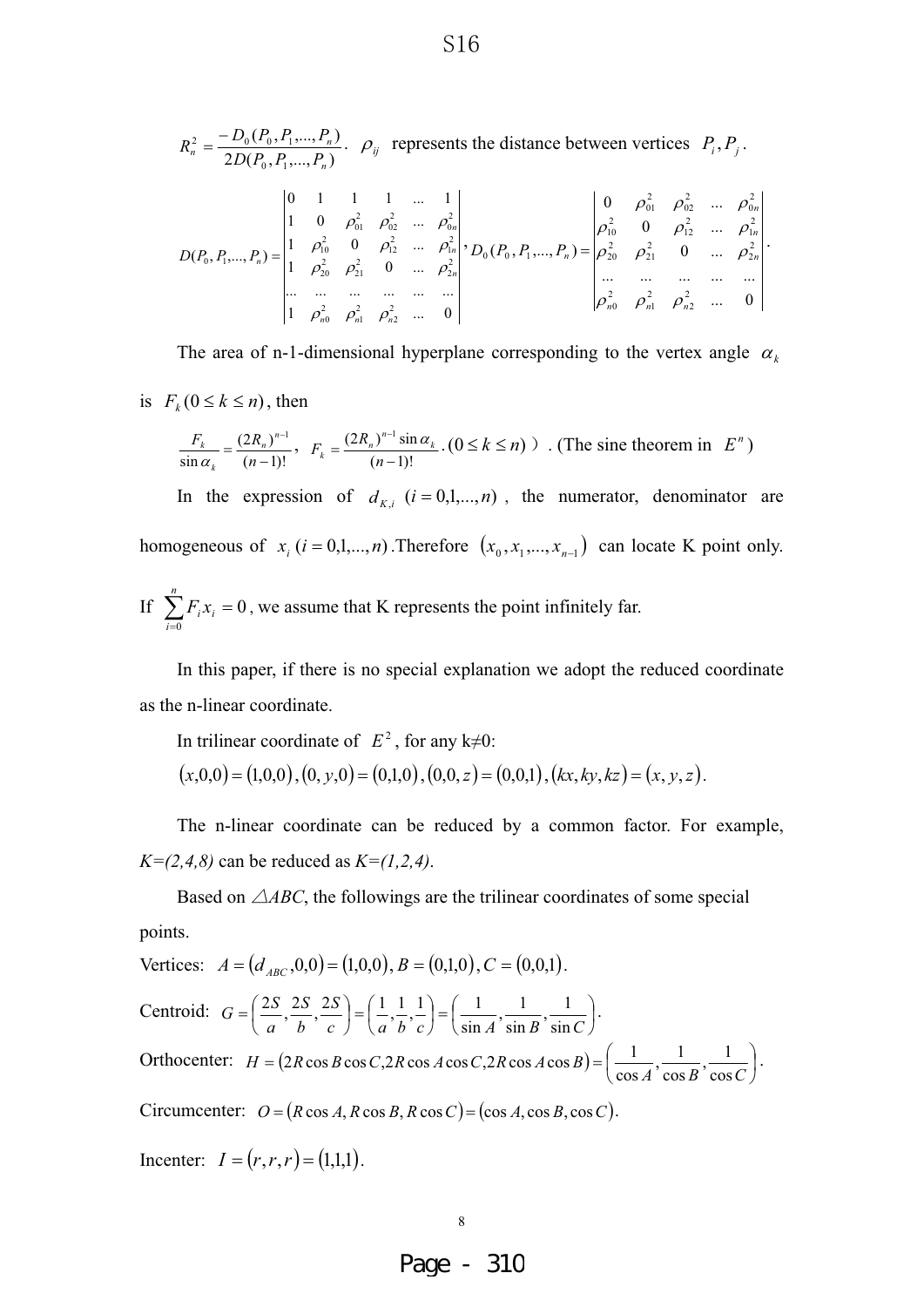midpoint of BC: 
$$
M = (0, d_{MAC}, d_{MAB}) = (0, R \sin A \sin C, R \sin A \sin B) = \left(0, \frac{1}{\sin B}, \frac{1}{\sin C}\right)
$$
.

 Definition 2.5 (Accompanying space): the accompanying space is a Cartesian coordinate space corresponding to n-space. The point  $(x_0, x_1, \ldots, x_{n-1})$  of n-linear coordinate space corresponds with the point  $(x_0, x_1, \ldots, x_{n-1})$  of Cartesian coordinate space. The former is n-linear coordinate, the latter is Cartesian coordinate.

The n-space is n-1-dimesional Euclidean space, but the accompanying space is n-dimensional Euclidean space. Through this correspondence, we can study problems of n-1-dimensional space in n-dimensional space. Similarly, we can study problems of n-dimensional space in n-1-dimensional space.

Definition 2.6 (The corresponding relation between n-space and accompanying space): In n-space, the points  $(kx_0, kx_1, \dots, kx_{n-1})$  for all  $k \neq 0$  are same point. In accompanying space, for all  $k$ ,  $(kx_0, kx_1, ..., kx_{n-1})$  represents a line passing through the origin, namely, a oriented vector. We denote it with the notation  $\overrightarrow{L}_K$ . Similarly, every oriented vector  $\overrightarrow{L}_K$  of the accompanying space corresponds a point K of n-space. We can establish a one-one map between all points in n-space and all oriented vector in accompanying space,  $f: K \leftrightarrow \overrightarrow{L}_K$ .

The many problems are convenient for treatment when points of n-space are transformed into oriented vectors of the accompanying space. Once the simplex of nspace is determinate, then the accompanying space corresponding with it is only.

Definition 2.7 (n-dimensional parallelotope[2]): Let  $\overrightarrow{p}_1$ ,  $\overrightarrow{p}_2$ ,...,  $\overrightarrow{p}_n$ from the origin O be linear independent vectors in n-dimensional Euclidean space. The set  $\left\{ \right\}$  $\overline{1}$  $=\left\{\vec{X} \mid \vec{X} = \sum_{i=1}^{k} t_i p_i, 0 \le t_i \le 1, i = 1, 2, ..., k \le \right\}$  $K = \left\{ \begin{array}{c} \stackrel{\rightarrow}{X} \\ \stackrel{\rightarrow}{X} \end{array} \right. = \sum_{i=1}^{k} t_i p_i, 0 \leq t_i \leq 1, i = 1, 2, \dots, k \leq n \right\}$  $| X = \sum_{i=1}^{\infty} t_i p_i, 0 \leq t_i \leq 1, i = 1, 2, \ldots,$  are called as n-dimensional parallelotope with the origin O as vertex and with  $\overrightarrow{p}_1$ ,  $\overrightarrow{p}_2$ ,...,  $\overrightarrow{p}_n$  as edges.

If the Cartesian coordinate of  $\overrightarrow{p}_i$  is  $(x_{i,1}, x_{i,2}, \dots, x_{i,n})$  for  $i = 1,2,...,n$ , then the volume of n-dimensional parallelotope can be expressed by determinant

9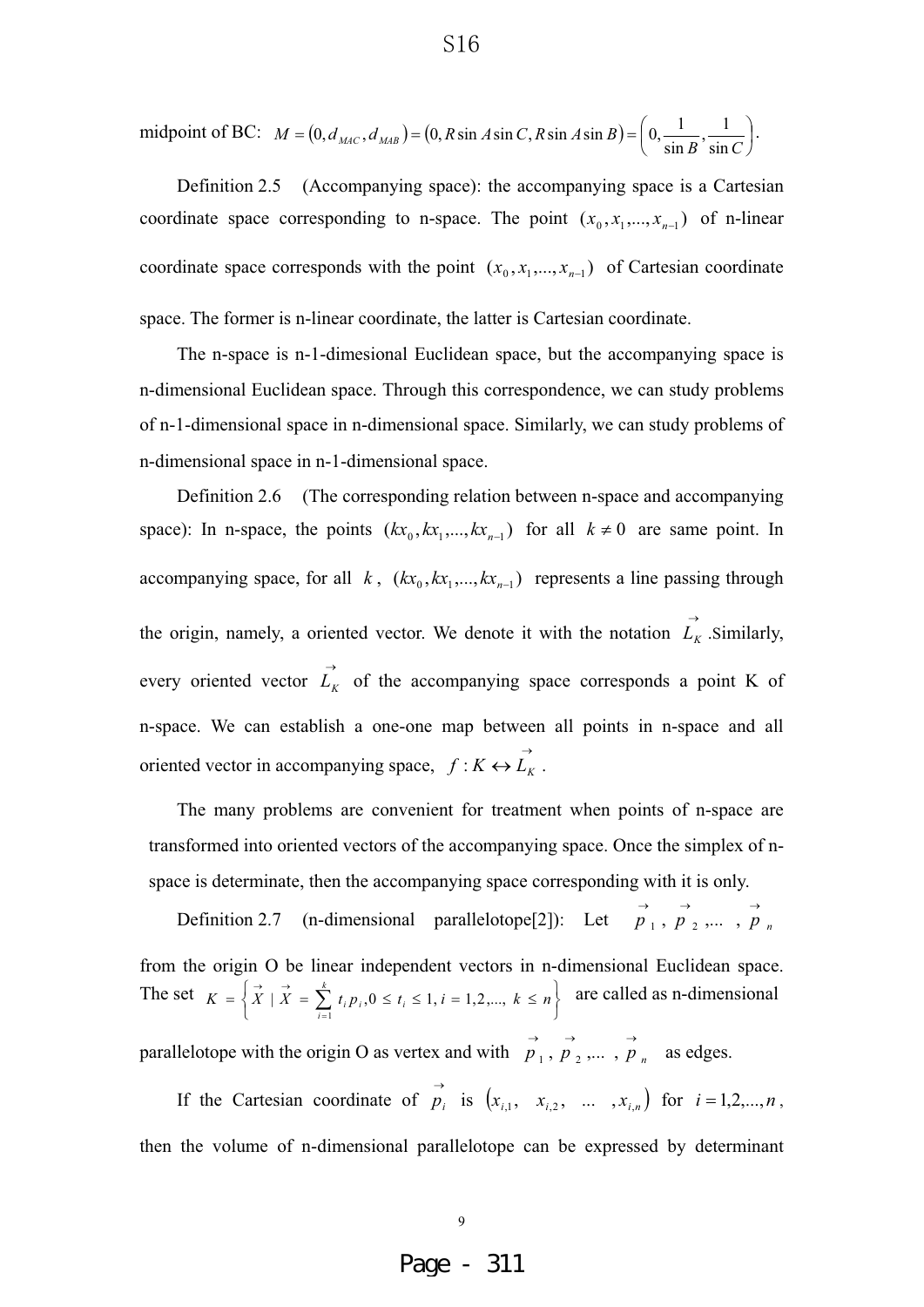$$
\begin{vmatrix} x_{1,1} & x_{1,2} & \dots & x_{1,n} \\ x_{2,1} & x_{2,2} & \dots & x_{2,n} \\ \dots & \dots & \dots & \dots \\ x_{n,1} & x_{n,2} & \dots & x_{n,n} \end{vmatrix}
$$
. The mixed product of  $\overrightarrow{p_1, p_2, ..., p_n}$  satisfies  

$$
\overrightarrow{(p_1 \times p_2 \times ... \times p_{n-1}) \cdot p_n} = \begin{vmatrix} x_{1,1} & x_{1,2} & \dots & x_{1,n} \\ x_{2,1} & x_{2,2} & \dots & x_{2,n} \\ \dots & \dots & \dots & \dots \\ x_{n,1} & x_{n,2} & \dots & x_{n,n} \end{vmatrix}
$$
.

Therefore the volume can be represent by the mixed product of vectors.

# 3 The coplanar theorem and n-linear coordinate of hyperplane

Theorem 3.1 (The coplanar theorem of n+1 points): In n+1-space (n-dimensional Euclidean space), any n+1 points are all in same hyperplane if and only if that the value of  $(n+1)$ th-order determinant consisting of distances between n+1 points and every hyperplane of an any n-dimensional simplex is equal to zero, namely, that the value of  $(n+1)$ th-order determinant consisting of  $n+1$ n+1-coordinates is equal to zero.

Proof: Let the n-dimensional simplex in n-dimensional Euclidean space be  $\sum p(n+1) = \{P_0, P_1, ..., P_n\}$ . Let the area of the hyperplane corresponding to  $P_i$  be  $F_i$ . Let the volume of the simplex be *V*. Let the n+1-coordinate of ith point in n+1 points relative to the simplex be  $D_i = (d_{i,0}, d_{i,1},..., d_{i,n})$ ,  $i = 0,1,2...,n$ . Then

$$
\frac{1}{n}\sum_{j=0}^n F_j d_{i,j} = V, i = 0,1,...n, F_i > 0, V > 0.
$$

This is really linear equation  $DS = V$ .

$$
D = \begin{pmatrix} d_{0,0} & d_{0,1} & \dots & d_{0,n} \\ d_{1,0} & d_{1,1} & \dots & d_{1,n} \\ \dots & \dots & \dots & \dots \\ d_{n,0} & d_{n,1} & \dots & d_{n,n} \end{pmatrix}, S = \begin{pmatrix} F_0 \\ F_1 \\ \dots \\ F_n \end{pmatrix}, V = \begin{pmatrix} nV \\ nV \\ \dots \\ nV \end{pmatrix}.
$$

If all points  $D_i = (d_{i,0}, d_{i,1},..., d_{i,n})$ ,  $i = 0,1,2...,n$  are same hyperplane, then  $\sum_{n=1}^{n-1}$  $\overline{a}$  $=$  $\sum_{n=1}^{n-1}$ 0 *n*  $D_n = \sum_{i=0}^n \lambda_i D_i$ ,  $\lambda_0$ ,  $\lambda_1$ ,...,  $\lambda_{n-1}$  are all not equal to zero.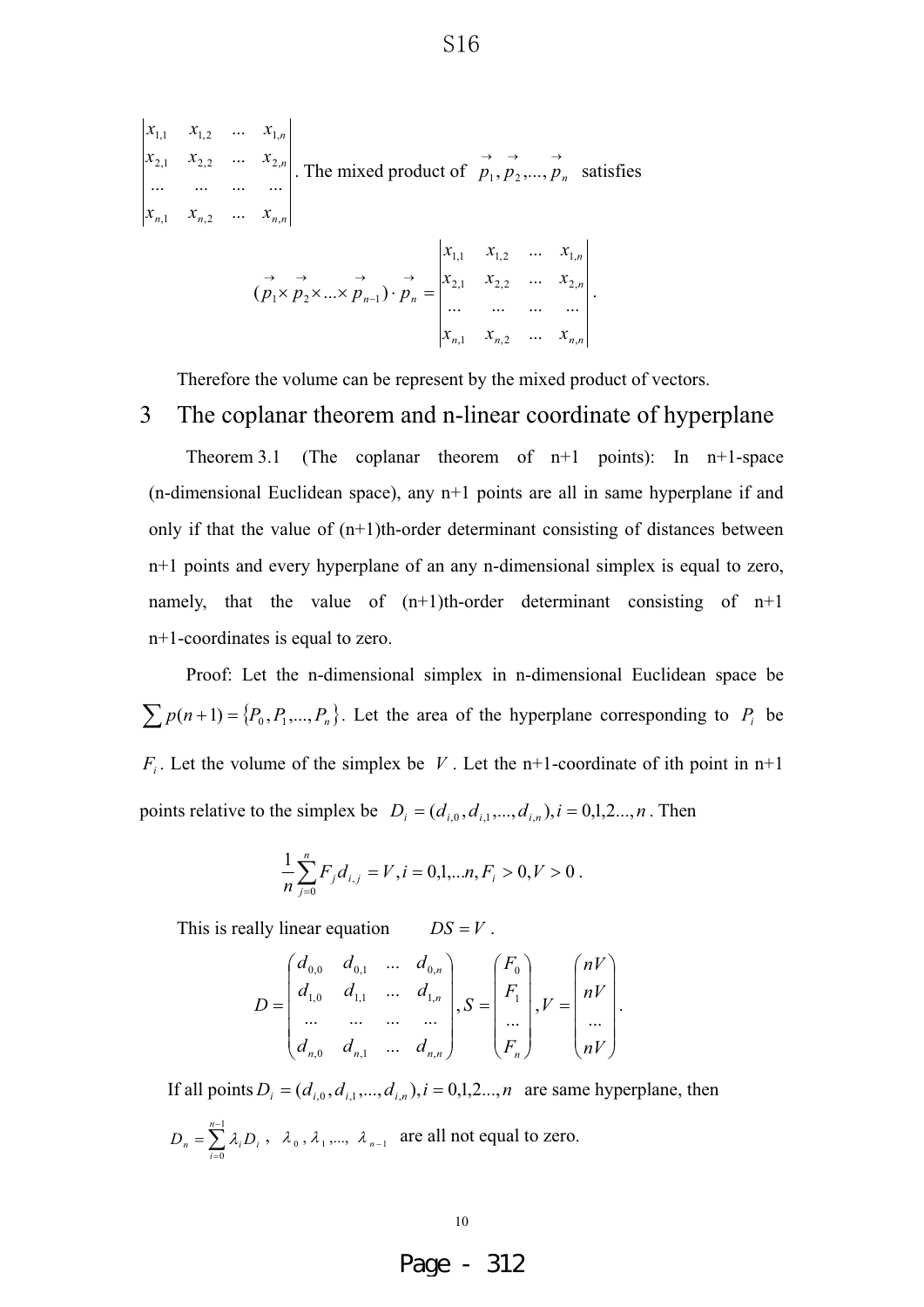$Det(D) = 0 \Leftrightarrow rank(D) < (n+1)$ , namely, n+1 row vectors in matrix *D* is linear dependent[3]  $\Leftrightarrow$  n+1 points are all same hyperplane [3]  $\Leftrightarrow$   $D_n = \sum_{n=1}^{n-1}$  $\overline{a}$  $=$  $\sum_{n=1}^{n-1}$  $\mathbf{0}$ *n*  $D_n = \sum_{i=0}^n \lambda_i D_i$ ,,, $\lambda_0$ ,,, $\lambda_1$ ,...,,,,,,, are all not equal to zero.  $Det(D)$  represents the determinant of matrix D,  $rank(D)$ represents rank of matrix *D*. Q.E.D.

Theorem 3.2 (The coplanar theorem of  $n+1$  points): In  $n+1$ -space (n-dimensional Euclidean space), any n+1 points  $D_0, D_1, ..., D_n$  are all in same hyperplane if and only if that the corresponding oriented vectors  $\overrightarrow{L}_{D_0}$ ,  $\rightarrow$  $L_{D_1}$ ,  $\rightarrow$ ...  $L_{D_n}$  in accompanying space (n+1-dimensional Euclidean space) are all in same hyperplane.

Namely, the mixed product 
$$
\left( L_{D_0}^{\rightarrow} \times L_{D_1}^{\rightarrow} \times ... L_{D_{n-1}}^{\rightarrow} \right) \cdot L_{D_n}^{\rightarrow} = 0.
$$

Specially if  $n=2$ , then this theorem is really collinear theorem of three points. Three points *D,E,F* in trilinear coordinate plane is collinear if and only if the oriented vectors  $\overrightarrow{L}_D$ ,  $\rightarrow$  $L_{\scriptscriptstyle E}$  ,  $\rightarrow$  $L_F$  in accompanying space corresponding to *D,E,F* in trilinear coordinate plane are all same plane.

Proof: according to theorem 3.1

 $D_0$ ,  $D_1$ , ...  $D_n$  are all same hyperplane

$$
\Leftrightarrow \begin{vmatrix} d_{0,0} & d_{0,1} & \dots & d_{0,n} \\ d_{1,0} & d_{1,1} & \dots & d_{1,n} \\ \dots & \dots & \dots & \dots \\ d_{n,0} & d_{n,1} & \dots & d_{n,n} \end{vmatrix} = 0 \Leftrightarrow \begin{vmatrix} l_0 d_{0,0} & l_0 d_{0,1} & \dots & l_0 d_{0,n} \\ l_1 d_{1,0} & l_1 d_{1,1} & \dots & l_1 d_{1,n} \\ \dots & \dots & \dots & \dots \\ l_n d_{n,0} & l_n d_{n,1} & \dots & l_n d_{n,n} \end{vmatrix} = 0.
$$
  

$$
l_i \neq 0, D_i = (l_i d_{i,0}, l_i d_{i,1}, \dots, l_i d_{i,n}) = (x_{i,0}, x_{i,1}, \dots, x_{i,n}), (i = 0,1, \dots, n).
$$

In n+1-dimensional accompanying space, the value of mixed product on  $\rightarrow$  $L_{D_0}$  ,  $\rightarrow$  $L_{D_1}$  ,  $\rightarrow$  $L_{D_n}$  is the value of determinant consisting of these vectors. It represents the volume of n+1-dimensional parallelotope.  $\overrightarrow{L}_{D_0}$ ,  $\rightarrow$  $L_{D_1}$  ,  $\rightarrow$  $...$ *L*<sub>*D<sub>n</sub>*</sub> are all same hyperplane if and only if the mixed product on  $\overrightarrow{L}_{D_0}$ ,  $\rightarrow$  $L_{D_1}$  ,  $\rightarrow$  $...$ *L*<sub>*D<sub>n</sub>* is equal to zero.</sub> Namely,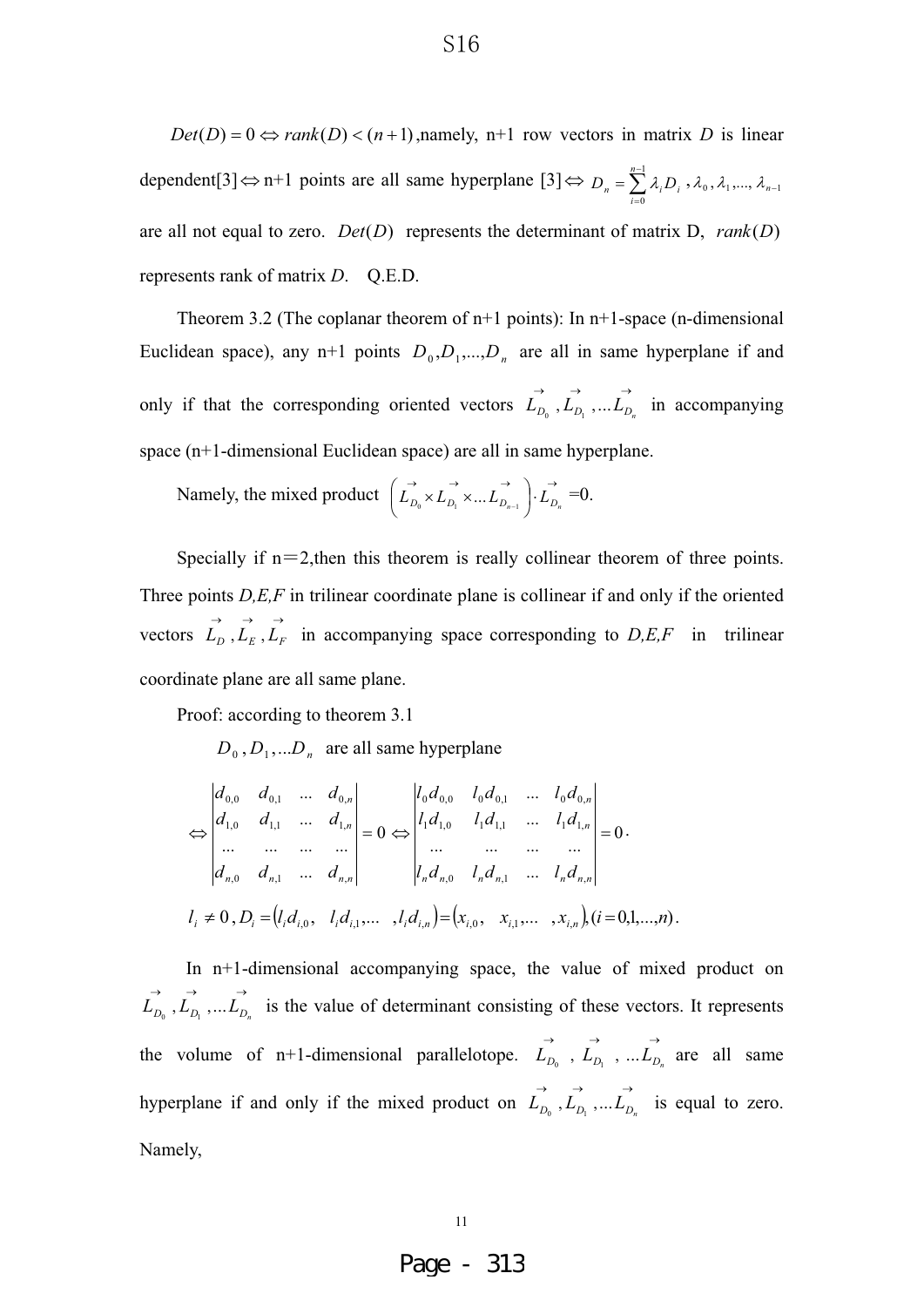$$
\left(\vec{L}_{D_0} \times \vec{L}_{D_1} \times \dots \vec{L}_{D_{n-1}}\right) \cdot \vec{L}_{D_n} = \begin{vmatrix} l_0 d_{0,0} & l_0 d_{0,1} & \dots & l_0 d_{0,n} \\ l_1 d_{1,0} & l_1 d_{1,1} & \dots & l_1 d_{1,n} \\ \dots & \dots & \dots & \dots \\ l_n d_{n,0} & l_n d_{n,1} & \dots & l_n d_{n,n} \end{vmatrix} = \begin{vmatrix} x_{0,0} & x_{0,1} & \dots & x_{0,n} \\ x_{1,0} & x_{1,1} & \dots & x_{1,n} \\ \dots & \dots & \dots & \dots \\ x_{n,0} & x_{n,1} & \dots & x_{n,n} \end{vmatrix} = 0.
$$

If n+1 points are all same hyperplane, then the mixed product on n+1 oriented vectors  $\overrightarrow{L}_{D_0}$ ,  $\rightarrow$  $L_{D_1}$  ,  $\rightarrow$ ...  $L_{D_n}$  in accompanying space is equal to zero. Vice versa, if the mixed product on n+1 oriented vectors  $\overrightarrow{L}_{D_0}$ ,  $\rightarrow$  $L_{D_1}$  ,  $\rightarrow$ ...  $L_{D_n}$  in accompanying space is equal to zero, then n+1 points are all same hyperplane.

$$
D_0, D_1, \dots D_n \text{ are coplane} \Longleftrightarrow \begin{vmatrix} x_{0,0} & x_{0,1} & \dots & x_{0,n} \\ x_{1,0} & x_{1,1} & \dots & x_{1,n} \\ \dots & \dots & \dots & \dots \\ x_{n,0} & x_{n,1} & \dots & x_{n,n} \end{vmatrix} = 0 \Leftrightarrow \left( \vec{L_{D_0}} \times \vec{L_{D_1}} \times \dots \times \vec{L_{D_{n-1}}} \right) \cdot \vec{L_{D_n}} = 0
$$

Q.E.D.

l ĺ

The theorem 3.2 is same as theorem 3.1 really. The theorem 3.1 deals with the problems from n-dimensional space. If n=2, theorem 3.1 deals with the problems from two-dimensional plane. The theorem 3.2 deals with the problems from  $n+1$ -dimensional accompanying space. If  $n=2$ , theorem 3.2 deals with the problems from three-dimensional space. The theorem 3.2 connects the points of n-dimensional space with the oriented vectors of  $n+1$ -dimensional accompanying space. The theorem 3.2 produces more associations between two spaces, provides us with wider eyeshot. The determinant consisting of oriented vectors represents the volume of n-dimensional parallelotope consisting of lines passing through origin. Because the n-linear coordinate is flexible, the volume can not be deduced by n-linear coordinate. Though we can not deduce the volume, the value of determinant is equal to zero represents that the volume is zero, namely, all points are same hyperplane. It represents the relation between point, line, plane when volume is equal to zero.

In Fig 1 (trilinear coordinate space), let trilinear coordinate  $(x, y, z)$  be a moving point in line *DE*. If the trilinear coordinates of *D, E* are  $D=(x_D, y_D, z_D), E=(x_E, y_E, z_E)$ , then the line equation passing through *D, E* in trilinear coordinate form is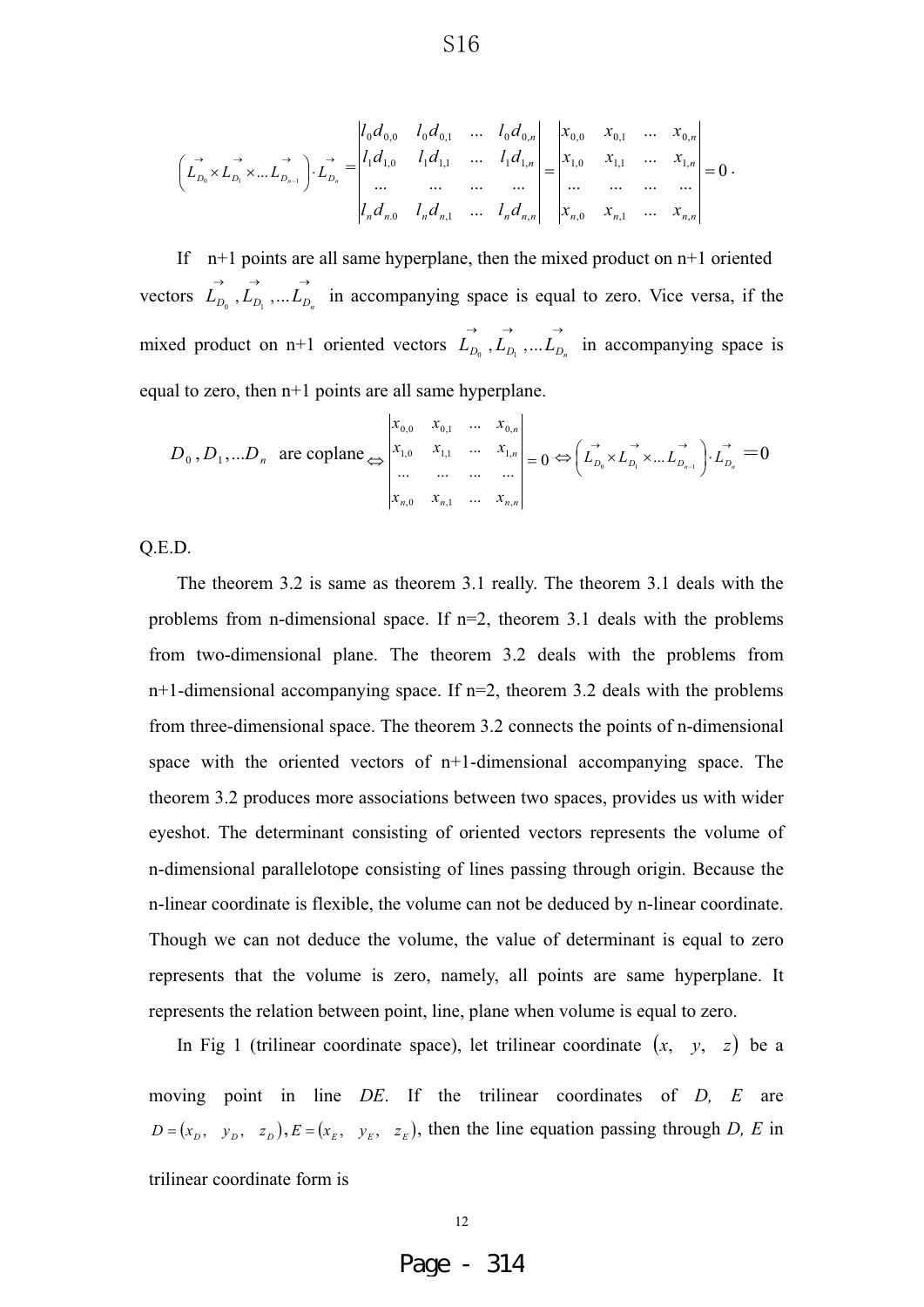$$
\begin{vmatrix} x & y & z \\ x_D & y_D & z_D \\ x_E & y_E & z_E \end{vmatrix} = 0 \quad \text{After reduction, } \quad \begin{vmatrix} y_D & z_D \\ y_E & z_E \end{vmatrix} x + \begin{vmatrix} z_D & x_D \\ z_E & x_E \end{vmatrix} y + \begin{vmatrix} x_D & y_D \\ x_E & y_E \end{vmatrix} z = 0 \, .
$$

In n-space, there are n-1 known points. In n-1 points, the n-linear coordinate of ith point is  $X_i = (x_{i,0}, x_{i,1}, \ldots, x_{i,n-1})$   $(i = 0,1, \ldots, n-2)$ . n-1 points are all same n-2-dimensional hyperplane. In this n-2-dimensional hyperplane there is a moving point  $(x_0, x_1,..., x_{n-1})$ . the hyperplane equation passing through n-1 known points

in n-linear coordinate form is

$$
\begin{vmatrix} x_0 & x_1 & \dots & x_{n-1} \\ x_{0,0} & x_{0,1} & \dots & x_{0,n-1} \\ \dots & \dots & \dots & \dots \\ x_{n-2,0} & x_{n-2,1} & \dots & x_{n-2,n-1} \end{vmatrix} = 0
$$
, After reduction, 
$$
\sum_{i=0}^{n-1} A_i x_i = 0
$$
.  $A_i$  is algebra

remain subdeterminant of  $x_i$ . Its expression with  $X_0, X_1, \ldots, X_{n-2}$  is

$$
A_{i} = (-1)^{i} \begin{vmatrix} x_{0,0} & x_{0,1} & \dots & x_{0,i-1} & x_{0,i+1} & \dots & x_{0,n-1} \\ x_{0,1} & x_{1,1} & \dots & x_{1,i-1} & x_{1,i+1} & \dots & x_{1,n-1} \\ \dots & \dots & \dots & \dots & \dots & \dots & \dots \\ x_{n-2,0} & x_{n-2,1} & \dots & x_{n-2,i-1} & x_{n-2,i+1} & \dots & x_{n-2,n-1} \end{vmatrix}.
$$

$$
A_{i} = (-1)^{i(n-i)} \begin{vmatrix} x_{0,i\oplus 1} & x_{0,i\oplus 2} & \dots & x_{0,i\oplus (n-1)} \\ x_{1,i\oplus 1} & x_{1,i\oplus 2} & \dots & x_{1,i\oplus (n-1)} \\ \dots & \dots & \dots & \dots \\ x_{n-2,i\oplus 1} & x_{n-2,i\oplus 2} & \dots & x_{n-2,i\oplus (n-1)} \end{vmatrix}.
$$

The second subscript of elements in determinant includes addition by module n. If  $(k+j) \le (n-1)$ , then  $k \oplus j = k+j$ . If  $(k+j) > (n-1)$ , then  $k \oplus j$  is equal to remainder of  $(k+j)$  divided by n.

Definition 3.1 (The n-linear coordinate of hyperplane): In n-space (n-1-dimensional Euclidean space), there are n-1 known points,  $D_0, D_1, ..., D_{n-2}$ . Their n-linear coordinates is  $D_i = (x_{i,0}, x_{i,1}, \dots, x_{i,n-1})$ , for  $i = 0,1,...,n-2$ .

We call  $D_0, D_1, ..., D_{n-2}$  as n-linear coordinate of 0-dimensional hyperplane passing through one point, namely, the n-linear coordinate of point. All are n-1. The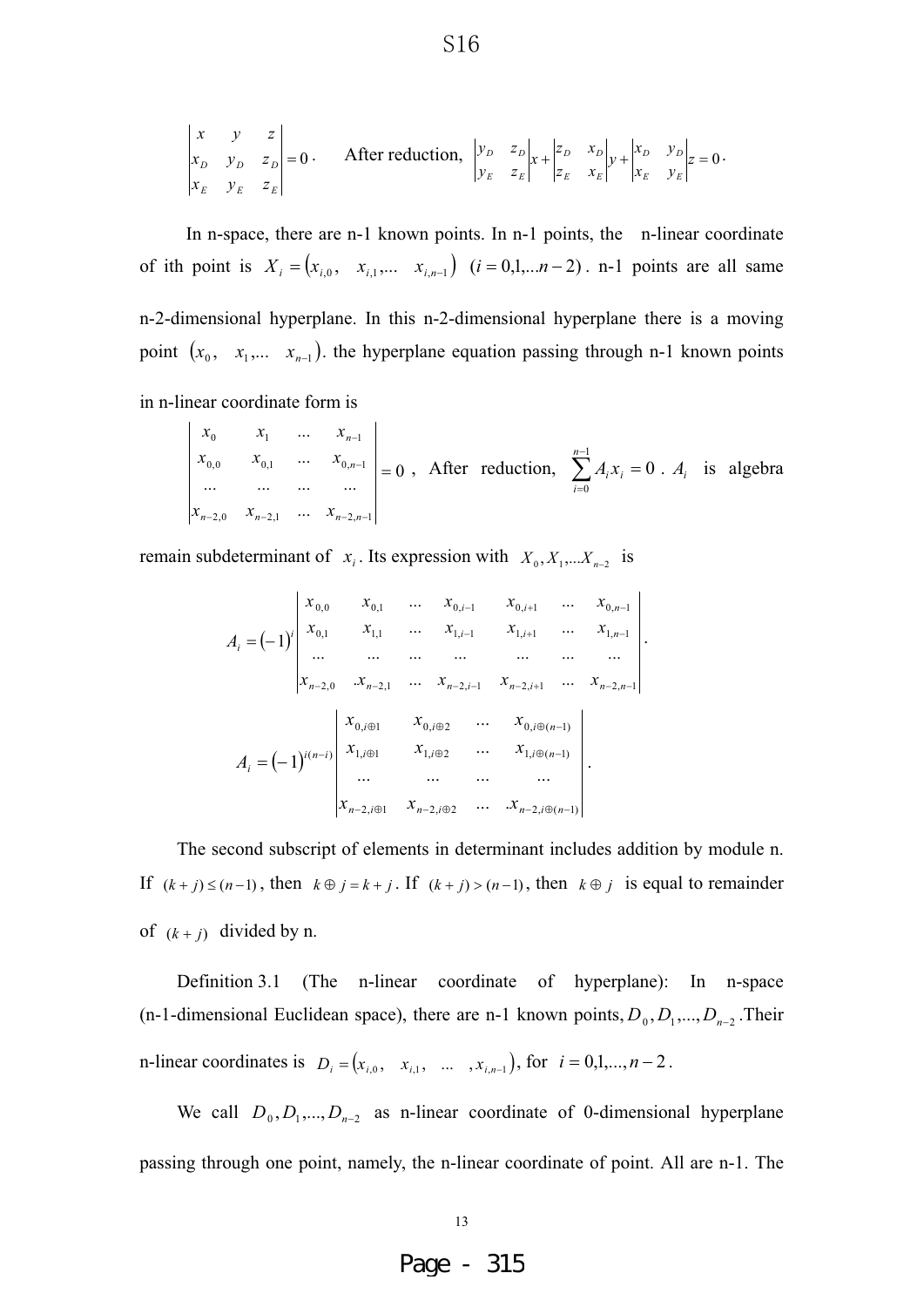vectors  $\overrightarrow{L}_{D_0}, \overrightarrow{L}_{D_1},... \overrightarrow{L}_{D_{n-2}}$  are oriented vectors of corresponding accompanying space.

We call  $(A_0, A_1, \ldots, A_{n-1})$  as n-linear coordinate of 1-dimensional hyperplane passing through two points  $D_i$ ,  $D_i$ , namely, the n-linear coordinate of line.

$$
A_k = (-1)^{k(n-k)} \begin{vmatrix} x_{i,(n-2)\oplus k} & x_{i,(n-1)\oplus k} \\ x_{j,(n-2)\oplus k} & x_{j,(n-1)\oplus k} \end{vmatrix}, (k = 0,1,...,n-1).
$$

All are  $C_{n-1}^2$ . The oriented vector is  $(A_0, A_1, \ldots, A_{n-1})$  corresponding to the

hyperplane passing through the origin in accompanying space.

…

We call  $(A_0, A_1, ..., A_{n-1})$  as n-linear coordinate of 2-dimensianl hyperplane passing through three points  $D_i, D_i, D_m$ , namely, n-linear coordinate of plane.

$$
A_k = (-1)^{k(n-k)} \begin{vmatrix} x_{i,(n-3)\oplus k} & x_{i,(n-2)\oplus k} & x_{i,(n-1)\oplus k} \\ x_{j,(n-3)\oplus k} & x_{j,(n-2)\oplus k} & x_{j,(n-1)\oplus k} \\ x_{m,(n-3)\oplus k} & x_{m,(n-2)\oplus k} & x_{m,(n-1)\oplus k} \end{vmatrix}, (k = 0,1,...,n-1).
$$

All are  $C_{n-1}^3$ . The oriented vector is  $(A_0, A_1, ..., A_{n-1})$  corresponding to the hyperplane passing through the origin in accompanying space.

We call the vector product of all n-1 points  $D_0 \times D_1 \times ... \times D_{n-2} = (A_0, A_1, ..., A_{n-1})$  as n-linear coordinate of n-2 dimensional hyperplane passing through n-1 points. All is one. the vector product  $\overrightarrow{L}_{D_0} \times \overrightarrow{L}_{D_1} \dots \times \overrightarrow{L}_{D_{n-2}} = (A_0, A_1, \dots, A_{n-1})$  is oriented vector corresponding to the hyperplane through the origin in accompanying space.

$$
A_k = (-1)^{k(n-k)} \begin{vmatrix} x_{0,1 \oplus k} & x_{0,2 \oplus k} & \dots & x_{0,(n-1) \oplus k} \\ x_{1,1 \oplus k} & x_{1,2 \oplus k} & \dots & x_{1,(n-1) \oplus k} \\ \dots & \dots & \dots & \dots \\ x_{n-2,1 \oplus k} & x_{n-2,2 \oplus k} & \dots & x_{n-2,(n-1) \oplus k} \end{vmatrix}, (k = 0,1,...,n-1).
$$

If a point *D* is located in the hyperplane passing through the n-1 points, then  $(D_0 \times D_1 \times ... D_{n-2}) \cdot D = 0$ .

If there is not an explanation, in this paper the n-linear coordinate of hyperplane is n-linear coordinate of n-2 dimensional hyperplane passing through n-1 points in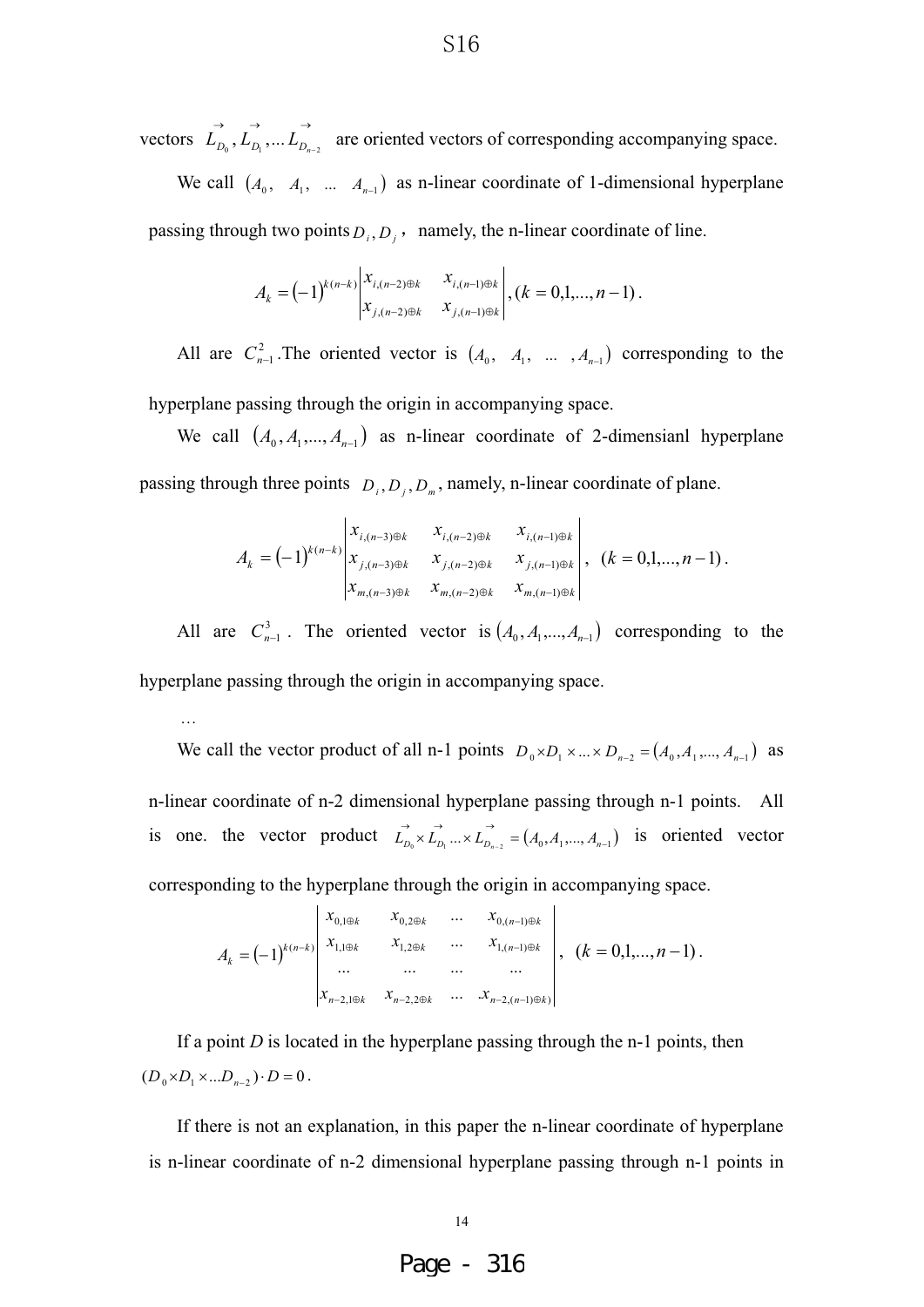n-space.

In accompanying space, n-coordinate of hyperplane passing through the origin is normal vector of this hyperplane. Let m be a hyperplane of n-space. Let  $\alpha_m$  be hyperplane passing through the origin of accompanying space corresponding to m. Then  $m = \alpha_m = [A_0, A_2, \dots, A_{n-1}]$ . We adopt the round brackets for n-coordinate of point, the square brackets for n-coordinate of hyperplane.

In the 2-dimensional plane (the trilinear coordinate plane), let *X,Y* be two points of a line m,  $X = (x_1, y_1, z_1)$ ,  $Y = (x_2, y_2, z_2)$ .  $X \times Y$  is the trilinear coordinate of this

line connecting *X, Y*. In 3-dimensional accompanying space, the vector product is

$$
\overrightarrow{L}_X \times \overrightarrow{L}_Y = \begin{pmatrix} y_1 & z_1 \\ y_2 & z_2 \end{pmatrix}, \begin{vmatrix} z_1 & x_1 \\ z_2 & x_2 \end{vmatrix}, \begin{vmatrix} x_1 & y_1 \\ x_2 & y_2 \end{vmatrix}.
$$

It presents normal vector of plane determined by two oriented vectors.

Therefore 
$$
m = \alpha_m = \begin{bmatrix} y_1 & z_1 \ y_2 & z_2 \end{bmatrix}, \begin{vmatrix} z_1 & x_1 \ z_2 & x_2 \end{vmatrix}, \begin{vmatrix} x_1 & y_1 \ x_2 & y_2 \end{vmatrix}, X \times Y = m.
$$

In n-space (n-1 dimensional Euclidean space), let n-coordinate of n-1 hyperplanes be  $l_i = [x_{i,0}, x_{i,1},..., x_{i,n-1}]$   $i = 0,1,..., n-2$ . Then the intersecting point of

n-1 hyperplanes is  $(x_0, x_1, ..., x_{n-1})$ , such that

$$
\begin{pmatrix}\nx_{0,0} & x_{0,1} & \dots & x_{0,n-1} \\
x_{1,0} & x_{1,1} & \dots & x_{1,n-1} \\
\vdots & \vdots & \ddots & \vdots \\
x_{n-2,0} & x_{n-2,1} & \dots & x_{n-2,n-1}\n\end{pmatrix}\n\begin{pmatrix}\nx_0 \\
x_1 \\
\vdots \\
x_{n-1}\n\end{pmatrix} = 0, \text{ namely, } \frac{x_0}{A_0} = \frac{x_1}{A_1} = \dots = \frac{x_{n-1}}{A_{n-1}}.
$$
\n
$$
A_1 = (-1)^{i(n-i)} \begin{vmatrix}\nx_{0,i\oplus 1} & x_{0,i\oplus 2} & \dots & x_{0,i\oplus n-1} \\
x_{1,i\oplus 1} & x_{1,i\oplus 2} & \dots & x_{1,i\oplus n-1} \\
\vdots & \vdots & \ddots & \vdots \\
x_{n-2,i\oplus 1} & x_{n-2,i\oplus 2} & \dots & x_{n-2,i\oplus n-1}\n\end{pmatrix}, \quad (i = 0,1,...n-1).
$$
\n
$$
(x_0, x_1,...x_{n-1}) = (A_0, A_1,...A_{n-1}).
$$

In two-dimensional plane, let trilinear coordinates of two lines be  $l_1 = [a_1, b_1, c_1], l_2 = [a_2, b_2, c_2]$  respectively.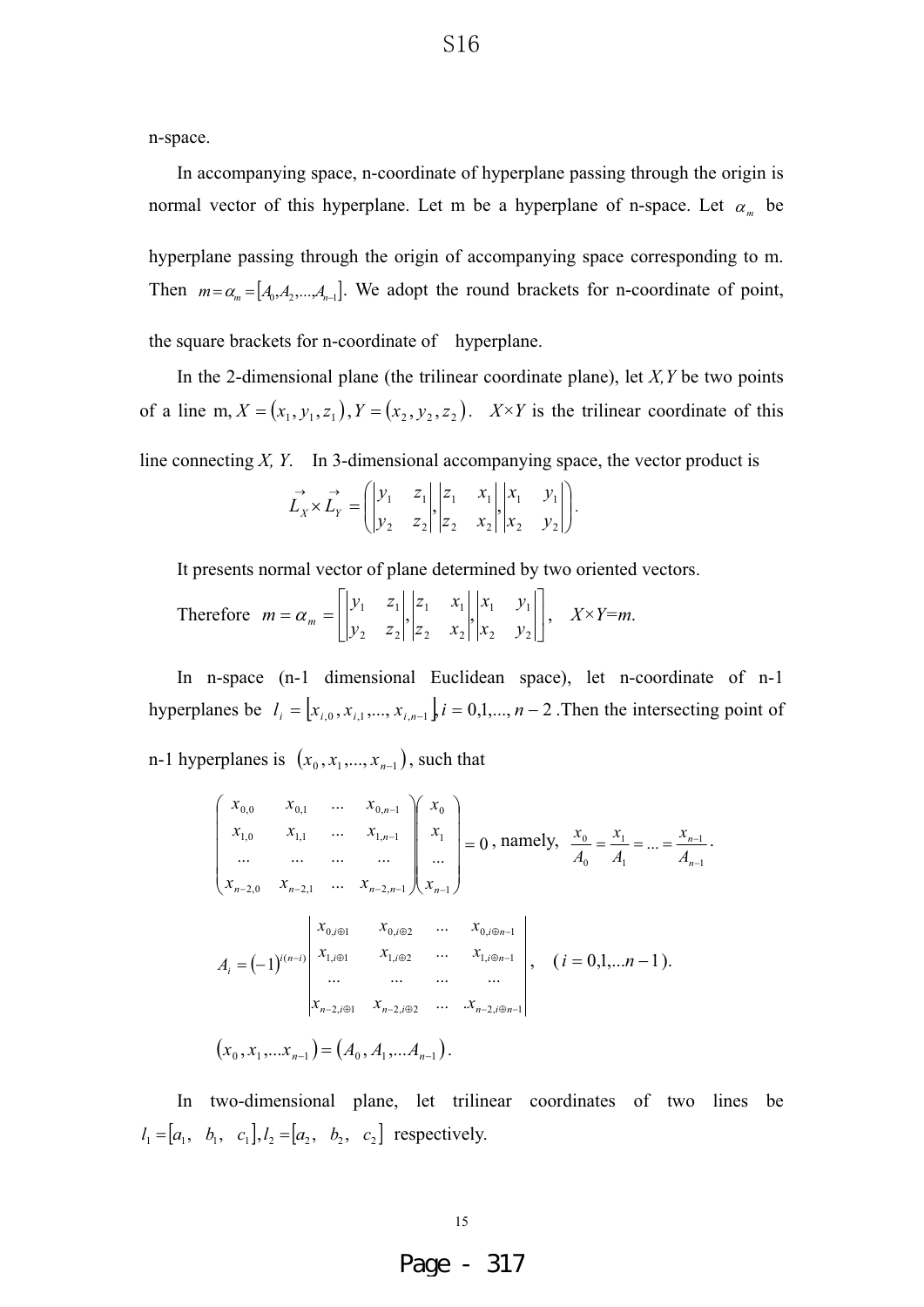Then the intersecting point of two lines is the solution of  $\overline{\mathcal{L}}$  $\left\{ \right.$  $\int$  $+ h<sub>2</sub> v + c<sub>2</sub> z =$  $+ h \cdot v + c \cdot z =$ 0 0  $2^{x}$   $v_2$   $y$   $v_2$  $1^{1}$   $0^{1}$   $1^{1}$   $0^{1}$  $a_2x + b_2y + c_2z$  $a_1x + b_1y + c_1z = 0$ ,

namely,

$$
\frac{x}{\begin{vmatrix} b_1 & c_1 \\ b_2 & c_2 \end{vmatrix}} = \frac{y}{\begin{vmatrix} c_1 & a_1 \\ c_2 & a_2 \end{vmatrix}} = \frac{z}{\begin{vmatrix} a_1 & b_1 \\ a_2 & b_2 \end{vmatrix}}, (x, y, z) = \begin{pmatrix} \begin{vmatrix} b_1 & c_1 \\ b_2 & c_2 \end{vmatrix}, \begin{vmatrix} c_1 & a_1 \\ c_2 & a_2 \end{vmatrix}, \begin{vmatrix} a_1 & b_1 \\ a_2 & b_2 \end{vmatrix} \end{pmatrix}.
$$

Definition 3.2 (The n-coordinate of intersecting point of n-1 hyperplanes): In n-space(n-1-dimensiona), let n-coordinates of n-1 hyperplanes (n-2-dimension) be  $l_i = [x_{i,0}, x_{i,1},..., x_{i,n-1}]$ ,  $i = 0,1,..., n-2$ . Then n-coordinate of intersecting point of hyperplanes is  $(A_0, A_1, ..., A_{n-1})$ .

$$
A_i = (-1)^{i(n-i)} \begin{vmatrix} x_{0,i \oplus 1} & x_{0,i \oplus 2} & \dots & x_{0,i \oplus n-1} \\ x_{1,i \oplus 1} & x_{1,i \oplus 2} & \dots & x_{1,i \oplus n-1} \\ \dots & \dots & \dots & \dots \\ x_{n-2,i \oplus 1} & x_{n-2,i \oplus 2} & \dots & x_{n-2,i \oplus n-1} \end{vmatrix}, (i = 0,1,...,n-1).
$$

In trilinear coordinate plane (two-dimensional plane), the trilinear coordinate of intersecting point of lines  $l, m$  is  $X = l \times m$ .

If 
$$
l = [x_1, y_1, z_1]
$$
,  $m = [x_2, y_2, z_2]$ , then  $X = \begin{pmatrix} y_1 & z_1 \ y_2 & z_2 \end{pmatrix} \begin{vmatrix} z_1 & x_1 \ z_2 & x_2 \end{vmatrix} \begin{vmatrix} x_1 & y_1 \ x_2 & y_2 \end{vmatrix}$ .

In accompanying space, it is really trilinear coordinate of intersecting line  $\overrightarrow{L}_\lambda$ by  $\alpha_m$ ,  $\alpha_l$ .

Because 
$$
\overrightarrow{L}_X \in \alpha_m, \alpha_l
$$
, so  $\overrightarrow{L}_X \perp \overrightarrow{L}_m$ ,  $\overrightarrow{L}_X \perp \overrightarrow{L}_l$ .  
So  $\overrightarrow{L}_m \times \overrightarrow{L}_l = \overrightarrow{L}_X$ ,  $\alpha_m \times \alpha_l = \overrightarrow{L}_X$ ,  $l \times m = X$ .

In two-dimensional plane, the vector product by two trilinear coordinates on two points is trilinear coordinate of line connecting two points. The vector product by two trilinear coordinates on two lines is trilinear coordinate of intersecting point by two lines.

## 4 The notations and relationship in n-linear coordinate system

For convenient description, the upper letters such as M represent a point. The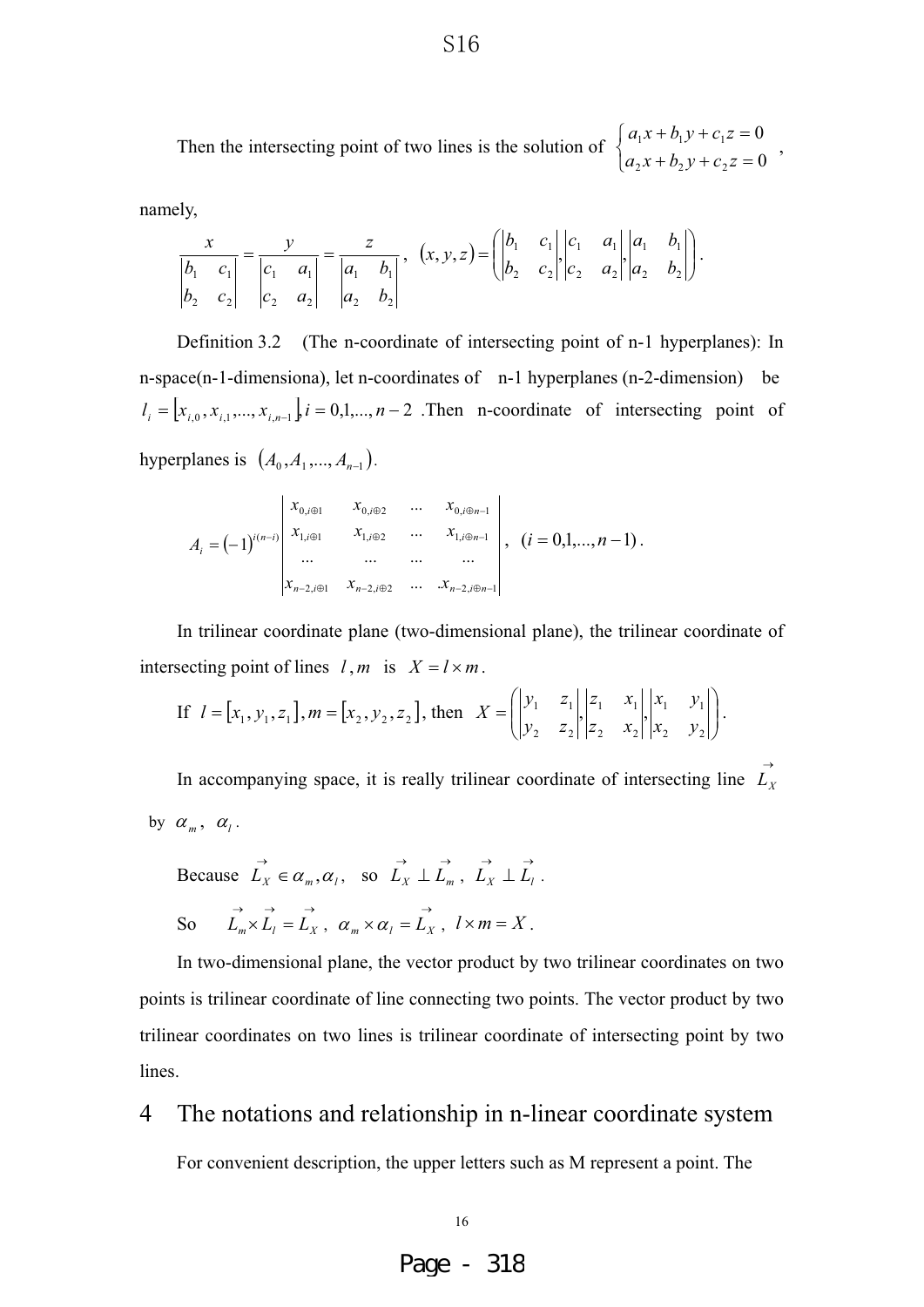lower letters such as m represent a line. The greek letters without subscript such as  $\alpha$ represent the hyperplane. Two upper letters such as *AD* represent a line connecting two points. Several upper letters such as *ABD* represent the hyperplane connecting several points. The upper letters with arrow such as  $\overrightarrow{L}_M$  represent oriented vector in accompanying space. The greek letters with subscript such as  $\alpha_m$  represent the hyperplane passing through the origin in accompanying space. The n-coordinate of point and oriented vector in accompanying space are denoted by round brackets. The n-coordinate of hyperplane is denoted by square brackets.

Definition 4.1 (The n-coordinate of hyperplane passing through the origin in accompanying space): The oriented vector of a hyperplane in accompanying space is its normal vector. The map one by one between line passing through the origin and hyperplane passing through the origin in accompany space can be established  $g: \alpha_m \leftrightarrow \vec{L}_M$ ,  $\vec{L}_M$  is perpendicular to  $\alpha_m$ . If  $\vec{L}_M = (d_0, d_1, ..., d_{n-1})$ , then  $\alpha_m = [d_0, d_1, ..., d_{n-1}]$ .  $[d_0, d_1, ..., d_{n-1}]$  represent n-coordinate of  $\alpha_m$ . The equation  $\sum_{n=1}^{n-1}$ Ξ  $\int d_{i}x_{i} =$ 0  $\sum_{i=1}^{n-1} d_i x_i = 0$  $\sum_{i=0} d_i x_i = 0$  expresses the hyperplane  $\alpha_m$  in accompanying space.

Let X be a point in n-space. Let  $\alpha$  be a hyperplane in n-space. It is evident that  $X \in \alpha$  is true if and only if the scalar product  $\overrightarrow{L_x} \cdot \overrightarrow{L_a} = 0$ . And  $\overrightarrow{L_x} \perp \overrightarrow{L_a}$ .

Definition 4.2 (The accompanying relation, the accompanying point, the accompanying hyperplane): Let the hyperplane  $\alpha$  in n-space be corresponding to  $\alpha_m$  passing through the origin in accompanying space. Let the normal vector of  $\alpha_m$ be  $\overrightarrow{L}_M$ . Let  $\overrightarrow{L}_M$  in accompanying space be corresponding to point *M* in n-space.  $M = L_M^{\rightarrow} = (d_0, d_1, ..., d_n)$ , and  $\alpha = \alpha_m = [d_0, d_1, ..., d_n]$ . M is called as accompanying point of  $\alpha$ .  $\alpha$  is called as accompanying hyperplane of M. M and  $\alpha$  become accompanying relation.

For example, in two-dimensional plane, the trilinear coordinate of vertex *A* is  $A=(1,0,0)$ , and the trilinear coordinate of sideline *BC* is a=[1,0,0]. We call *A* as the accompanying point of a, call a as the accompanying line of *A, A* and a become

17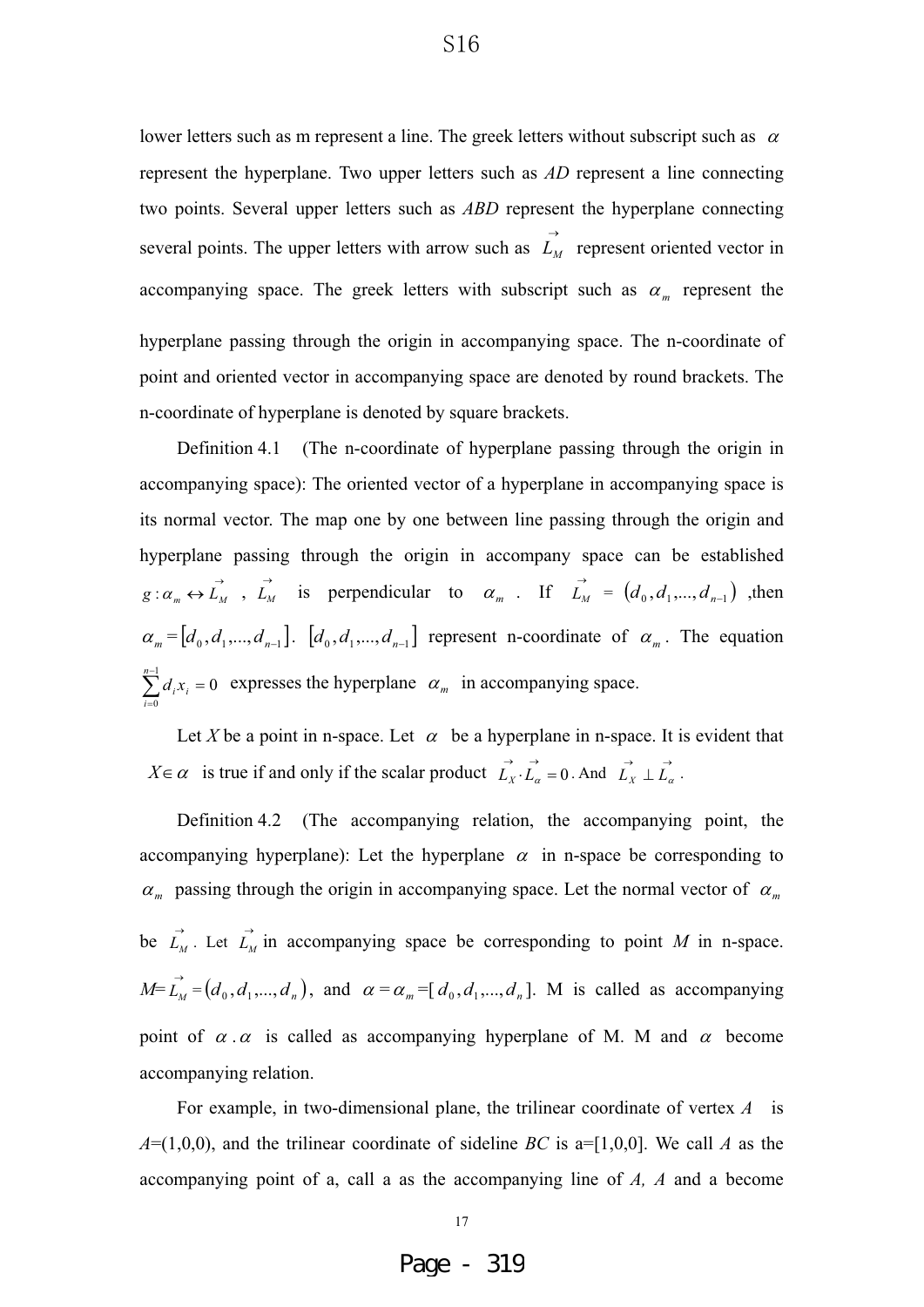accompanying relation. In accompanying space,  $\overrightarrow{L}_A$  is *OX* axis,  $\alpha_a$  is *OYZ* plane. *AB*=[0,0,1], *AC*=[0,1,0] are given. Because c, b intersect in *A*, so *A*=*b×c*=[0,0,1]×[0,1,0]=(1,0,0).

Theorem 4.1 (The concurrent theorem of n hyperplanes): In n-space (n-1-dimensional Euclidean space), n hyperplanes are concurrent if and only if the mixed product of n-coordinates of n hyperplanes is equal to zero. In other words, the value of determinant consisting of n n-coordinates is equal to zero. (In two-dimensional plane: The three lines are concurrent, if and only if the value of determinant consisting of trilnear coordinates of three lines is equal to zero).

Proof: In n-space, that n points  $X_0, X_1, \ldots, X_{n-1}$  are coplanar is equivalent with that n oriented vectors in accompanying space  $\overrightarrow{L_{X_0}}$ ,  $\overrightarrow{L}_{X_1}$ , ...,  $\overrightarrow{L}_{X_{n-1}}$  are coplanar. Let the hyperplane determined by the n oriented vectors in accompanying space be  $\alpha_k$ .Its normal vector is  $\vec{L}_K$ . The hyperplane  $\alpha$  in n-space corresponding to  $\vec{L}_K$  is hyperplane determined by  $X_0, X_1, \ldots, X_{n-1}$  in n-space .Its accompanying point is K.

$$
\begin{array}{lll}\n\therefore & \overrightarrow{L_{X_0}}, \overrightarrow{L_{X_1}}, \dots, \overrightarrow{L_{X_{n-1}}} \in \alpha_k \\
\therefore & \overrightarrow{L_{X_0}}, \overrightarrow{L_{X_0}}, \overrightarrow{L_{X_1}}, \dots, \overrightarrow{L_{X_{n-1}}} \perp \overrightarrow{L_K} \\
\therefore & \overrightarrow{L_{X_0}} \perp \alpha_{X_0} \quad \therefore \overrightarrow{L_K} \in \alpha_{X_0} \quad \therefore \quad \overrightarrow{L_K} \in \alpha_{X_0}, \alpha_{X_1}, \dots, \alpha_{X_{n-1}}.\n\end{array}
$$

In n-space ,n points  $X_0$ ,  $X_1$ , ... $X_{n-1}$  are coplanar in  $\alpha \Leftrightarrow$  the accompanying hyperplanes of n points  $X_0$ ,  $X_1$ , ...  $X_{n-1}$  are concurrent in *K*.

In n hyperplanes of n-space, the n-coordinate of ith hyperplane is

$$
l_i = (l_{i,0}, l_{i,1}, \ldots, l_{i,n-1}), \ (i = 0,1, \ldots, n-1).
$$

The intersecting point is  $(x_0, x_1, ..., x_{n-1})$ , then

$$
\begin{pmatrix} l_{0,0} & l_{0,1} & \dots & l_{0,n-1} \\ l_{1,0} & l_{1,1} & \dots & l_{1,n-1} \\ \dots & \dots & \dots & \dots \\ l_{n-1,0} & l_{n-1,1} & \dots & l_{n-1,n-1} \end{pmatrix} \begin{pmatrix} x_0 \\ x_1 \\ \dots \\ x_{n-1} \end{pmatrix} = 0.
$$
 Only if 
$$
\begin{vmatrix} l_{0,0} & l_{0,1} & \dots & l_{0,n-1} \\ l_{1,0} & l_{1,1} & \dots & l_{1,n-1} \\ \dots & \dots & \dots & \dots \\ l_{n-1,0} & l_{n-1,1} & \dots & l_{n-1,n-1} \end{vmatrix} = 0,
$$

the solution  $(x_0, x_1, ..., x_{n-1})$  is non-zero. Q.E.D.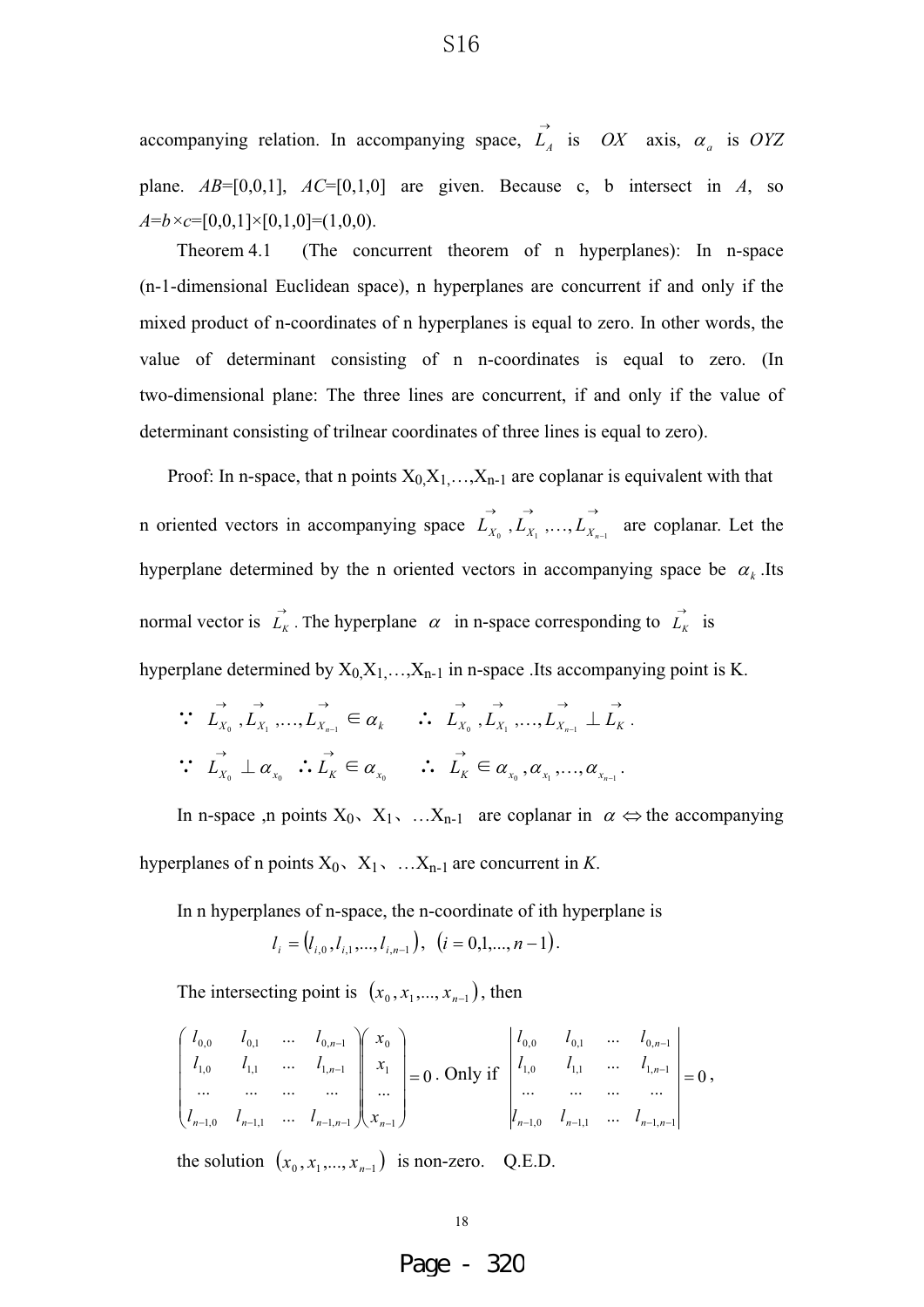# 5 The applications of trilinear coordinate in plane geometry

In this section, the triangle denotes with  $\triangle ABC$ . and three angles denote with *A,B,C*. The corresponding sidelines denote with *a,b,c*. *R* is radius of circumcircle of  $\triangle ABC$ . r is radius of inscribed circle. *G, O, H, I* are centroid, circumcenter, orthocenter, incenter respectively.

Example 1. In  $\triangle ABC$ , O is circumcenter, G is centroid, H is orthocenter. Find the trilinear coordinate of line connecting *O,H*. Prove that *O ,G, H* are collinear (Euler line theorem).

Proof: Constructs trilinear coordinate system based on  $\triangle ABC$ . The trilinear coordinates of points *O, G, H* are respectively

$$
O = (\cos A, \cos B, \cos C), G = \left(\frac{1}{\sin A}, \frac{1}{\sin B}, \frac{1}{\sin C}\right), H = \left(\frac{1}{\cos A}, \frac{1}{\cos B}, \frac{1}{\cos C}\right).
$$

Let m be trilinear coordinate of line connecting *O, H*, then  
\n
$$
m=O\times H = \begin{bmatrix} \cos B & \cos C \\ \frac{1}{\cos B} & \frac{1}{\cos C} \end{bmatrix} \begin{bmatrix} \cos C & \cos A \\ \frac{1}{\cos C} & \frac{1}{\cos A} \end{bmatrix} \begin{bmatrix} \cos A & \cos B \\ \frac{1}{\cos A} & \frac{1}{\cos B} \end{bmatrix}
$$
\n
$$
= \begin{bmatrix} \frac{\cos^2 B - \cos^2 C}{\cos B \cos C}, \frac{\cos^2 C - \cos^2 A}{\cos C \cos A}, \frac{\cos^2 A - \cos^2 B}{\cos A \cos B} \end{bmatrix}
$$
\n
$$
= \begin{bmatrix} \frac{\sin A \cos A \sin(C - B)}{\cos A \cos B \cos C}, \frac{\sin B \cos B \sin(A - C)}{\cos A \cos B \cos C}, \frac{\sin C \cos C \sin(B - A)}{\cos A \cos B \cos C} \end{bmatrix}
$$
\n
$$
= [\sin 2A \sin(C - B), \sin 2B \sin(A - C), \sin 2C \sin(B - A)].
$$
\n
$$
\begin{bmatrix} \vec{L}_0 \times \vec{L}_0 \\ \vec{L}_0 \times \vec{L}_0 \end{bmatrix} \cdot \vec{L}_H = \begin{bmatrix} \cos A & \cos B & \cos C \\ \frac{1}{\sin A} & \frac{1}{\sin B} & \frac{1}{\sin C} \\ \frac{1}{\cos A} & \frac{1}{\cos B} & \frac{1}{\cos C} \end{bmatrix} = \sum \cos A(\frac{1}{\sin B \cos C} - \frac{1}{\cos B \sin C})
$$
\n
$$
= \sum \cos A(\frac{\sin C \cos B - \cos C \sin B}{\sin B \sin C \cos B \cos C}) = \sum \frac{1}{\sin B \cos C} \cdot \frac{\sin(C - B)}{\sin B \cos B} = \sum \frac{1}{\sin B \cos B} \cdot \frac{\sin C}{\cos B} = \sum \frac{1}{\sin B \cos B} \cdot \frac{\sin C}{\cos B} = \sum (\frac{1}{\sin B \cos B}) = 0.
$$

Therefore *G, O, H* are collinear. Q.E.D.

19

Example 2. Prove Menelaus' theorem. As shown In Fig 4, *D, E ,F* are collinear if and only if  $\frac{BF \cdot AE \cdot CD}{FA \cdot EC \cdot DB} = 1$  $FA \cdot EC \cdot DB$  $\frac{BF \cdot AE \cdot CD}{T} = 1$ .

Proof: Constructs trilinear coordinate system based on  $\triangle ABC$ . The trilinear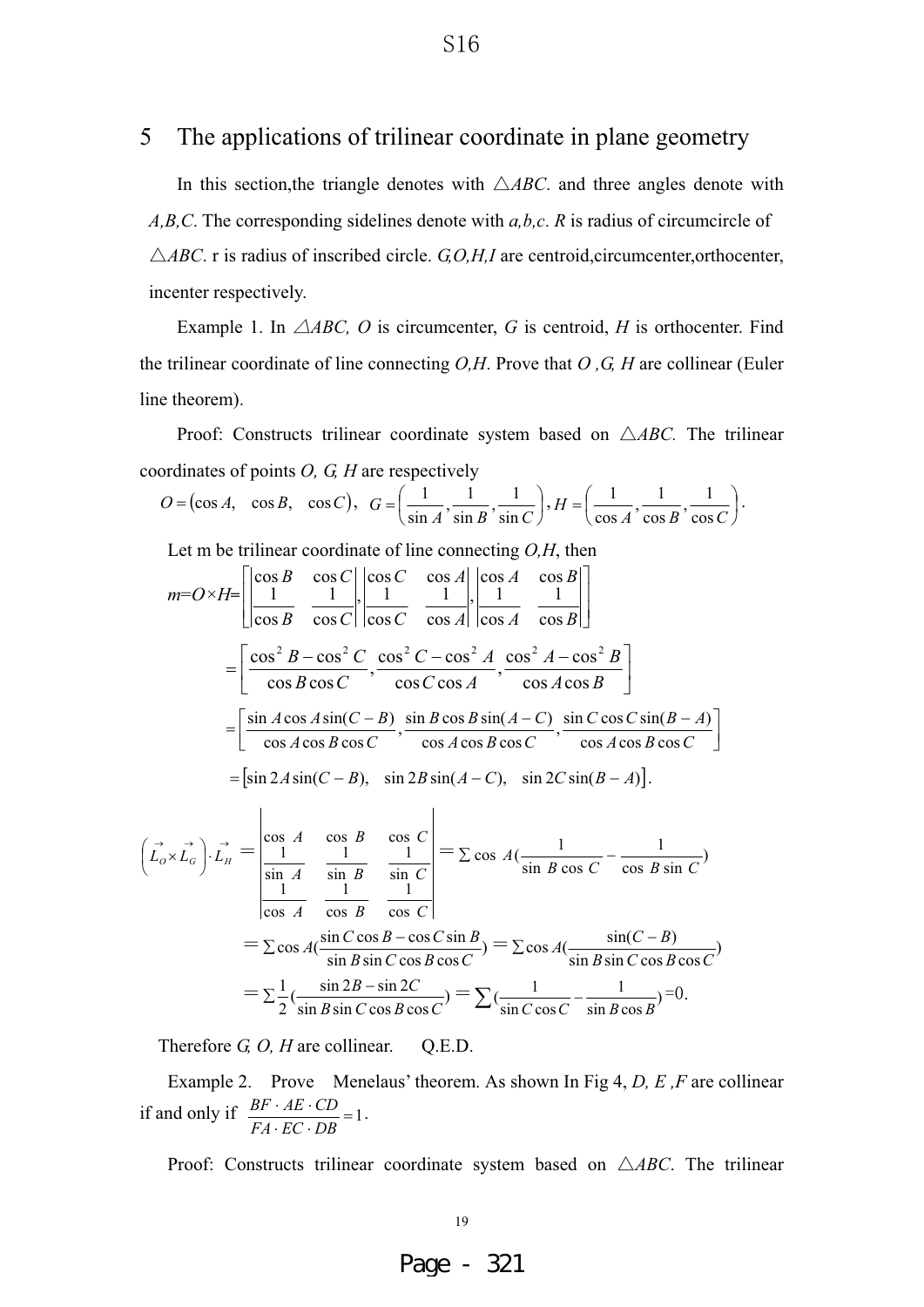coordinates of points 
$$
D,E,F
$$
 are respectively  
\n $F = (BF \sin B, FA \sin A, 0), E = (EC \sin C, 0, AE \sin A),$   
\n $D = (0, -CD \sin C, DB \sin B).$ 

 $\left( \vec{L_D} \times \vec{L_E} \right) \cdot \vec{L_I}$  $\left(\vec{L}_{\scriptscriptstyle D}\times\vec{L}_{\scriptscriptstyle E}\right)\cdot\vec{L}_{\scriptscriptstyle F}^{\scriptscriptstyle\rightarrow} =$ *CDsinC DBsinB CEC*sin*C* 0 *AE*sin*A BF* sin *B FA*sin *A* 0  $-CD\sin C$   $DB\sin$  $\sin C$  0 *AE*sin  $\sin B$   $FA\sin A$  0  $\overline{a}$ 

 $= BF \cdot AE \cdot CD \sin A \sin B \sin C - DB \cdot EC \cdot FA \sin A \sin B \sin C$ .

*D, E, F* are collinear

 $\Leftrightarrow$  sin *A* sin *B* sin *C*(*BF* · *AE* · *CD* – *DB* · *EC* · *FA*) = 0  $\Leftrightarrow$   $\frac{BF \cdot AE \cdot CD}{FA \cdot EC \cdot DB}$  = 1  $FA \cdot EC \cdot DB$  $\frac{BF \cdot AE \cdot CD}{F} = 1$ . Q.E.D.

Example 3. Prove Ceva's theorem. As shown In Fig 5, in Ƹ*ABC*, *K,P,Q* are respectively points on sidelines *BC,CA* and *AB* or on their extend line. *AK,BP, CQ* are concurrent if and only if  $\frac{BK}{KC} \cdot \frac{CP}{PA} \cdot \frac{AQ}{QB} = 1$ *AQ PA CP KC*  $\frac{BK}{d}$ .  $\frac{CP}{d}$ .  $\frac{AQ}{d}$  = 1. (angle form:  $\frac{Sin\alpha Sin\gamma Sin\alpha}{Sin\alpha Sin\gamma Sin}$  = 1  $\beta$ Sin $\theta$ Sin $\omega$ αSinγSin $\lambda$ *SinSinSin*  $\frac{Sin\alpha Sin\gamma Sin\lambda}{Im\beta Im\beta Im\lambda} = 1$ .

Proof: Constructs trilinear coordinate system based on Ƹ*ABC*.

1 angle form

 $K = (0, \, \sin \beta, \, \sin \alpha), A = (1,0,0)$ .  $AK=A \times K=(1,0,0) \times (0, \sin\beta, \sin\alpha) = [0, \sin\alpha, -\sin\beta].$ similarly  $BP = [\sin \omega, 0, -\sin \lambda], CQ = [\sin \gamma, -\sin \theta, 0].$ 

The mixed product of *AK, BP, CQ is*

$$
(AK \times BP) \cdot CQ = \begin{vmatrix} 0 & \sin\alpha & -\sin\beta \\ \sin\omega & 0 & -\sin\lambda \\ \sin\gamma & -\sin\theta & 0 \end{vmatrix} = \sin\omega\sin\theta\sin\beta - \sin\alpha\sin\gamma\sin\lambda.
$$

Then AK, BP, CQ are concurrent  $\Leftrightarrow$   $(AK \times BP) \cdot CQ = 0 \Leftrightarrow \frac{\sin \alpha \sin \beta \sin \alpha}{\alpha \cos \beta} = 1$  $\Leftrightarrow (AK \times BP) \cdot CQ = 0 \Leftrightarrow \frac{\sin \alpha \sin \gamma \sin \lambda}{\sin \beta \sin \theta \sin \omega} =$ 

2 side form

 $K = (0, KC \sin C, BK \sin B)$ 

20



р

Q



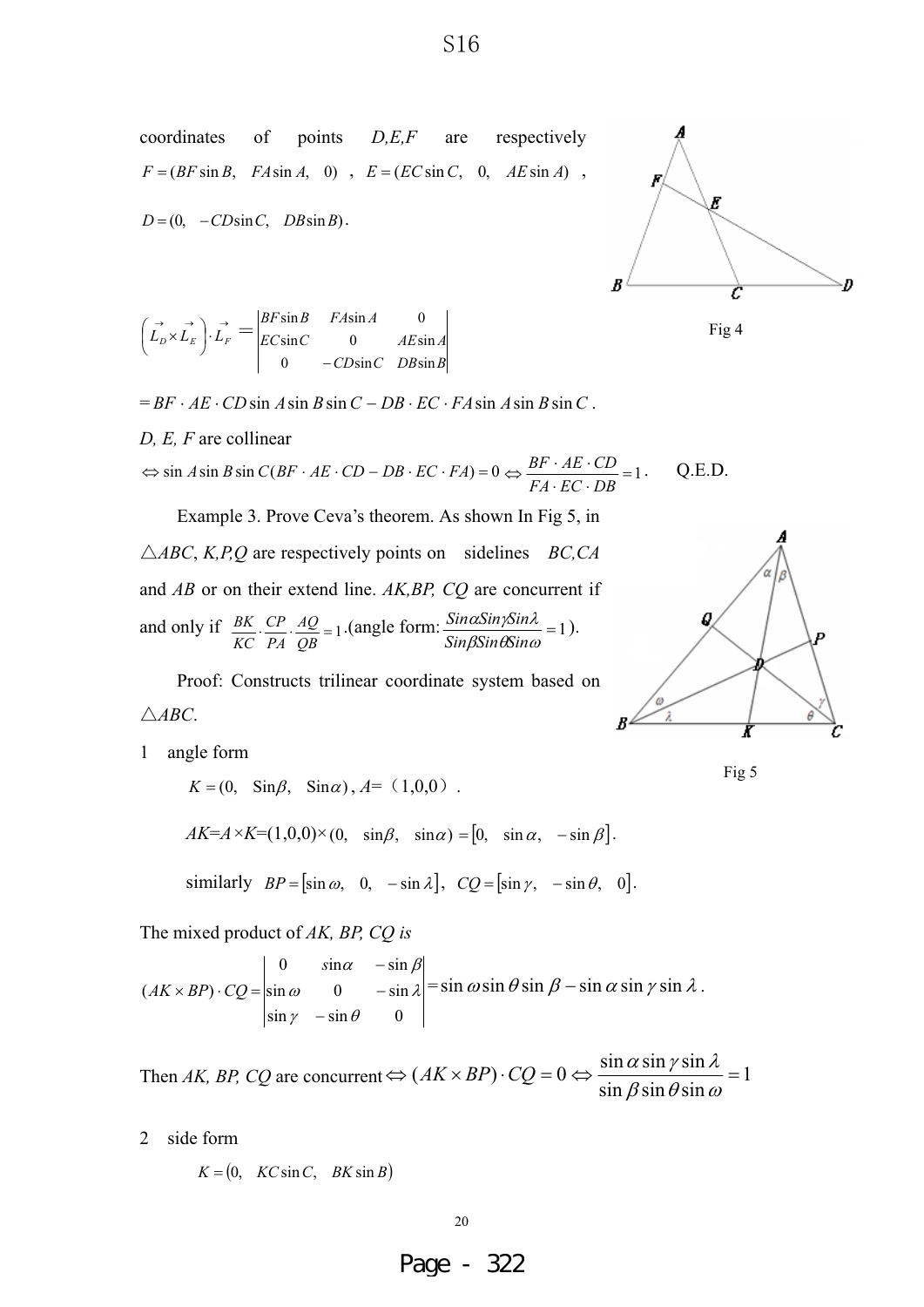$$
AK = A \times K = (1,0,0) \times (0, KC \sin C, BK \sin B) = [0, -BK \sin B, KC \sin C].
$$

Similarly  $BP = [P A \sin A, 0, -CP \sin C], CQ = [AQ \sin A, -QB \sin B, 0].$ 

The mixed product of *AK*ǃ*BP*ǃ*CQ is*  $(AK \times BP)$  $\sin A$  – QB sin B 0  $\sin A$  0  $-CP \sin$ 0  $-BK \sin B$   $KC \sin A$  $AQ \sin A - QB \sin B$  $P A \sin A$  0  $-CP \sin C$ *BK* sin *B KC* sin *C AK* × BP) $\cdot$  CQ  $\overline{a}$  $\overline{a}$  $\overline{a}$  $\times BP$ ).  $CO =$  $=$ sin Asin Bsin  $C(AQ \cdot BK \cdot CP - PA \cdot QB \cdot KC)$ . *AK, BP, CQ* are concurrent  $\Leftrightarrow \frac{AQ \cdot BK \cdot CP}{AP \cdot BO \cdot CK} = 1$ *AP* · *BQ* · CK  $\frac{AQ \cdot BK \cdot CP}{Q} = 1$ . Q.E.D.

Example 4. Prove Desargues' theorem. As shown In Fig 6,there are three projecting lines from *K, A* and *D, B* and *E, C* and *F.* Lines *BC* and *EF* are intersecting on *O.* Lines *AC* and *DF* are intersecting on *N.* Lines *AB* and *DE* are intersecting on *M*. Prove that points *M,N,O* are collinear.



Proof: Constructs trilinear coordinate system based on  $\triangle ABC$ . Suppose the trilinear coordinate of *K* is  $(x_k, y_k, z_k)$ .

Because *D* is on *AK*, then  $D = (x, y_k, z_k)$ .

Similarly  $E = (x_k, y, z_k)$ ,  $F = (x_k, y_k, z)$ .  $AB = [0, 0, 1]$ .

 $DE = D \times E = (x, y_k, z_k) \times (x_k, y, z_k) = [y_k z_k - y z_k, x_k z_k - x z_k, xy - x_k y_k].$ 

*AB* and *DE* are intersecting on *M.*

21

$$
M = AB \times DE = [0, 0, 1] \times [y_k z_k - y z_k, x_k z_k - x z_k, xy - x_k y_k]
$$
  
=  $(xz_k - x_k z_k, y_k z_k - y z_k, 0) = ((x_k - x), -(y_k - y), 0).$ 

Similarly  $N = ((x_k - x), 0, -(z_k - z)), O = (0, (y_k - y), -(z_k - z)).$ 

$$
\begin{aligned}\n\left(\vec{L}_M \times \vec{L}_N\right) \cdot \vec{L}_O &= \\
(x_k - x) - (y_k - y) & 0 \\
(x_k - x) & 0 - (z_k - z) \\
0 & (y_k - y) - (z_k - z)\n\end{aligned}
$$
\n
$$
= (x_k - x)(y_k - y)(z_k - z) - (x_k - x)(y_k - y)(z_k - z) = 0.
$$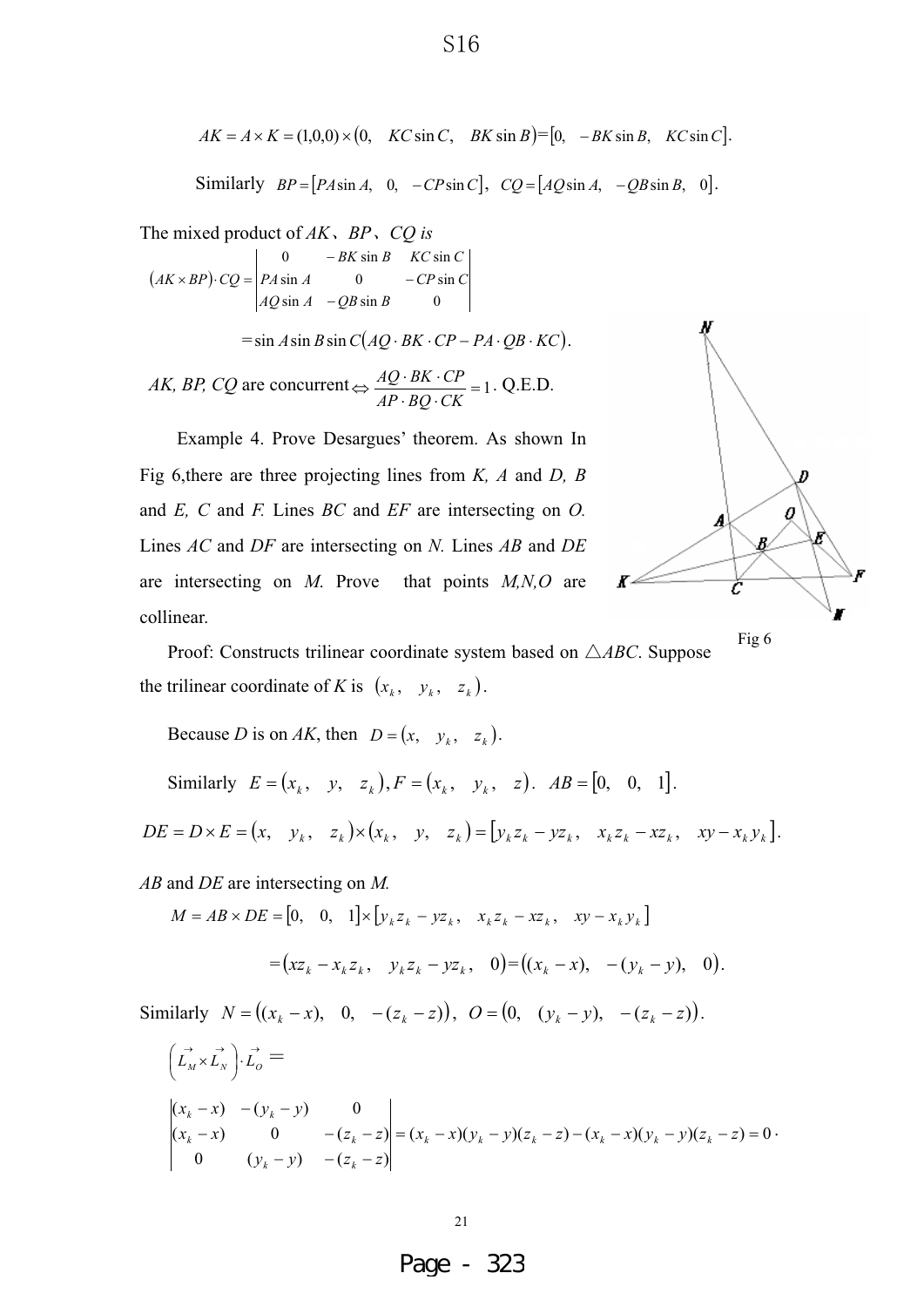Therefore *M, N, O* are collinear. Q.E.D.

Example 5. Construct trilinear coordinate system based on  $\triangle ABC$ . *K* is a point in trilinear coordinate plane. Suppose the trilinear coordinate of *K* is  $(x_k, y_k, z_k)$ , then

*K* is on circumcircle of  $\triangle ABC$  if and only if  $\frac{a}{m} + \frac{b}{m} + \frac{c}{m} = 0$ *k*  $y_k$   $z_k$ *c y b x*  $\frac{a}{c} + \frac{b}{c} + \frac{c}{c} = 0$ .

Here  $x_k$ ,  $y_k$ ,  $z_k$  are not equal to zero (If *K* is one of *A,B,C*,

 $x_k$ ,  $y_k$ ,  $z_k$  are equal to zero).

Proof: necessity

As shown in Fig 7,  $\angle$ KBC=  $\alpha$ .  $BK = 2R\sin(A + \alpha)$ .

 $x_k = BK \sin \alpha = 2R \sin(A + \alpha) \sin \alpha$ .

 $y_k = -AK \sin \alpha = -2R \sin(B - \alpha) \sin \alpha$ .

$$
z_k = BK \sin(B - \alpha) = 2R \sin(A + \alpha) \sin(B - \alpha).
$$

 $K = (2R\sin(A+\alpha)\sin\alpha, -2R\sin\alpha\sin(\beta-\alpha), 2R\sin(B-\alpha)\sin(A+\alpha))$ 

$$
= \left(\frac{1}{\sin(B-\alpha)}, -\frac{1}{\sin(A+\alpha)}, \frac{1}{\sin\alpha}\right).
$$

Then  $\frac{\alpha}{\alpha} + \frac{\beta}{\alpha} + \frac{\beta}{\alpha} = \sin A \sin(B - \alpha) - \sin B \sin(A + \alpha) + \sin C \sin \alpha$ *z c y b x a*  $k$   $\mathcal{Y}_k$   $\mathcal{L}_k$  $+\frac{b}{2}+\frac{c}{2}=\sin A\sin(B-\alpha)-\sin B\sin(A+\alpha)+$ 

$$
=\frac{1}{2}(\cos(A-B+\alpha)-\cos(A+B-\alpha)-\cos(A-B+\alpha)+\cos(A+B+\alpha)+\cos(C-\alpha)-\cos(C+\alpha))=0.
$$

Sufficiency

The distances between K and three sidelines:

$$
\angle\text{KBC} = \alpha \,, d_{KBC} = KB \sin\alpha \,, d_{KAB} = KB \sin(B - \alpha) \,.
$$
  

$$
d_{KCA} = \frac{2S - ad_{KBC} - cd_{KAB}}{b} = \frac{4R^2 \sin A \sin B \sin C - 2R \cdot KB(\sin A \sin \alpha + \sin C \sin(B - \alpha))}{2R \sin B}.
$$

The area of triangle is  $S = 2R^2 \sin A \sin B \sin C$ .

22

Because 
$$
\frac{a}{x_k} + \frac{b}{y_k} + \frac{c}{z_k} = 0
$$
, then

0  $4R^2 \sin A \sin B \sin C - 2R \cdot KB(\sin A \sin \alpha + \sin C \sin(\beta - \alpha))$  $4R^2$  sin  $sin(B-\alpha)$  $2R \sin$ sin  $2R \sin$ 2  $\frac{A}{\alpha} + \frac{2R\sin C}{KB\sin(B-\alpha)} + \frac{4R^2\sin^2 B}{4R^2\sin A\sin B\sin C - 2R\cdot KB(\sin A\sin\alpha + \sin C\sin(B-\alpha))} =$  $R^2$  sin<sup>2</sup> B *KB*sin(*B CR KB*  $R\sin A$   $2R\sin C$ <br> $+$   $2R\sin C$ <br> $+$   $2R\sin C$ <br> $+$   $2R\sin C$ <br> $+$   $2R\sin C$ <br> $+$   $2R\sin C$ <br> $+$   $2R\sin C$ 



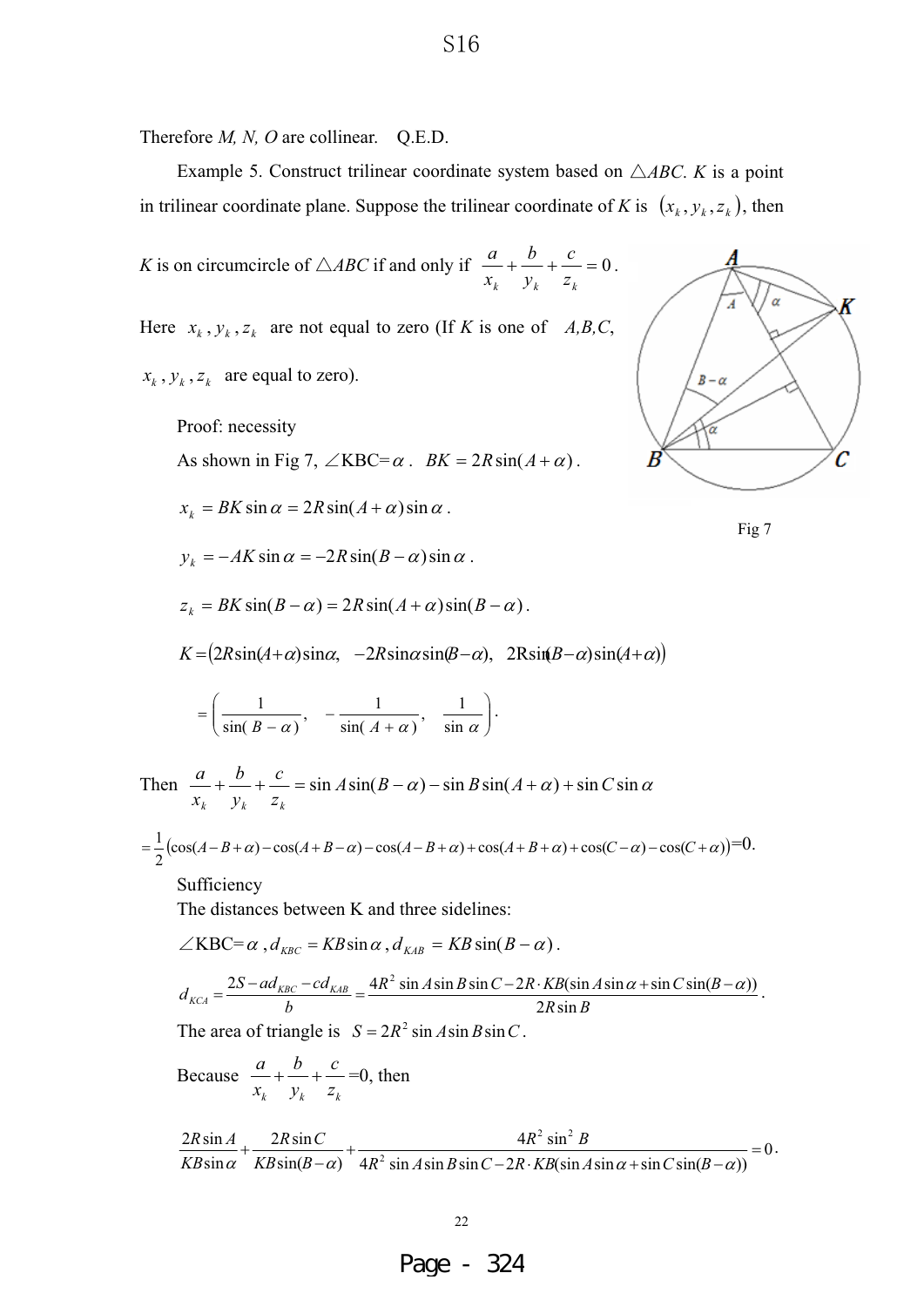After reduction,  $KB = 2R \sin(A + \alpha)$ . Therefore *K* is on circumcircle of  $\triangle ABC$ .

Q.E.D.

Example 6. Prove Pascal's theorem. The three intersecting points from three-pair(opposite) sidelines of hexagon inscribed in a circle are collinear.

Proof: As shown in Fig 8, Constructs trilinear coordinate system based on  $\triangle ABC$ .

$$
F = (x_F, y_F, z_F), B = (0, 1, 0).
$$
  
FB =  $F \times B = [-z_F, 0, x_F].$ 

Similarly  $EC = E \times C = [y_E, -x_E, 0].$ 

Suppose P is intersecting point of FB, EC, then

$$
P = FB \times EC = [-z_F, 0, x_F] \times [y_E, -x_E, 0]
$$

$$
= (x_E x_F, x_F y_E, z_E x_E) = \left(1, \frac{y_E}{x_E}, \frac{z_F}{x_F}\right).
$$

Similarly, Suppose Q is intersecting point of CD, AF,  $Q = \left(\frac{x_D}{x} \cdot 1, \frac{z_F}{x}\right)$  $\big)$  $\backslash$  $\mid$ ∖  $=$  $($ *F F D D y z y*  $Q = \left(\frac{x_D}{x} \right)$ , 1,  $\frac{z_F}{x}$ . Suppose

*R* is intersecting point of *AE,BD*,  $R = \frac{x_D}{a}$ ,  $\frac{y_E}{a}$ , 1  $\bigg)$  $\backslash$  $\overline{\phantom{a}}$ l  $=\left(\frac{x_D}{x}, \frac{y_E}{x}, 1\right)$ *E E D D z y z*  $R = \left(\frac{x_D}{x}, \frac{y_E}{x}, 1\right).$ 

$$
\left(\vec{L}_{P} \times \vec{L}_{Q}\right) \cdot \vec{L}_{R} = \begin{vmatrix} 1 & \frac{y_{E}}{x_{E}} & \frac{z_{F}}{x_{F}} \\ \frac{x_{D}}{y_{D}} & 1 & \frac{z_{F}}{y_{F}} \\ \frac{x_{D}}{z_{D}} & \frac{y_{E}}{z_{E}} & 1 \end{vmatrix} = \frac{x_{D}y_{E}z_{F}}{abc} \begin{vmatrix} \frac{a}{x_{D}} & \frac{b}{y_{D}} & \frac{c}{z_{D}} \\ \frac{a}{x_{E}} & \frac{b}{y_{E}} & \frac{c}{z_{E}} \\ \frac{a}{x_{E}} & \frac{b}{y_{E}} & \frac{c}{z_{E}} \\ \frac{a}{x_{F}} & \frac{b}{y_{F}} & \frac{c}{z_{F}} \end{vmatrix} = \frac{x_{D}y_{E}z_{F}}{abc} \begin{vmatrix} \frac{a}{x_{D}} + \frac{b}{y_{D}} + \frac{c}{z_{D}} & \frac{b}{y_{D}} & \frac{c}{z_{D}} \\ \frac{a}{x_{E}} + \frac{b}{y_{E}} + \frac{c}{z_{E}} & \frac{b}{y_{E}} & \frac{c}{z_{E}} \\ \frac{a}{x_{F}} + \frac{b}{y_{F}} + \frac{c}{z_{F}} & \frac{b}{y_{F}} & \frac{c}{z_{F}} \end{vmatrix}.
$$

According to example 5, because *D, E, F* are all on circumcircle of  $\triangle ABC$ , so

$$
\frac{a}{x_D} + \frac{b}{y_D} + \frac{c}{z_D} = 0 \; , \; \frac{a}{x_E} + \frac{b}{y_E} + \frac{c}{z_E} = 0 \; , \; \frac{a}{x_F} + \frac{b}{y_F} + \frac{c}{z_F} = 0 \; . \text{Then } \left(\frac{1}{x_E}, \frac{1}{y_E}, \frac{1}{z_E}\right) \; ,
$$

 $\overline{\phantom{a}}$ J  $\backslash$ I l  $\left(\frac{1}{x_F}, \frac{1}{y_F}, \frac{1}{z_F}\right), \left(\frac{1}{x_D}, \frac{1}{y_D}, \frac{1}{z_D}\right)$  $\big)$  $\backslash$  $\mid$ l  $\left(\frac{1}{x_D}, \frac{1}{y_D}, \frac{1}{z_D}\right)$  $\left(\frac{1}{\epsilon}, \frac{1}{\epsilon}, \frac{1}{\epsilon}\right)$  are all on plane  $ax + by + cz = 0$  of accompanying

space.



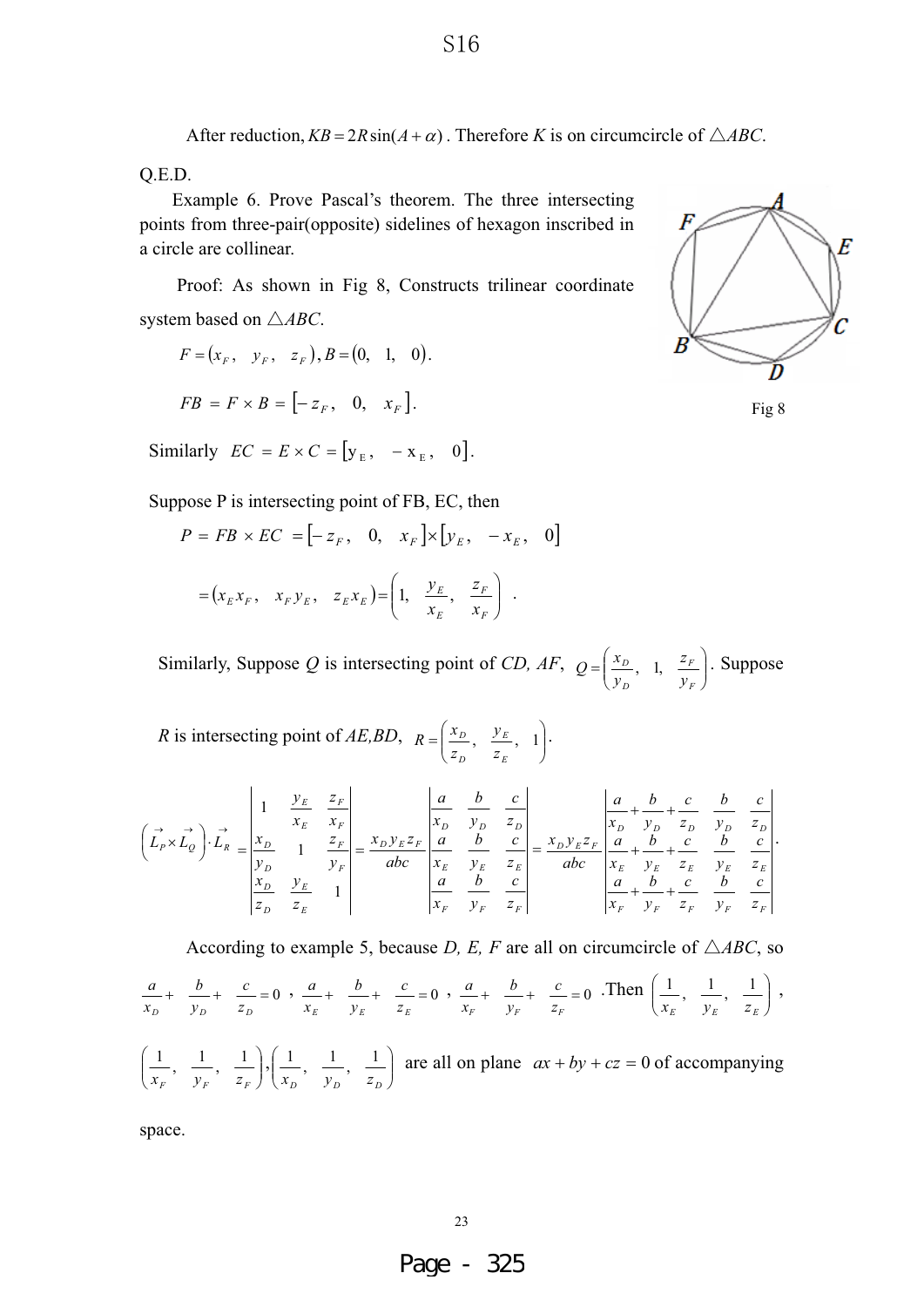F

Therefore 
$$
\left(\vec{L}_P \times \vec{L}_Q\right) \cdot \vec{L}_R = \begin{vmatrix} 0 & \frac{b}{y_D} & \frac{c}{z_D} \\ 0 & \frac{b}{y_E} & \frac{c}{z_E} \\ 0 & \frac{b}{y_E} & \frac{c}{z_E} \\ 0 & \frac{b}{y_F} & \frac{c}{z_F} \end{vmatrix} = 0
$$
.

*P, Q, R* are collinear. Q.E.D.

Example 7. As shown in Fig 9, the triangle consisting of three tangent lines on three points *A,B,C* of circumcircle of  $\triangle ABC$  is  $\triangle DEF$ . Prove that *AD,BE,CF* are concurrent. We call this point as tripod center W. The trilinear coordinate of W is



 $W = \vec{L_W} = (\sin A, \sin B, \sin C) = (a, b, c).$ 

Proof: Because *AF=BF*, so the ratio of distances from *F* to *AC,CB,*   $\sin \angle CAF$ :  $\sin \angle CBF$  =  $\sin B$ :  $\sin A$ . All points on line *CF* can be expressed as  $F_1 = (\sin A, \sin B, z)$ . Similarly, all points on line *AD* can be expressed as

 $D_1 = (x, \sin B, \sin C)$ . All points on line *BE* can be expressed as  $E_1 = (\sin A, y, \sin C)$ .

 $A = (1, 0, 0), B = (0, 1, 0), C = (0, 0, 1).$ 

$$
AD_1 = A \times D_1 = \begin{bmatrix} 0 & 0 \\ \sin B & \sin C \end{bmatrix}, \begin{bmatrix} 0 & 1 \\ \sin C & x \end{bmatrix}, \begin{bmatrix} 1 & 0 \\ x & \sin B \end{bmatrix} = \begin{bmatrix} 0 & -\sin C, & \sin B \end{bmatrix}.
$$
  
\n
$$
CF_1 = C \times F_1 = \begin{bmatrix} 0 & 1 \\ \sin B & z \end{bmatrix}, \begin{bmatrix} 1 & 0 \\ z & \sin A \end{bmatrix}, \begin{bmatrix} 0 & 0 \\ \sin A & \sin B \end{bmatrix} = [-\sin B, \sin A, 0].
$$
  
\n
$$
W = AD_1 \times CF_1 = \begin{bmatrix} 0, -\sin C, \sin B \end{bmatrix} \times [-\sin B, \sin A, 0] = (\sin A, \sin B, \sin C).
$$
  
\nSimilarly,  $AD_1 \times BE_1 = (\sin A, \sin B, \sin C) = W$ . So AD, CF, BE are concurrent

in *W*. Q.E.D.

Definition 5.1 (The tripod center): We call  $W = \overrightarrow{L}_W = (\sin A, \sin B, \sin C) = (a, b, c)$ as the tripod center in the trilinear coordinate plane.

Definition 5.2 (The horizontal line and horizontal plane): All points of accompanying line *w* of the tripod center W are on infinity far. Because  $\alpha_w$  is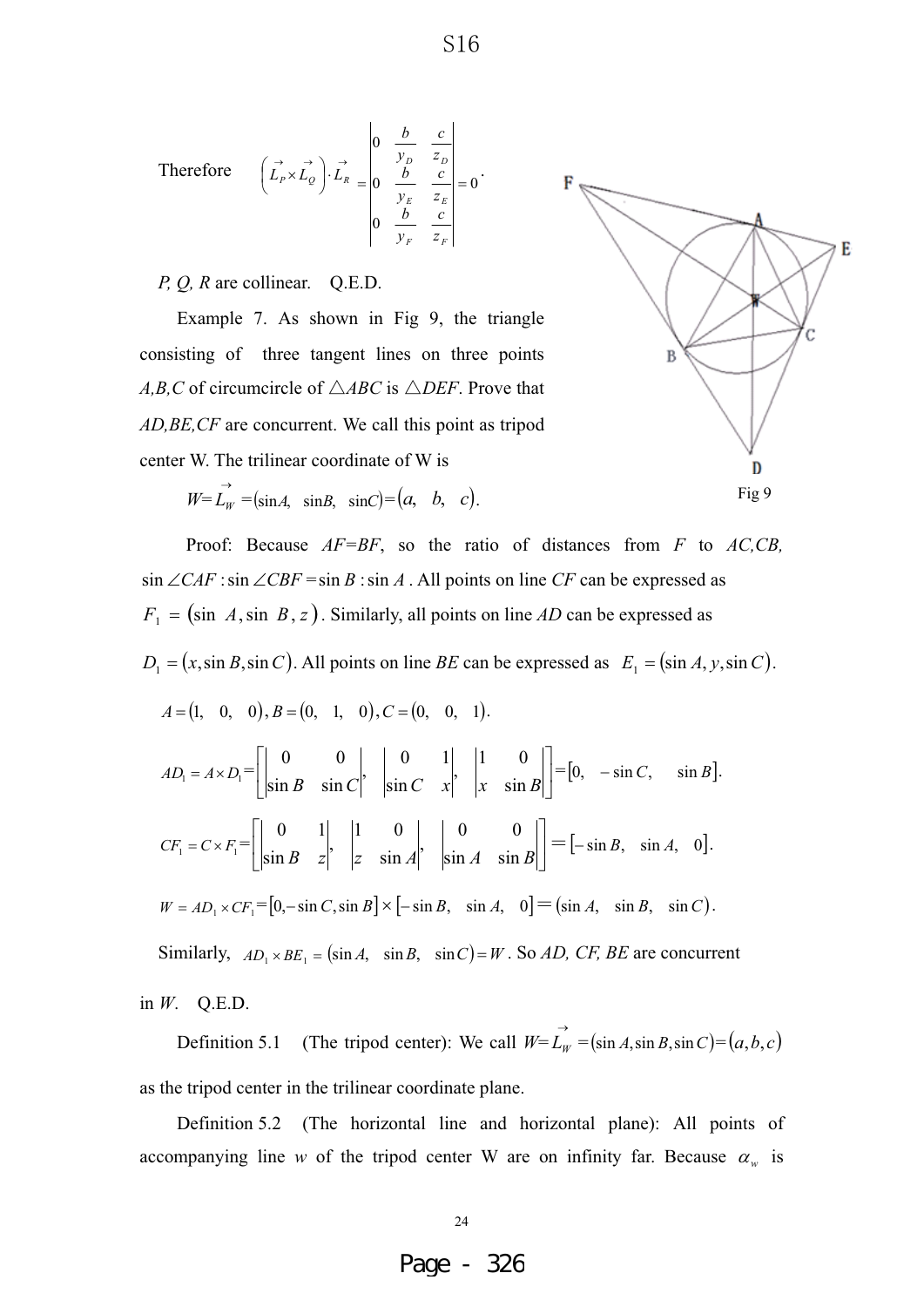perpendicular to  $\overrightarrow{L}_W$  in accompanying space, the plane expressed by  $\alpha_w$  is  $ax + by + cz = 0$ .All points (x,y,z) of  $\alpha_w$  are satisfied by  $ax + by + cz = 0$ . The distance from *K* to *BC* is  $d_{KD} = \frac{2xs}{ax + by + cz}$ . When  $ax + by + cz = 0$ ,  $d_{KD}$  is not significant. So all oriented vectors on  $\alpha_w$  have not corresponding points in trilinear plane. We assume every point of w is on infinity far in trilinear plane. So the line expressed by w is a line in infinity far, we call visually w as horizontal line, call  $\alpha_w$ as horizontal plane.

Constructs trilinear coordinate system based on regular  $\triangle ABC$ .  $a = b = c$ ,  $-2a + b + c = 0$ . Then point  $K = (-2,1,1)$  is on infinity far.

Let  $m = [x_M, y_M, z_M]$ ,  $n = [x_N, y_N, z_N]$  be lines on trilinear plane. Let  $\alpha_m, \alpha_n$  be corresponding planes passing through the origin in accompanying space. The intersecting line  $\vec{L}_K$  of  $\alpha_m$  and  $\alpha_n$  passing through the origin is exist certainly. The point *K* is the intersecting point of *m, n* in trilinear plane correspondingly. If m, n are parallel, they have not the intersecting point in trilinear plane. But in accompanying space,  $\alpha_m$  and  $\alpha_n$  all are passing through the origin, the intersecting line passing through the origin is exist certainly .We assume that the intersecting point is on infinity far when *m ,n* are parallel, namely, the intersecting point is on *w*. So, if the intersecting line  $\overrightarrow{L}_K$  of  $\alpha_m$ ,  $\alpha_n$  is on  $\alpha_w$ , then *m*, *n* are parallel.

Theorem 5.1 (the theorem of parallel lines): *m, n* are lines in trilinear plane. *m, n* are parallel if and only if the mixed product of *m, n, w* is zero.

Proof: Suppose  $m \times n = K$ . If *m, n* are parallel, then the intersecting point is on infinity far, The mixed product  $(m \times n) \cdot w = 0$ , and  $\overrightarrow{L}_K \cdot \overrightarrow{L}_w = 0$ . Then  $\overrightarrow{L}_K \in \alpha_w, K \in w$ . If the intersecting point of m, n is on infinity far, then m,n are parallel. If *m, n* are parallel, namely, the accompanying points *M,N,W* are collinear, then the mixed product of  $m, n, w$  is zero, namely,  $(m \times n) \cdot w = 0$ . Q.E.D.

Definition 5.3 (The oriented line): If m, n are parallel, the angles between *m, n*

25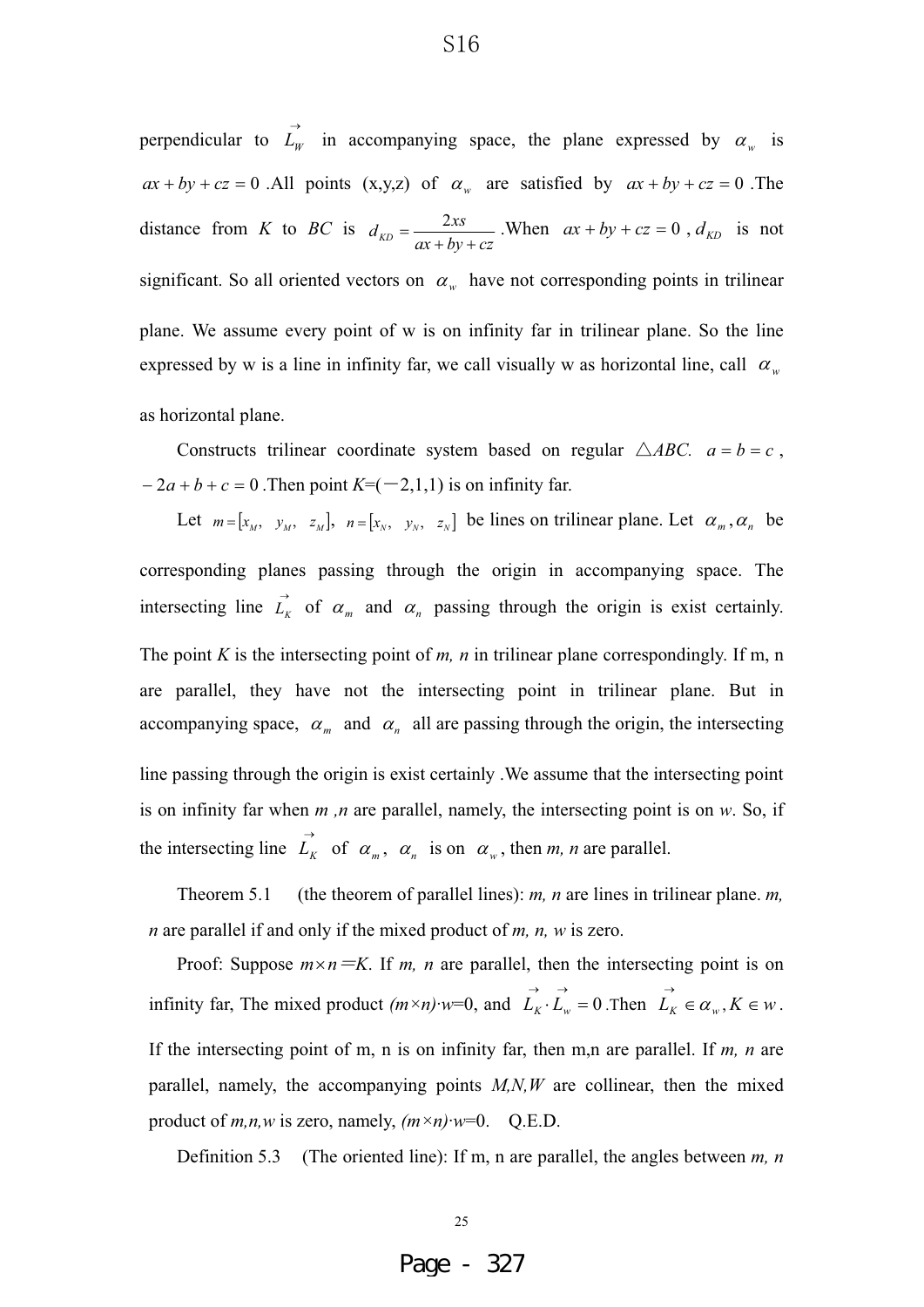and sideline *BC* respectively are same in trilinear plane. The intersecting lines between  $\alpha_m$ ,  $\alpha_n$  and horizontal plane  $\alpha_w$  are same in accompanying space. If the line m in trilinear plane is corresponding with the plane  $\alpha_m$  passing through the origin in accompanying space, the intersecting line of  $\alpha_m$  and  $\alpha_w$  is line  $w_m$ , we call  $w_m$  as the oriented line of m.  $w_m = m \times w$ .

 $w_m$  is a line passing through the origin in accompanying space, and it is on  $\alpha_w$ . Therefore  $w_m$  have not corresponding point in trilinear plane (on infinity far), the line direction of m in trilinear plane is dependent with  $w_m$ .

Theorem 5.2 (oriented line theorem): Given  $w_m = [x_0, y_0, z_0]$ , then the slope that *m* respect to sideline *BC* of  $\triangle ABC$  is  $z_0 + x_0 \cos B$  $x_0$  sin B cos sin  $0^{\circ}$   $\mathcal{N}_0$  $\frac{x_0 \sin B}{x_0 \cos B}$  (tangent of angle).

Proof: As shown in Fig 10, m is a line in trilinear plane. Draws *BK* parallel to *m*.

If  $K = (x, y, z)$ ,  $\angle KBD = \alpha$ , then the slope of *m* respect to sideline *BC* is the slope of

line *BK* respect to sideline *BC*. The trilinear coordinate of *BK* is

 $BK = B \times K = (0,1,0) \times (x, y, z) = [z,0,-x].$ 

According to theorem 5.1,  $(m \times w) \cdot BK = 0$ , and

$$
m \times w = w_m.
$$

Namely,  $[x_0, y_0, z_0] \cdot [z, 0, -x] = 0$ ,  $x_0 z - x z_0 = 0$ .

$$
\frac{z_0}{x_0} = \frac{z}{x} = \frac{\sin(B - \alpha)}{\sin \alpha} = \sin B \cot \alpha - \cos B.
$$

$$
\tan \alpha = \frac{x_0 \sin B}{z_0 + x_0 \cos B}.
$$
 Q.E.D.

According to symmetry, the slopes of *m* respect to sideline *CA*, sideline *AB* of Ƹ*ABC* respectively are

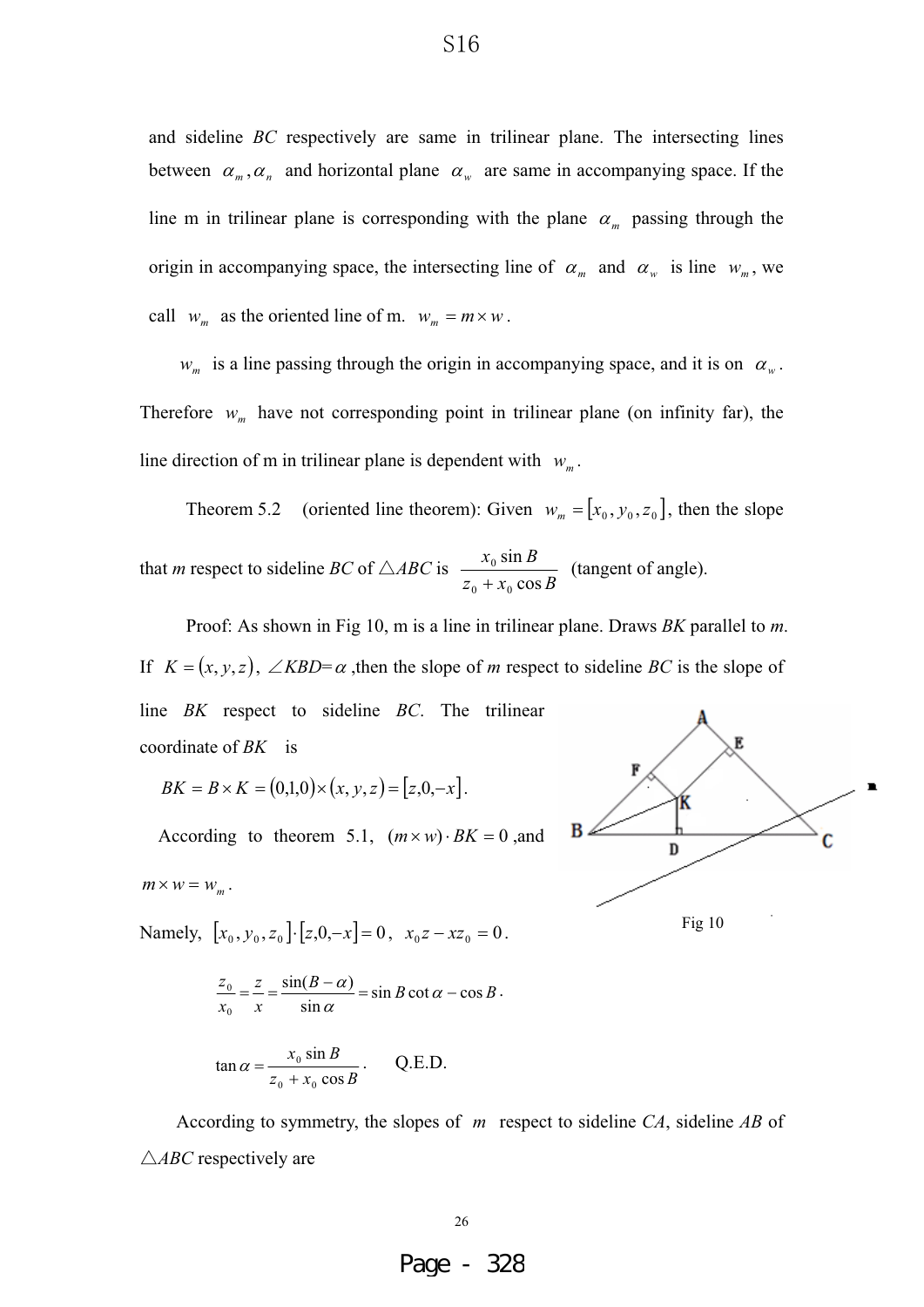$$
\tan \beta = \frac{y_0 \sin C}{x_0 + y_0 \cos C}, \quad \tan \gamma = \frac{z_0 \sin A}{y_0 + z_0 \cos A}.
$$

Theorem 5.3 (Theorem of the angle between line and line): If  $w_m = [x_1, y_1, z_1]$ ,  $w_n = [x_2, y_2, z_2]$ , the tangent of angle between *m* and *n* is

$$
\frac{(x_1z_2-x_2z_1)\sin B}{x_1x_2+z_1z_2+(x_1z_2+x_2z_1)\cos B}.
$$

Specially *m, n* are parallel  $\Leftrightarrow x_1z_2 - x_2z_1 = 0$ ,

m, n are perpendicular 
$$
\Leftrightarrow x_1x_2 + z_1z_2 + (x_1z_2 + x_2z_1)\cos B = 0
$$
.

Proof: Let  $\alpha$  be angle between m and sideline *BC*. Let  $\beta$  be angle between *n* and sideline *BC*. The angle between m and n is  $\alpha - \beta$ .

So 
$$
\tan \alpha = \frac{x_1 \sin B}{z_1 + x_1 \cos B}
$$
,  $\tan \beta = \frac{x_2 \sin B}{z_2 + x_2 \cos B}$ .

Then  $\tan(\alpha - \beta) = \frac{\tan \alpha - \tan \beta}{1 + \tan \beta \cdot \tan \alpha}$  $\tan(\alpha - \beta) = \frac{\tan \alpha - \tan \beta}{1 + \tan \beta \cdot \tan \alpha} = \frac{(x_1 z_2 - x_2 z_1) \sin B}{x_1 x_2 + z_1 z_2 + (x_1 z_2 + x_2 z_1) \cos B}$  $(x_1z_2 + x_2z_1)\cos$  $(x_1z_2 - x_2z_1)\sin$  $1^2$ <sub>2</sub><sup>-2</sup> $1^2$ <sub>2</sub><sup>-</sup> $(1^2$ <sub>2</sub><sup>-1</sup> $2^2$ <sub>1</sub>  $\frac{(x_1z_2 - x_2z_1)\sin B}{z_1z_2 + (x_1z_2 + x_2z_1)\cos B}$ .

Therefore *m, n* are parallel  $\Leftrightarrow x_1z_2 - x_2z_1 = 0$ .

*m, n* are perpendicular  $\Leftrightarrow x_1x_2 + z_1z_2 + (x_1z_2 + x_2z_1)\cos B = 0$ .

Q.E.D.

According to symmetry , we can derive easily,

$$
\tan(\alpha - \beta) = \frac{(y_1x_2 - y_2x_1)\sin C}{y_1y_2 + x_1x_2 + (y_1x_2 + y_2x_1)\cos C} = \frac{(z_1y_2 - z_2y_1)\sin A}{z_1z_2 + y_1y_2 + (z_1y_2 + z_2y_1)\cos A}.
$$

m, n are parallel  $\Leftrightarrow$   $y_1x_2 - y_2x_1 = 0$ .

m,n are perpendicular  $\Leftrightarrow$   $y_1y_2 + x_1x_2 + (y_1x_2 + y_2x_1)\cos C = 0$ .

m, n are parallel  $\Leftrightarrow z_1y_2 - z_2y_1 = 0$ .

m, n are perpendicular  $\Leftrightarrow z_1z_2 + y_1y_2 + (z_1y_2 + z_2y_1)\cos A = 0$ .

Example 8. (Rumania Olympic test question in 2005) Let *R* be radius of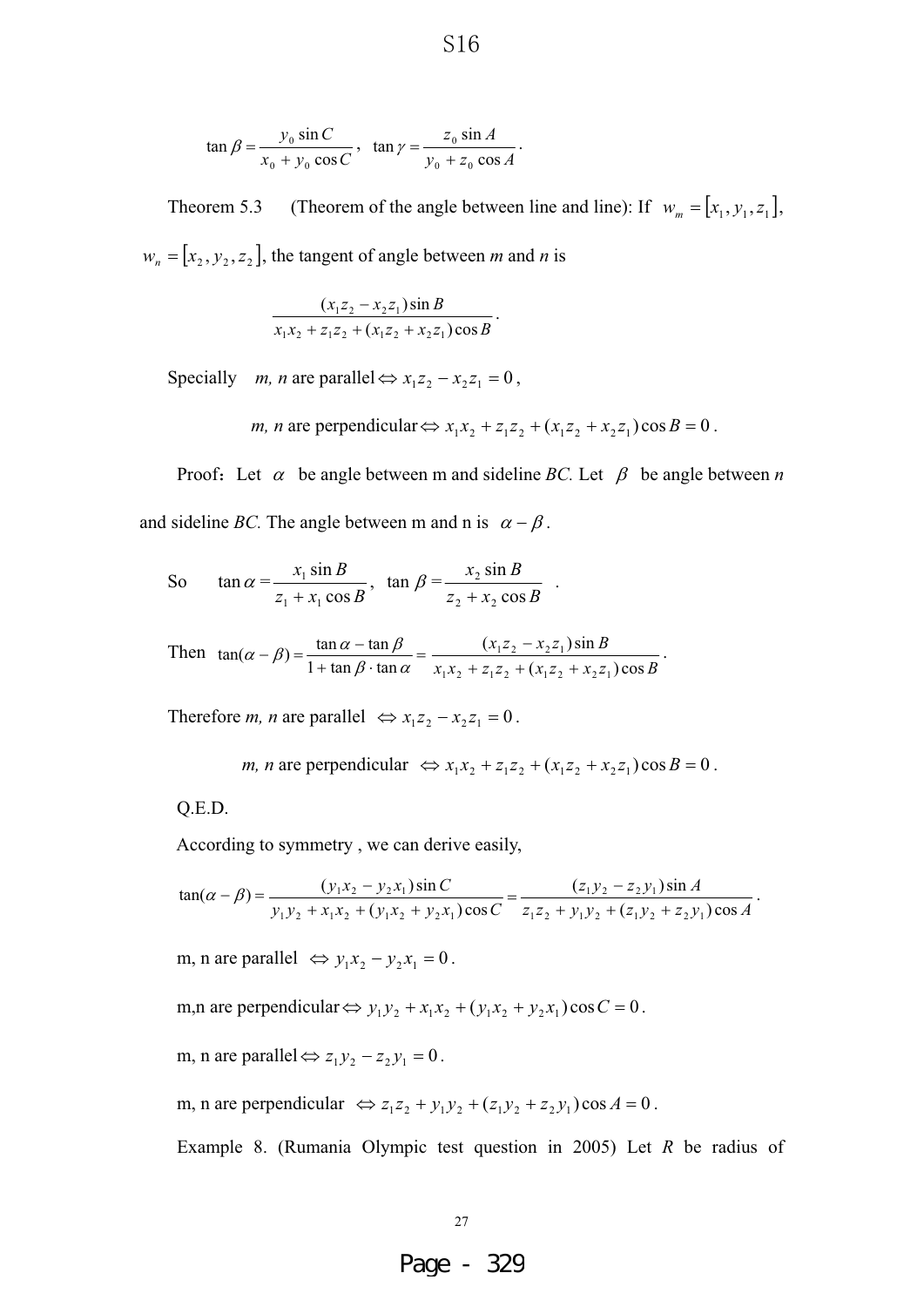circumcircle of  $\triangle ABC$ , *O* is center. Let r be radius of inscribed circle of  $\triangle ABC$ , *I* is center, and *I* $\neq$ *O*. *G* is centriod. Prove: *IG* $\perp$ *BC* if and only if b=c or b+c=3a.

Proof: Constructs trilinear coordinate system based on  $\triangle ABC$ , centriod,  $G=[\frac{1}{2},\frac{1}{2},\frac{1}{2}]$ J  $\left( \frac{1}{2}, \frac{1}{2}, \frac{1}{2} \right)$ l  $\left(\frac{1}{a}, \frac{1}{b}, \frac{1}{c}\right)$  $\left(\frac{1}{\epsilon}, \frac{1}{\epsilon}, \frac{1}{\epsilon}\right)$ , incenter,  $I=(1,1,1)$  ,tripod center,  $W=(a, b, c)$ , sideline *BC*,

$$
IG = I \times G = \begin{bmatrix} 1 & 1 \\ 1 & 1 \\ 0 & c \end{bmatrix} \begin{bmatrix} 1 & 1 \\ 1 & 1 \\ 0 & a \end{bmatrix} \begin{bmatrix} 1 & 1 \\ 1 & 1 \\ 0 & b \end{bmatrix} = \begin{bmatrix} 1 & 1 \\ 1 & 1 \\ 0 & b \end{bmatrix} \begin{bmatrix} 1 & 1 \\ 1 & 1 \\ 0 & b \end{bmatrix}.
$$

Oriented lines:

*BC*=[1,0,0].

$$
w_{BC} = \begin{bmatrix} 0 & 0 \\ b & c \end{bmatrix}, \begin{bmatrix} 0 & 1 \\ c & a \end{bmatrix}, \begin{bmatrix} 1 & 0 \\ a & b \end{bmatrix} = \begin{bmatrix} 0, & -c, & b \end{bmatrix}.
$$
  

$$
w_{IG} = \begin{bmatrix} \frac{1}{a} - \frac{1}{c} & \frac{1}{b} - \frac{1}{a} \\ b & c \end{bmatrix}, \begin{bmatrix} \frac{1}{b} - \frac{1}{a} & \frac{1}{c} - \frac{1}{b} \\ c & a \end{bmatrix}, \begin{bmatrix} \frac{1}{c} - \frac{1}{b} & \frac{1}{a} - \frac{1}{c} \\ a & b \end{bmatrix} = \begin{bmatrix} 2 - \frac{b+c}{a}, & 2 - \frac{c+a}{b}, & 2 - \frac{a+b}{c} \end{bmatrix}
$$

 $IG\perp BC \Leftrightarrow x_1x_2 + z_1z_2 + (x_1z_2 + x_2z_1)\cos B = 0$  (reduced after substitution)

$$
\Leftrightarrow z_2 + x_2 \cos B = 0 \Leftrightarrow (2 - \frac{a+b}{c}) + (2 - \frac{b+c}{a}) \cos B = 0
$$
  

$$
\Leftrightarrow \frac{a(2c - a - b)}{b + c - 2a} = \frac{a^2 + c^2 - b^2}{2a}
$$
 (after substitution  $\cos B = \frac{a^2 + c^2 - b^2}{2ac}$ )  

$$
\Leftrightarrow b^3 - c^3 + 2ac^2 - 2ab^2 + 3a^2c - 3a^2b + cb^2 - bc^2 = 0
$$
  

$$
\Leftrightarrow (b - c)(b + c - 3a)(a + b + c) = 0 \Leftrightarrow b = c \text{ or } b + c = 3a. \text{ Q.E.D.}
$$

Remark: The author does many exercises of geometrical question in process of studied trilinear coordinate system. Because the limitation of space, there are no its lists. Here are only a few famous questions in mathematical history and Olympic question. The common method (geometrical) for Euler line question is: Connects *AH.* Draws *OD* perpendicular to *BC*. It is proved by proving  $\triangle AGH$  resemble with  $\triangle DGO$ . The common method for Menelaus theorem is: Draws parallel line with *DEF* passing through *A.* It is proved by resembling ratio. The common method for Desargues theorem is that Menelaus' theorem and Ceva theorem are applied in many times. It is very complicated, and it lacks of aesthetic feeling. These methods break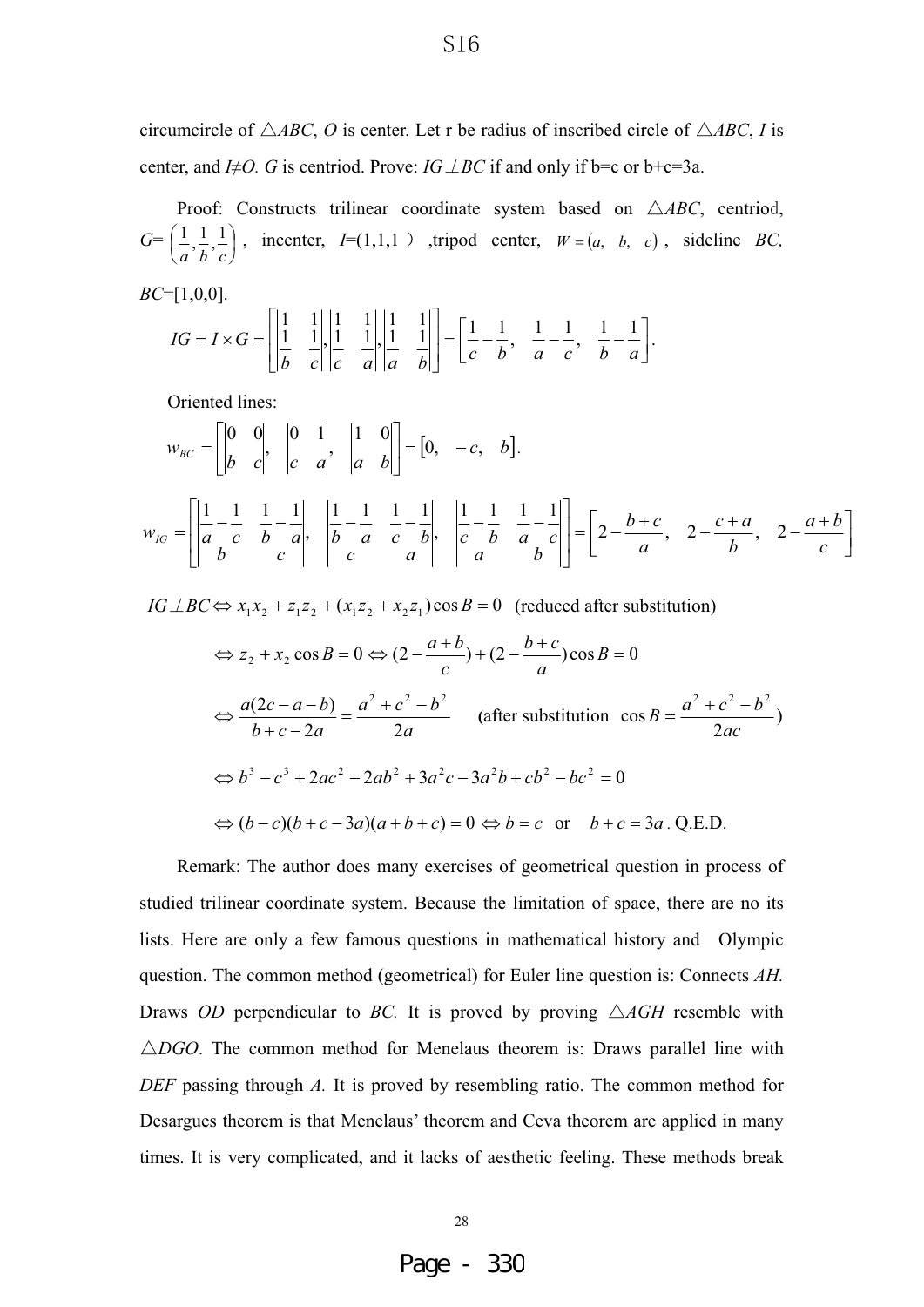the balance and symmetry of *A,B,C,a,b,c*. The advantage of triline coordinate system in plane is that we not need auxiliary lines nearly to solve geometrical problem. In form, the expressions of *A, B, C, a, b, c* are balanced, symmetrical, beautiful.

The trilinear coordinate system provides us new viewpoint to deal with geometrical problems from trilinear coordinate ,accompanying space. Puts planar problems into space. Solves planar problems in space. The trilinear coordinate system provides us new viewpoint to view the relationship between point. Line, plane. If we are experienced in applied this kind of method, many problems can be solved for very brief and convenience.

# 6 The applications of n-linear coordinate system

# in multi-variables regression analysis

In statistics, the multi-regression analysis is often made with the help of computer. For example, The synthetic makings of students in middle school are related with mark of moral education ,physical education , and all courses. Its regression expression is

$$
x_{n-1} = a_0 x_0 + a_1 x_1 + ... + a_{n-2} x_{n-2}
$$
, or  $x_{n-1} = \sum_{p=0}^{n-2} a_p x_p$ . ( $x_{n-1}$  is mark of synthetic

makings,  $x_0, x_1, \ldots, x_{n-2}$  are mark of moral education, physical education, and all courses.)

In multi-regression analysis, the least square method is common method.

Here takes method of n-linear coordinate system.

There are m sampled students in the class. There are n examining indexes to every student. The value of full mark is 100, m>n. In multi-regression analysis, m students are considered as m points in n-space, every mark is considered as one of n-linear coordinates.

At first, students are divided into some groups. There are n students in every group. According to combinatorics, all are  $C_m^n$  groups. Every student is in  $C_{m-1}^{n-1}$  $\overline{a}$  $C_{m-}^{n-}$ groups. Let  $k = C_m^n$ .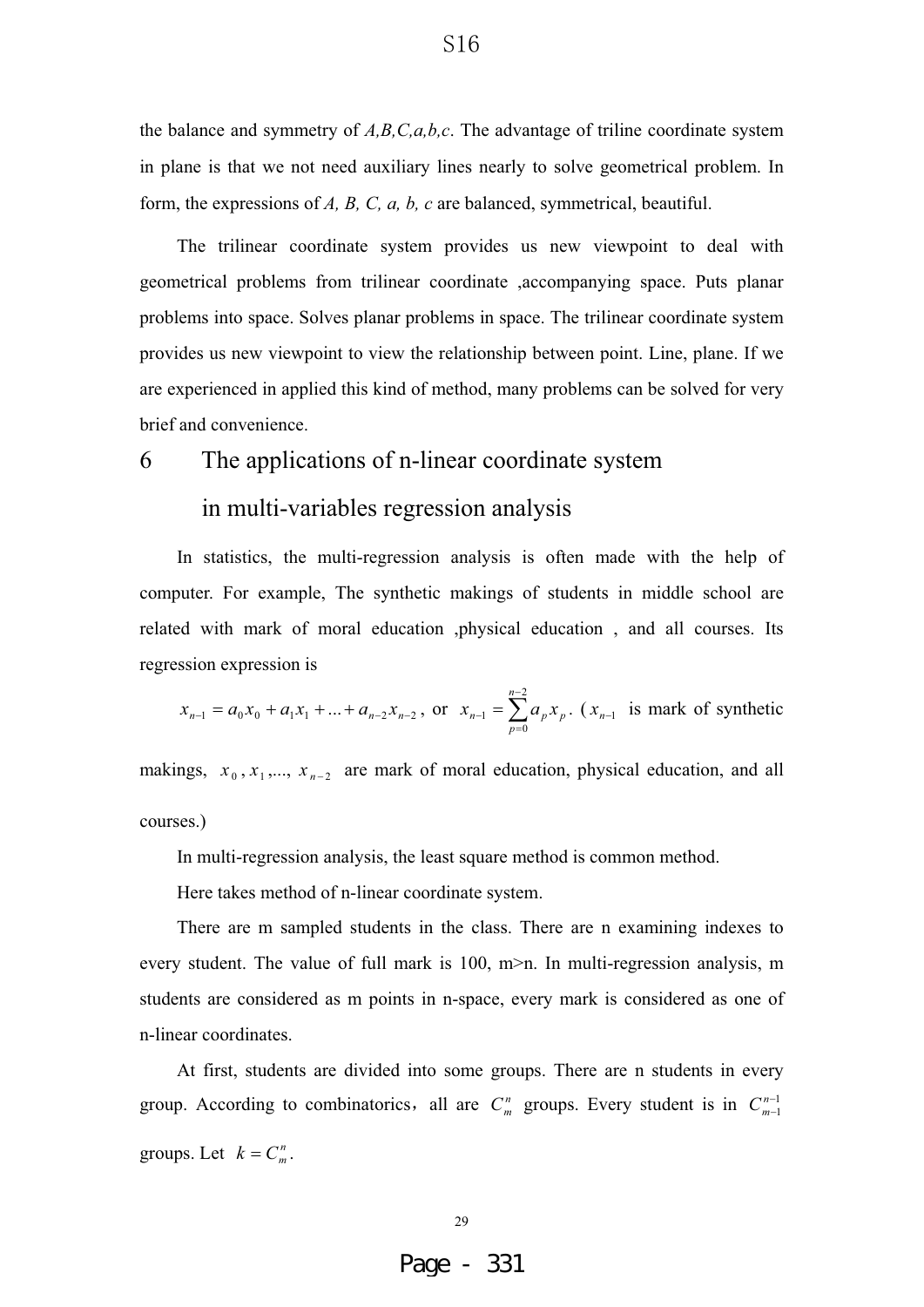To jth group,  $A_{j,0}x_0 + A_{j,1}x_1 + ... + A_{j,n-2}x_{n-2} + A_{j,n-1}x_{n-1} = 0$ , or  $\sum_{j=1}^{n-1} A_{j,p}x_p = 0$ 0  $\sum_{p=1}^{n-1} A_{j,p} x_p =$  $\sum_{p=0}^{I} A_{j,p} A_p$ *n p*  $A_{j,p} x_p = 0$ .

$$
A_{j,i} = (-1)^{i(n-i)} \begin{vmatrix} x_{0,1 \oplus i} & x_{0,2 \oplus i} & \cdots & x_{0,(n-1) \oplus i} \\ x_{1,1 \oplus i} & x_{1,2 \oplus i} & \cdots & x_{1,(n-1) \oplus i} \\ \cdots & \cdots & \cdots & \cdots \\ x_{n-2,1 \oplus i} & x_{n-2,2 \oplus i} & \cdots & x_{n-2,(n-1) \oplus i} \end{vmatrix}, (j = 0,1,...,k-1; i = 0,1,...,n-1).
$$

 $A_{j,0}, A_{j,1},..., A_{j,n-2}, A_{j,n-1}$  are n-linear coordinates of n-1-dimensional hyperplane.

The mean values *k A b k j ij i*  $\sum_{k=1}^{k-1}$  $=\frac{j}{j}$ 1  $\boldsymbol{0}$  $, i = 0, 1, \ldots, n-1.$ 

$$
b_0x_0 + b_1x_1 + ... + b_{n-2}x_{n-2} + b_{n-1}x_{n-1} = 0
$$
, or  $\sum_{p=0}^{n-1} b_px_p = 0$ .

Let 
$$
a_i = -\frac{b_i}{b_{n-1}}, i = 0,1,...,n-2.
$$

then 
$$
x_{n-1} = a_0 x_0 + a_1 x_1 + ... + a_{n-2} x_{n-2}
$$
, or  $x_{n-1} = \sum_{p=0}^{n-2} a_p x_p$ .

Here  $k = C_m^n$ . If k is very great, the computational load of  $A_{j,i}$  is very great for  $j = 0,1,...,k-1; i = 0,1,...,n-1$ . So the computational method must be modified.

If m is divided exactly by n, then let *n*  $k = \frac{m}{n}$ . If m is not divided exactly by n, then let  $k = \left\lceil \frac{m}{n} \right\rceil + 1$  $=$   $\lceil$ *n*  $k = \frac{m}{n+1}$ . The last group have not n students (suppose q students in last group, q is equal to remainder of m divided by n,  $q\leq n$ ). All are k groups. Every student is only in one group. To frontal k-1 groups, n-linear coordinate of n-1 dimensional hyperplane is computed. To last group, n-linear coordinate of q-1-dimensional hyperplane is computed. In grouping, k groups can be arranged at random. can be also arranged according to level principle.

#### 7 The further problems to study and conjecture

To the system of n-linear coordinate, the study starts justly .There are much work to do.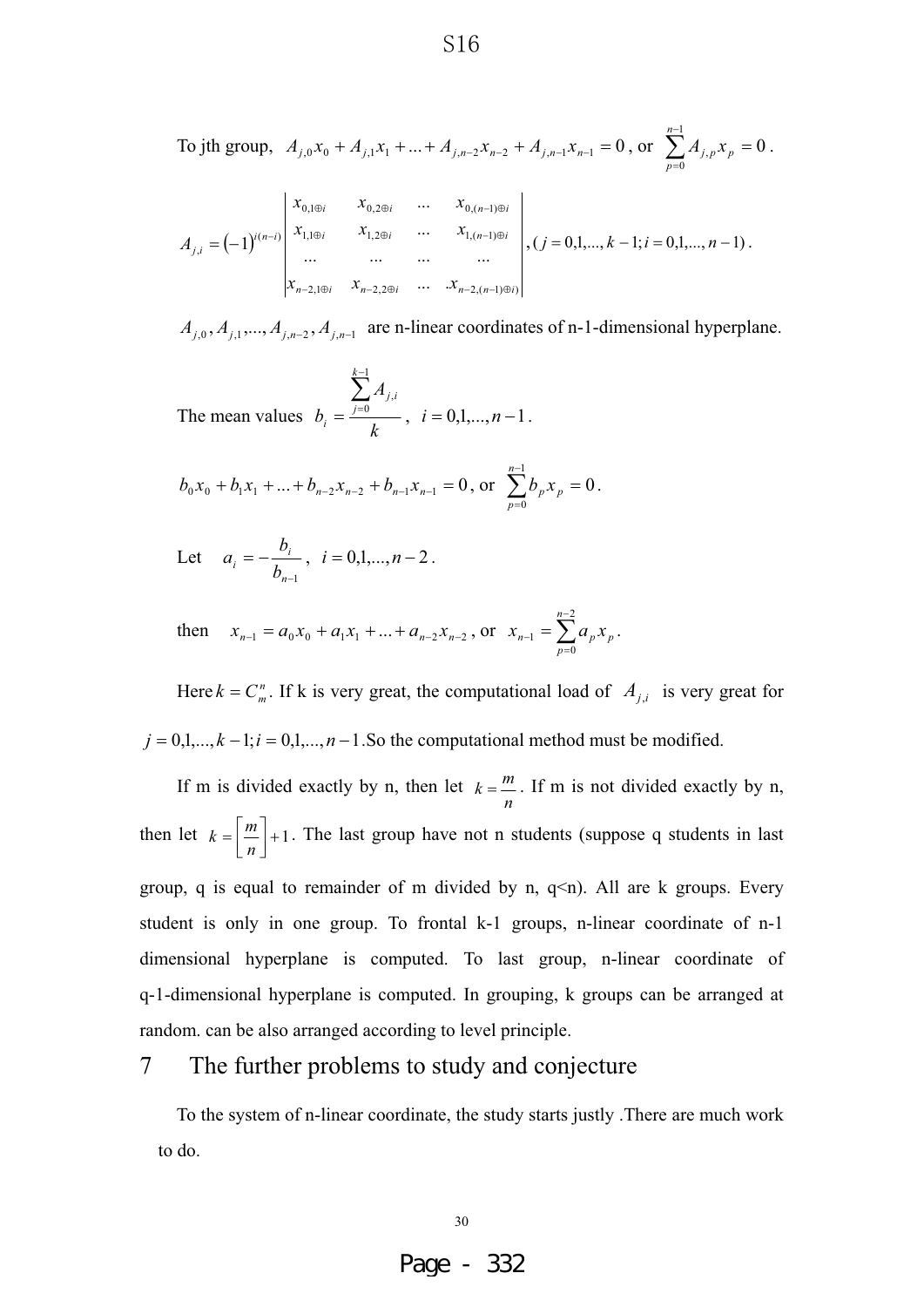The followings are some problems in the system of n-linear coordinate that is considered as further studies by the author.

**One.** Applies n-linear coordinate system into computational geometry. There are many relative problems on point, line and plane, such as, how to ascertain two line segments are intersecting? how to ascertain a point is in a line? how to ascertain a line is in polygon? and so on.

Conjecture: After applying n-linear coordinate system, the arithmetic method in computational geometry can be reduced.

**Two.** Applies n-linear coordinate system into linear programming. The restrict domain of some linear programming problems is a simplex. After applying n-linear coordinate system, can the arithmetic efficiency of linear programming be improved? Conjecture: After applying n-linear coordinate system, the arithmetic efficiency of linear programming can be improved.

**Three** In figure 1, in absolute trilinear coordinate. the length of DE satisfies

$$
DE^{-2} = \frac{\cos A}{\sin B \sin C} (x_1 - x_2)^2 + \frac{\cos B}{\sin A \sin C} (y_1 - y_2)^2 + \frac{\cos C}{\sin B \sin A} (z_1 - z_2)^2
$$

$$
= \sum \frac{\cos A}{\sin B \sin C} (x_1 - x_2)^2
$$

In reduced trilinear coordinate, the length of DE satisfies

$$
DE^{-2} = k \sin 2A \Biggl( \int_{c}^{b} \begin{vmatrix} z_1 & x_1 \\ z_2 & x_2 \\ x_1 & y_1 \\ x_2 & y_2 \end{vmatrix} \Biggr) + k \sin 2B \Biggl( \int_{a}^{c} \begin{vmatrix} x_1 & y_1 \\ x_2 & y_2 \\ y_1 & z_1 \\ y_2 & z_2 \end{vmatrix} \Biggr) + k \sin 2C \Biggl( \int_{b}^{a} \begin{vmatrix} y_1 & z_1 \\ y_2 & z_2 \\ z_1 & x_1 \\ z_2 & x_2 \end{vmatrix} \Biggr) + k \sin 2C \Biggl( \int_{c}^{a} \begin{vmatrix} y_1 & z_1 \\ y_2 & z_2 \\ z_1 & x_1 \\ z_2 & x_2 \end{vmatrix} \Biggr) + k \sin 2C \Biggl( \int_{c}^{a} \begin{vmatrix} y_1 & z_1 \\ y_2 & z_2 \\ z_1 & x_1 \\ z_2 & x_2 \end{vmatrix} \Biggr) + k \sin 2C \Biggl( \int_{c}^{a} \begin{vmatrix} y_1 & z_1 \\ y_2 & z_2 \\ z_1 & x_1 \\ z_2 & x_2 \end{vmatrix} \Biggr) + k \sin 2C \Biggl( \int_{c}^{a} \begin{vmatrix} z_1 & y_1 \\ z_2 & z_2 \\ z_1 & x_1 \\ z_2 & x_2 \end{vmatrix} \Biggr) + k \sin 2C \Biggl( \int_{c}^{a} \begin{vmatrix} z_1 & z_1 \\ z_2 & z_2 \\ z_1 & x_1 \\ z_2 & x_2 \end{vmatrix} \Biggr) + k \sin 2C \Biggl( \int_{c}^{a} \begin{vmatrix} z_1 & z_1 \\ z_2 & z_2 \\ z_1 & x_1 \\ z_2 & x_2 \end{vmatrix} \Biggr) + k \sin 2C \Biggl( \int_{c}^{a} \begin{vmatrix} z_1 & z_1 \\ z_2 & z_2 \\ z_1 & x_1 \\ z_2 & x_2 \end{vmatrix} \Biggr) + k \sin 2C \Biggr( \int_{c}^{a} \begin{vmatrix} z_1 & z_1 \\ z_2 & z_2 \\ z_1 & x_1 \\ z_2 & x_2 \end{vmatrix} \Biggr) + k \sin 2C \Biggr( \int_{c}^{a} \begin{vmatrix} z_1 &
$$

Whether applying absolute or reduced trilinear coordinate, the expressions of length are all complicated. And here is in trilinear case. In general n-space, the expressions is very more complicated.

Definition 7.1 metric, metric space[4]:  $(X, d)$  is a metric space. X is a set, d is a metric on X. d is a function to definite in  $X \times X$ . And satisfy following four axioms to all x, y,  $z \in X$ .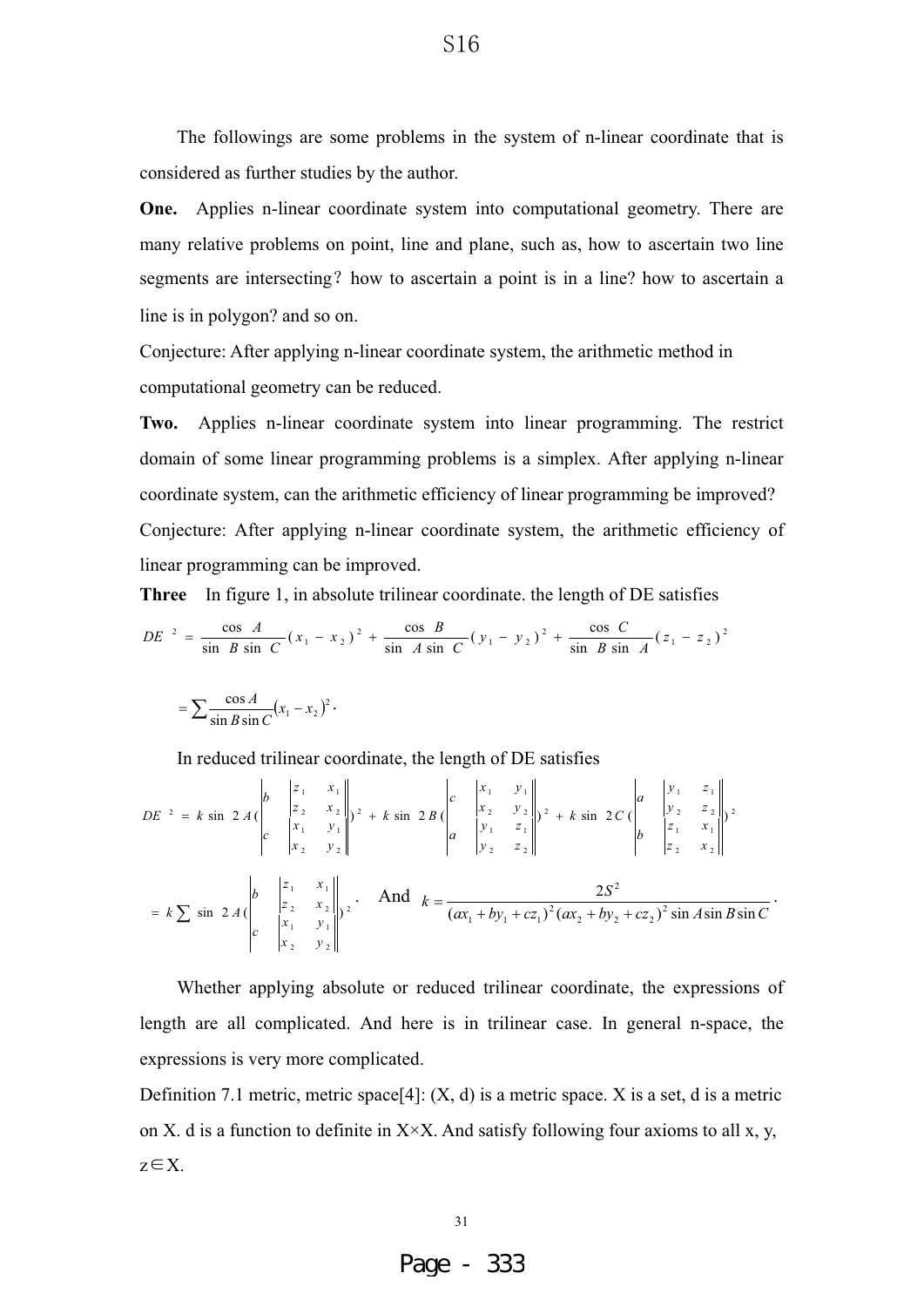- $\Phi$  d is a real number, finite and non-negative.
- $\circled{2}$  d(x,y)=0. If and only if x=y.
- $\textcircled{3} \quad d(x,y)=d(y,x)$
- (4)  $d(x,y) \leq d(x,z) + d(z,y)$

According to this definition, studies a kind of metric, under which the expressions of length in n-space is simple, symmetrical,easily to compute.

**Four.** In n-space, how to compute the angle of two hyperplanes the dimensions of which are different?

Five. The oriented line theorem in trilinear plane can be generalized into n-space? Definition 7.2 Inner product, inner product space[4]: The real vector space X in which inner product is defined is called as inner product space. The inner product is a map from  $X \times X$  to scalar domain K of X. To all pair  $x \times y$  in X, a scalar is corresponding with it, denoted by  $\langle x, y \rangle$ . Satisfies

(1) < *x* + *y*, *z* > = < *x* + *z* > + < *y* + *z* >

$$
\textcircled{2} < \alpha x, y > = \alpha < x, y > \alpha
$$

$$
\textcircled{3}=
$$

 $\textcircled{4} < x, x \ge 0, < x, x \ge 0 \Leftrightarrow x = 0$ 

According to this definition, studies a kind of inner product, under which the expressions of slope in n-space is simple, symmetrical, easily to compute.

The length and angle are two main foundation stones in the Euclidean space. The simple, symmetrical expressions and computational methods on length and angle can make n-linear coordinate system to play a powerful role in geometry.